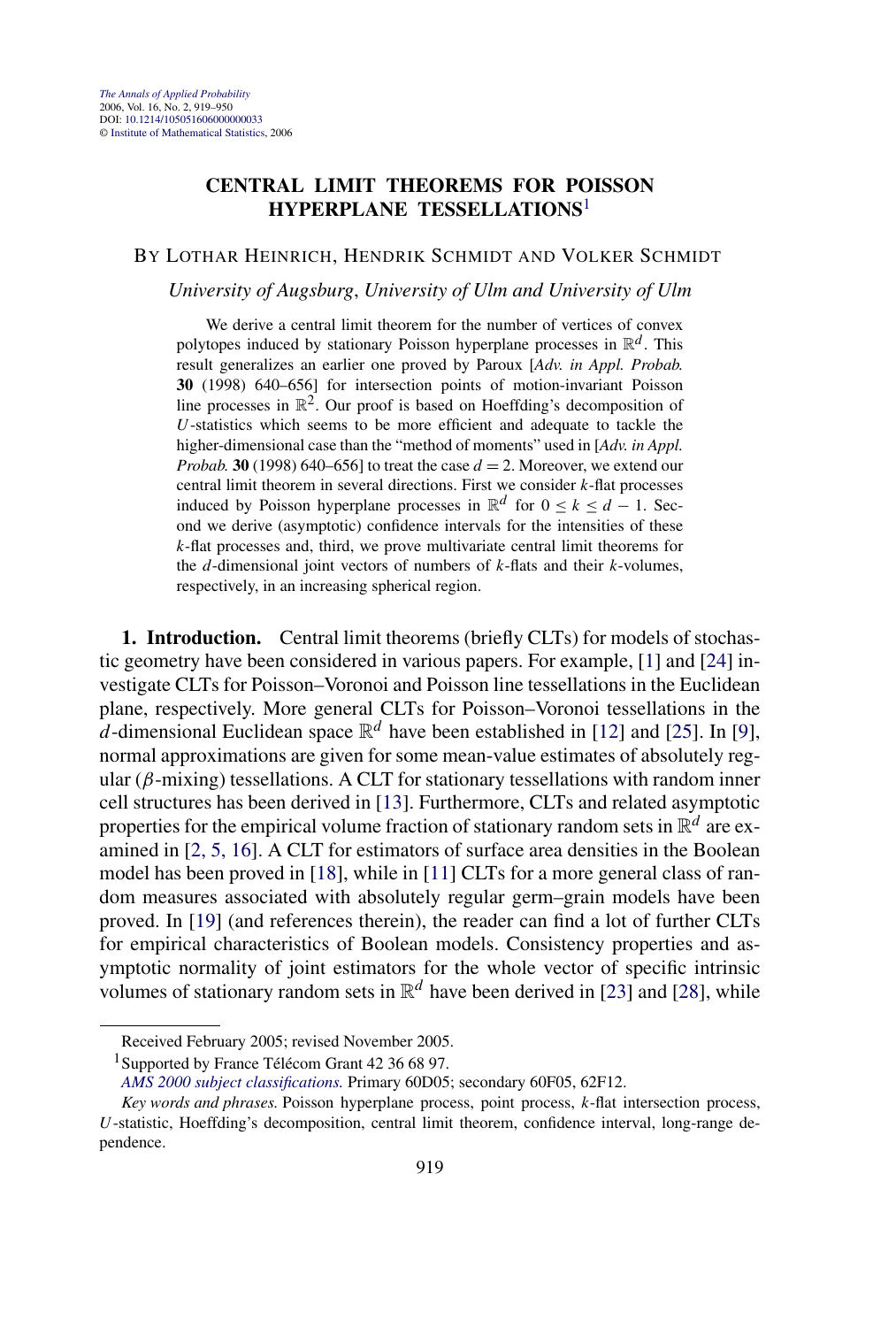uniformly best unbiased estimators for the intensity of stationary flat processes have been considered in [\[27\]](#page-30-0).

In the present paper we prove CLTs for the number of vertices and the number, as well as the volume, of  $k$ -flats ( $k = 1, \ldots, d - 1$ ) induced by intersections of *d* (resp. *d* − *k*) hyperplanes of stationary, not necessarily isotropic Poisson hyperplane processes in  $\mathbb{R}^d$ ; see Sections [3](#page-6-0) and [4.](#page-11-0) More precisely, we count the number of vertices lying in the *d*-dimensional ball  $B_r^d$  with radius  $r > 0$  and centered at the origin  $o \in \mathbb{R}^d$ . In addition, we both count the induced *k*-flats hitting  $B_r^d$  and measure their total *k*-dimensional Lebesgue volume in  $B_r^d$  for any  $k = 0, ..., d - 1$ and we study their joint behavior when the radius *r* tends to infinity.

Noting that the number of vertices contained in  $B_r^d$  can be expressed in the form of a multiple random sum running over all *d*-tuples of distinct hyperplanes which have a common point in  $B_r^d$  (see Chapter 6 in [\[17\]](#page-30-0)), we use Hoeffding's decomposition of *U*-statistics with a Poisson distributed number of random variables. Hence, asymptotic normality of the number of vertices is obtained by proving a CLT for a Poisson distributed number of independent and identically distributed (i.i.d.) random variables; see Theorem [3.1.](#page-8-0) Using a similar representation as multiple random sum for the number of *k*-flats hitting  $B_r^d$  and for the total *k*-volume of the *k*-flats in  $B_r^d$ , we generalize the latter CLT in Section [4;](#page-11-0) see Theorem [4.1.](#page-14-0) Based on these CLTs, we obtain asymptotic confidence intervals for the intensities of the induced *k*-flat processes and, quite naturally, are able to consider the case of multidimensional CLTs.

We should mention that the normalization in our CLTs is, up to certain constants, with respect to the *d*-dimensional volume of  $B_r^d$  raised to the power  $1 - 1/(2d)$ . We may interpret this as an expression of long-range dependences generated by the hyperplanes themselves. Furthermore, the choice of spherical sampling regions simplifies the proofs considerably, however, most of the results remain valid for more general families of increasing convex sampling windows. If, additionally, isotropy is assumed and no restriction is imposed on the orientation vectors of the intersecting hyperplanes, this allows to determine centering and normalizing constants in the CLTs (i.e., intensities and asymptotic variances) explicitly. Moreover, the results of the present paper, together with Lemma 4.1 in [\[13\]](#page-30-0), which states that the influence of cells hitting the boundary of  $B_r^d$  is asymptotically negligible as  $r \to \infty$ , it is possible to derive CLTs for *k*-facets ( $k = 1, ..., d$ ) of Poisson hyperplane tessellations.

In Section [5](#page-25-0) we reformulate Theorem [3.1](#page-8-0) in the particular case  $d = 2$  and compare this CLT with a related result obtained by Paroux [\[24\]](#page-30-0) for planar Poisson line processes. Applying again Hoeffding's CLT for *U*-statistics (with random normalization), we obtain a considerably simple proof of the CLT derived in [\[24\]](#page-30-0) by the "method of moments."

Applications for our results arise in stochastic–geometric network modeling, both in macroscopic settings like in telecommunication (see, e.g., [\[8\]](#page-30-0)) and in microscopic settings like in cell biology (see, e.g., [\[4\]](#page-30-0)). In particular, in Section [4.2](#page-17-0) we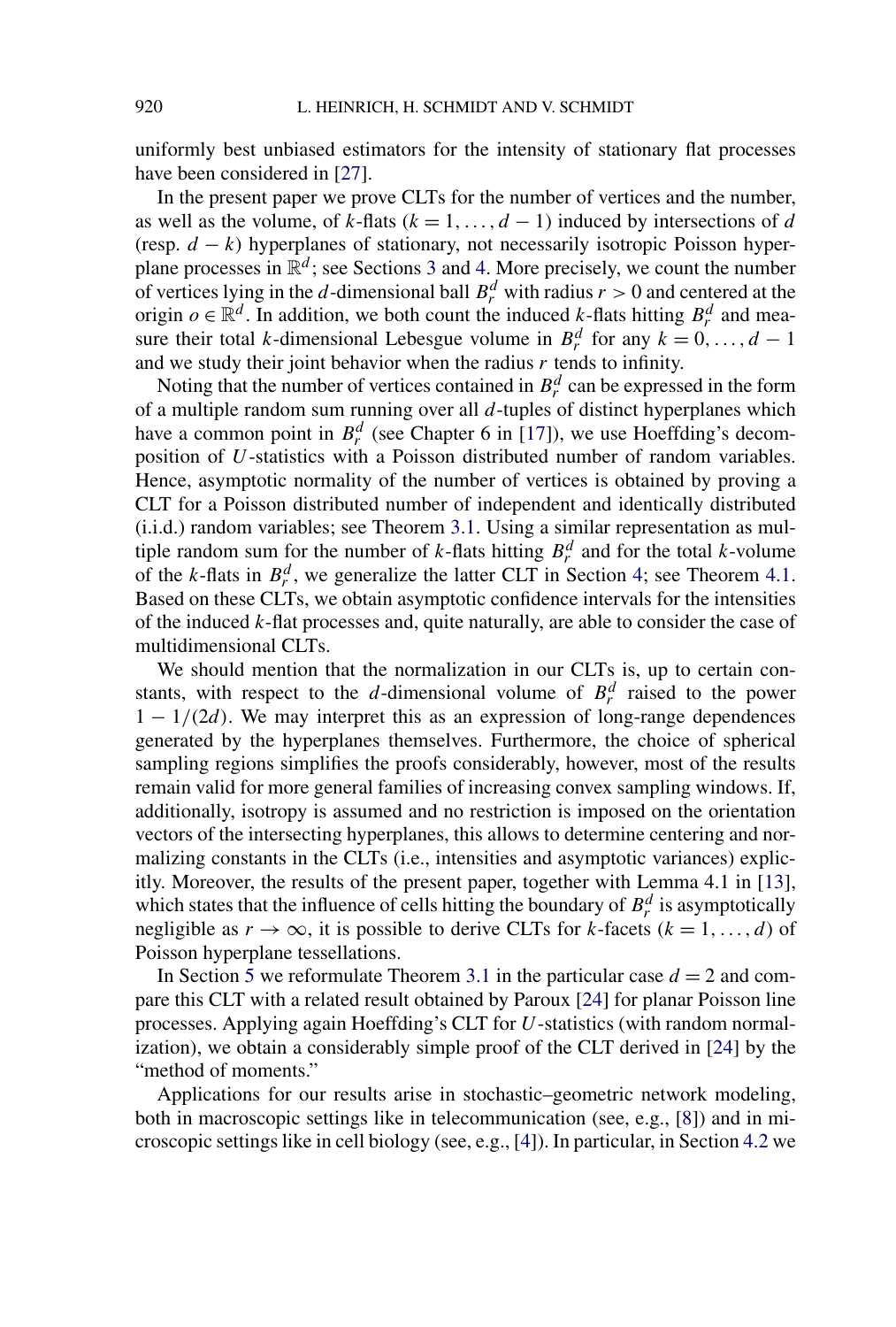

FIG. 1. *Realization of the stochastic subscriber line model*.

show how our central limit theorems and especially our (asymptotic) confidence intervals can be applied in the framework of the so-called stochastic subscriber line model (SSLM) for telecommunication networks in urban environments. The SSLM is used in the context of strategic network planning and network analysis as a flexible model depending only on a limited number of parameters; see [\[7\]](#page-30-0). Figure 1 shows a realization of the SSLM in the case where a Poisson line process is used to model the underlying road system and where two types of network components are placed onto the lines. Besides tessellations induced by Poisson line processes, the class of Voronoi type tesselations is also used in the SSLM, for example, in order to model serving zones; see Figure 1. Therefore, we briefly discuss CLTs for Poisson–Voronoi tessellations in Section [6](#page-28-0) which recently have been obtained in [\[12\]](#page-30-0); see also [\[25\]](#page-30-0).

**2. Preliminaries.** In this section the basic notation used in the present paper is introduced and a brief account of some relevant notions of stochastic geometry is given. For a detailed discussion of the subject, the reader is referred to the literature, for example, [\[30\]](#page-31-0) and [\[32\]](#page-31-0). Further background about random tessellations, flat and hyperplane processes can be found, for example, in [\[20\]](#page-30-0) and [\[22\]](#page-30-0).

Throughout, let  $\left[\Omega, \sigma(\Omega), \mathbb{P}\right]$  be a common probability space on which all random objects are defined in the present paper. Let  $\langle x, y \rangle = \sum_{k=1}^{d} x_k y_k$  denote the scalar product of the coordinate vectors  $x = (x_1, \ldots, x_d)^\top$  and  $y = (y_1, \ldots, y_d)^\top$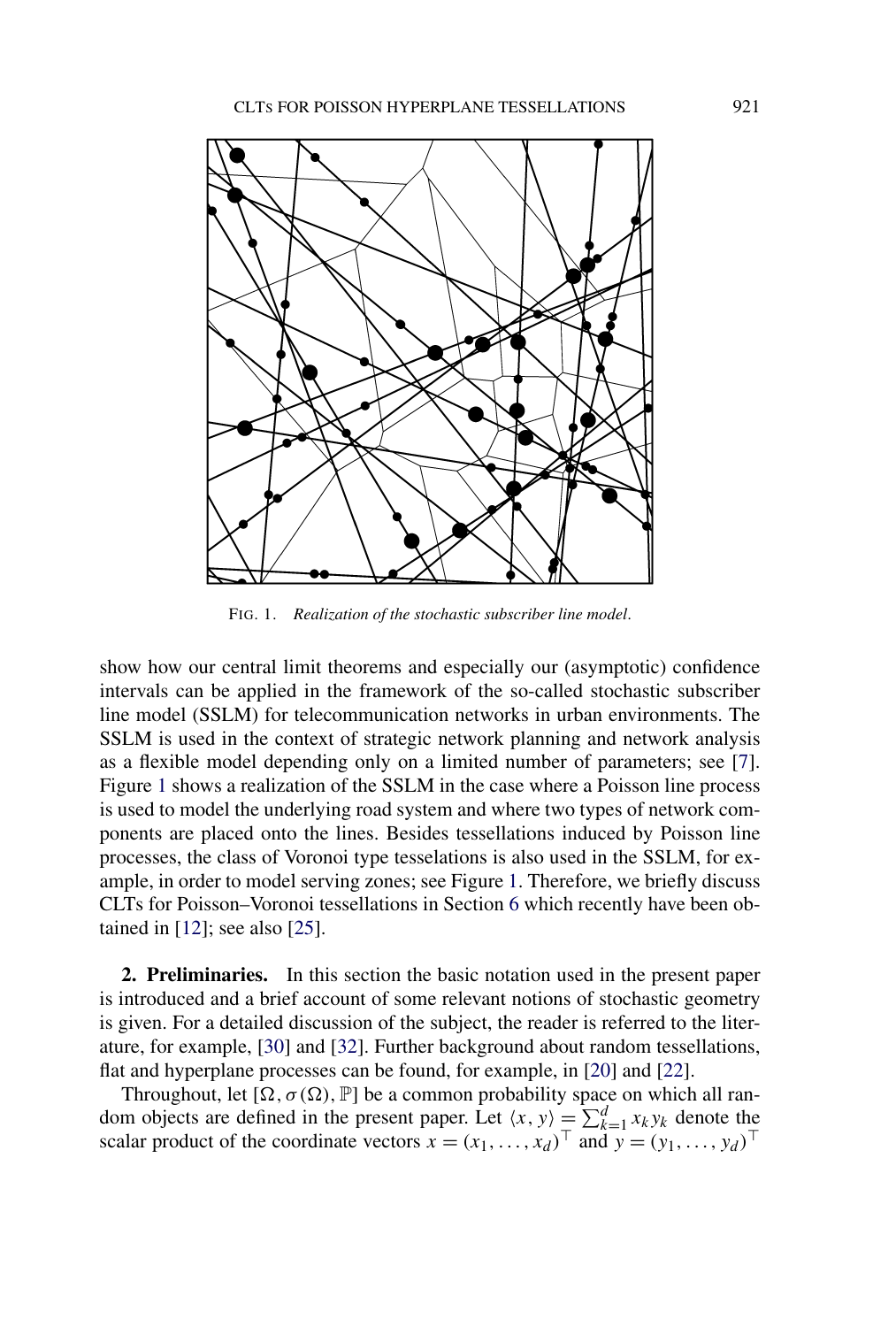<span id="page-3-0"></span>in  $\mathbb{R}^d$ . By means of the Euclidean norm  $\|\cdot\| = \sqrt{\langle \cdot, \cdot \rangle}$ , we may define the ball  $B_r^d = \{x \in \mathbb{R}^d : ||x|| \le r\}$  centered at the origin and the unit sphere  $S^{d-1} =$  ${x \in \mathbb{R}^d : ||x|| = 1}$  in  $\mathbb{R}^d$ , respectively. Furthermore, let  $S_+^{d-1} = {(x_1, ..., x_d)}^\top$  ∈  $S^{d-1}$ :  $x_d \geq 0$ } be the upper unit hemisphere and let  $v_k(\cdot)$  denote the Lebesgue measure in  $\mathbb{R}^k$ ;  $k = 0, \ldots, d$ . This measure will also be used instead of the *k*-dimensional Hausdorff measure in  $\mathbb{R}^d$  for  $k = 0, \ldots, d - 1$ . As usual,  $v_0(\cdot)$  coincides with the counting measure, that is,  $v_0(B) = \#B$ . For brevity, put

$$
\kappa_d = v_d(B_1^d) = \frac{\pi^{d/2}}{\Gamma(d/2 + 1)},
$$

where  $\Gamma(s) = \int_0^\infty e^{-y} y^{s-1} dy$  for  $s > 0$ .

2.1. *Stationary flat processes.* For each  $k \in \{0, ..., d-1\}$ , let  $\mathcal{A}_{k}^{d}$  denote the space of all affine *k*-dimensional subspaces in  $\mathbb{R}^d$  and  $\mathcal{L}_k^d = \{L \in \mathcal{A}_k^d : o \in L\}.$ A (translation-invariant, resp. rotation-invariant) point process  $\Phi_k : \Omega \to N(\mathcal{F}')$  is said to be a (stationary, resp. isotropic) *k*-*flat process* in  $\mathbb{R}^d$  if the intensity measure  $\Lambda_k(\cdot) = \mathbb{E} \Phi_k(\cdot)$  of  $\Phi_k$  satisfies

$$
\Lambda_k(\mathcal{F}'\setminus\mathcal{A}_k^d)=0,
$$

where  $\mathcal{F}'$  denotes the space of nonempty closed sets in  $\mathbb{R}^d$  and  $N(\mathcal{F}')$  is the family of all locally finite counting measures on the Borel  $\sigma$ -algebra  $\mathcal{B}(\mathcal{F}')$ . A *(d* − 1*)*-flat process is called a *hyperplane process*.

Provided that the intensity measure  $\Lambda_k(\cdot)$  of a stationary *k*-flat process  $\Phi_k$  is locally finite and different from the zero measure, there exists a finite number  $\lambda_k > 0$ (called the *intensity* of  $\Phi_k$ ) and a probability measure  $\widetilde{\Theta}_k$  on  $\mathcal{B}(\mathcal{L}_k^d)$  (the so-called *orientation distribution* of  $\Phi_k$ ) such that the following disintegration formula

(2.1) 
$$
\Lambda_k(B) = \lambda_k \int_{\mathcal{L}_k^d} \int_{L^\perp} \mathbb{1}_B(L+x) \nu_{d-k}(dx) \widetilde{\Theta}_k(dL)
$$

holds for any  $B \in \mathcal{B}(\mathcal{A}_k^d)$ . Here,  $L^{\perp} \in \mathcal{L}_{d-k}^d$  denotes the orthogonal complement of  $L \in \mathcal{L}_k^d$  and  $\mathbb{1}_B(\cdot)$  stands for the indicator function of the set *B*. Formula (2.1) yields a simple interpretation of the intensity  $\lambda_k$  as ratio

(2.2) 
$$
\lambda_k = \frac{\mathbb{E} \Phi_k(\{L \in \mathcal{A}_k^d : L \cap B_r^d \neq \varnothing\})}{\kappa_{d-k} r^{d-k}} \quad \text{for all } r > 0.
$$

In other words,  $\lambda_k \kappa_{d-k}$  is the expected number of *k*-flats hitting the unit ball in  $\mathbb{R}^d$ . On the other hand, if we use (2.1) and apply Campbell's theorem to the stationary random measure

$$
\zeta_{\Phi_k}(\cdot) = \sum_{L \in \text{supp}(\Phi_k)} \nu_k((\cdot) \cap L)
$$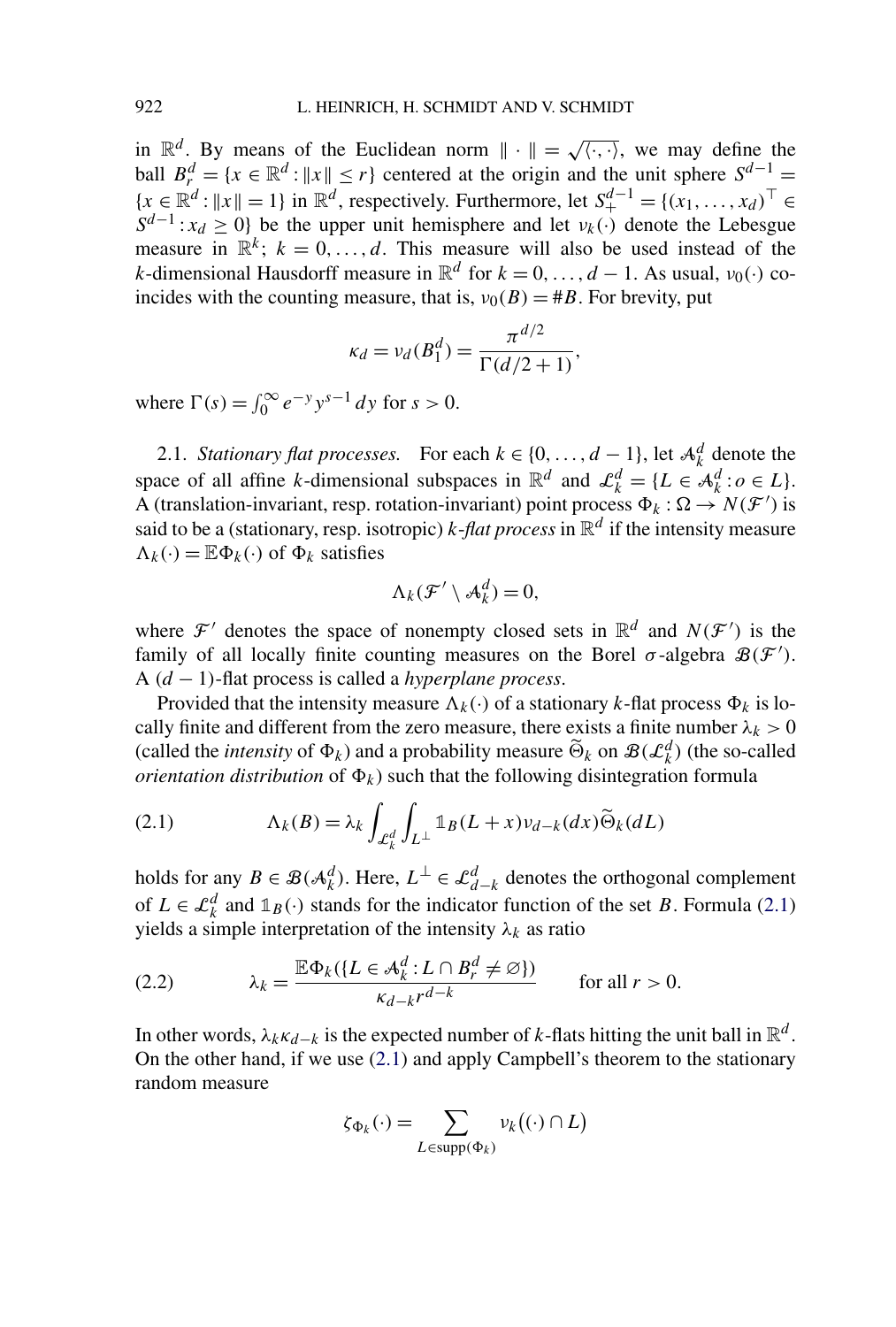<span id="page-4-0"></span>on  $\mathcal{B}(\mathbb{R}^d)$ , where  $supp(\Phi_k) = \{L \in \mathcal{A}_k^d : \Phi_k(L) \ge 1\}$ , we get

(2.3) 
$$
\mathbb{E}\zeta_{\Phi_k}(B) = \lambda_k \nu_d(B) \quad \text{for bounded } B \in \mathcal{B}(\mathbb{R}^d).
$$

Hence,  $\lambda_k$  can be regarded as mean total *k*-volume of all *k*-flats in the unit cube  $[0, 1)^d$ .

In the particular case of a stationary hyperplane process  $\Phi$  with intensity  $\lambda$ , formula [\(2.1\)](#page-3-0) simplifies since each hyperplane  $H(p, v) = \{x : \langle x, v \rangle = p\}$  can be parameterized by its signed perpendicular distance  $p \in \mathbb{R}$  from the origin and its orientation vector  $v \in S_+^{d-1}$ . Using the (spherical) orientation distribution  $\Theta$ :  $\mathcal{B}(S_+^{d-1}) \to [0, 1]$  defined by

$$
(2.4) \qquad \Theta_{d-1}(B) = \widetilde{\Theta}\big(\{H(0, v) \in \mathcal{L}_{d-1}^d : v \in B\}\big) \qquad \text{for } B \in \mathcal{B}(S_+^{d-1}),
$$

formula [\(2.1\)](#page-3-0) can be rewritten as

*λkk(B)*

$$
\Lambda_{d-1}(B) = \lambda \int_{S_+^{d-1}} \int_{\mathbb{R}} \mathbb{1}_B(H(p, v)) \, dp \, \Theta(dv) \qquad \text{for } B \in \mathcal{B}(\mathcal{A}_{d-1}^d).
$$

Alternatively, a (spherical) orientation distribution can be introduced as an even (symmetric) probability measure  $\Theta^*$  on  $\mathcal{B}(S^{d-1})$  which is connected with  $\Theta$  by  $\Theta^*(B) = \frac{1}{2} (\Theta(B \cap S_+^{d-1}) + \Theta(-B \cap S_+^{d-1}))$  for *B* ∈ *B*(*S*<sup>*d*−1</sup>). The symmetry condition  $\Theta^*(B) = \Theta^*(-B)$  expresses the identification of hyperplanes with antipodal orientation vectors. A stationary hyperplane process  $\Phi$  is said to be isotropic (or motion-invariant) if  $\Theta$  is the uniform distribution on  $S^{d-1}_+$  or, equivalently,  $\Theta^*$  is the uniform distribution on  $S^{d-1}$ .

2.2. *Poisson hyperplane processes.* The above parameterization of hyperplanes admits the representation of the (stationary) Poisson hyperplane process  $\Phi$ (with intensity  $\lambda$  and spherical orientation distribution  $\Theta$ ) as a stationary and independently marked Poisson point process  $\Psi = \sum_{i \geq 1} \delta_{(P_i, V_i)}$  on  $\mathbb{R}^1$  with intensity  $\lambda$ and mark distribution  $\Theta$  (on the mark space  $S^{d-1}_+$ ).

Now, let  $k \in \{0, ..., d - 1\}$  be fixed. The intersections of  $d - k$  (distinct) hyperplanes  $H_1, \ldots, H_{d-k}$  belonging to the support of  $\Phi$  induce a stationary *k*-flat process  $\Phi_k$  which can be represented as multiple sum, that is,

(2.5) 
$$
\Phi_k(B) = \frac{1}{(d-k)!} \sum_{H_1,...,H_{d-k} \in \text{supp}(\Phi)} \mathbb{1}_B(H_1 \cap \dots \cap H_{d-k})
$$

for  $B \in \mathcal{B}(\mathcal{A}_{k}^{d})$ . If the indicator function in the latter expression is replaced by *ν<sub>k</sub>*(*H*<sub>1</sub> ∩ ··· ∩ *H*<sub>d−*k*</sub> ∩ (·)), we get a stationary random measure  $\zeta_k(\cdot)$  on  $\mathcal{B}(\mathbb{R}^d)$ . Intensity  $\lambda_k$  and orientation distribution  $\Theta_k$  of  $\Phi_k$  are given by

$$
(2.6) \qquad = \frac{\lambda^{d-k}}{(d-k)!} \int_{S_+^{d-1}} \cdots \int_{S_+^{d-1}} \mathbb{1}_B(H(0, v_1) \cap \cdots \cap H(0, v_{d-k}))
$$
\n
$$
\times v_{d-k}(v_1, \ldots, v_{d-k}) \Theta(dv_1) \cdots \Theta(dv_{d-k}),
$$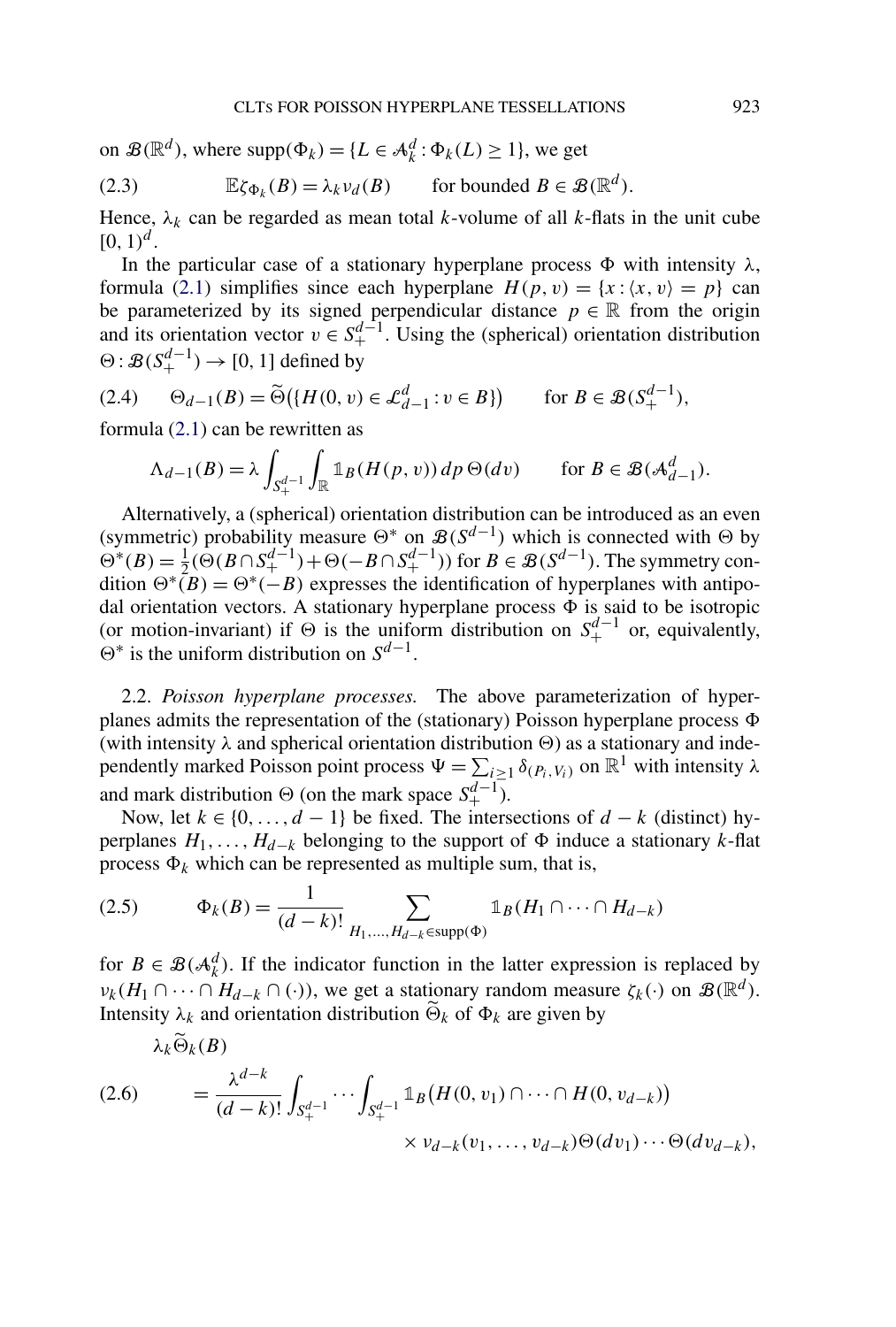<span id="page-5-0"></span>for  $B \in \mathcal{B}(\mathcal{L}_k^d)$ ; see, for example, Chapter 4 in [\[30\]](#page-31-0), where  $v_{d-k}(v_1, \ldots, v_{d-k})$  denotes the  $(d - k)$ -dimensional volume of the parallelotope spanned by the vectors  $v_1, \ldots, v_{d-k} \in S_+^{d-1}.$ 

The intensity  $\lambda_k$  of  $\Phi_k$  can be expressed in terms of the  $(d - k)$ th intrinsic volume of the Steiner convex set (or zonoid) associated with  $\Phi$ ; see, for example, page 161 in [\[17\]](#page-30-0). In the isotropic case (i.e.,  $\Theta$  is the uniform distribution), these formulae reduce to

(2.7) 
$$
\lambda_k = \binom{d}{k} \frac{\kappa_d}{\kappa_k} \left( \frac{\kappa_{d-1}}{d\kappa_d} \right)^{d-k} \lambda^{d-k} \quad \text{for } k = 0, 1, ..., d-1.
$$

2.3. *Hoeffding*'*s decomposition of U-statistics.* The proofs of the central limit theorems we are going to present in Sections [3](#page-6-0) and [4](#page-11-0) are based on Hoeffding's decomposition of *U*-statistics which we briefly sketch subsequently. A more detailed discussion can be found in [\[15\]](#page-30-0) and [\[31\]](#page-31-0).

Let  $X_1, X_2, \ldots$  be a sequence of i.i.d. random vectors in  $\mathbb{R}^d$  and, for any fixed  $m \geq 2$ , let  $f : \mathbb{R}^{md} \to \mathbb{R}$  be a Borel-measurable symmetric function such that  $\mathbb{E}|f(X_1,\ldots,X_m)| < \infty$ . A *U*-statistic  $U_n^{(m)}(f)$  of order *m* with *kernel function f* is then defined by

$$
(2.8) \tU_n^{(m)}(f) = \frac{1}{\binom{n}{m}} \sum_{1 \le i_1 < \cdots < i_m \le n} f(X_{i_1}, \ldots, X_{i_m}) \tfor n \ge m.
$$

Note that  $U_n^{(m)}(f)$  is an unbiased estimator for  $\mu = \mathbb{E} f(X_1, \ldots, X_m)$ . By elementary rearrangements, we may write  $U_n^{(m)}(f)$  in the following form (*Hoeffding*'*s decomposition*):

(2.9) 
$$
U_n^{(m)}(f) - \mu = \frac{m}{n} \sum_{i=1}^n (g(X_i) - \mu) + R_n^{(m)}(f),
$$

where

$$
g(x) = \mathbb{E}(f(X_1, X_2, ..., X_m)|X_1 = x) = \mathbb{E}f(x, X_2, ..., X_m)
$$

and

$$
R_n^{(m)}(f) = \sum_{k=2}^m {m \choose k} {n \choose k}^{-1} \sum_{1 \le i_1 < \dots < i_k \le n} G_k(X_{i_1}, \dots, X_{i_k}),
$$

with functions  $G_k: \mathbb{R}^{kd} \to \mathbb{R}, 2 \leq k \leq m$ , defined by

$$
G_k(x_1,...,x_k)
$$
  
=  $\sum_{j=1}^k (-1)^{k-j} \sum_{1 \le i_1 < \dots < i_j \le k} (\mathbb{E} f(x_{i_1},...,x_{i_j}, X_{j+1},...,X_m) - \mu).$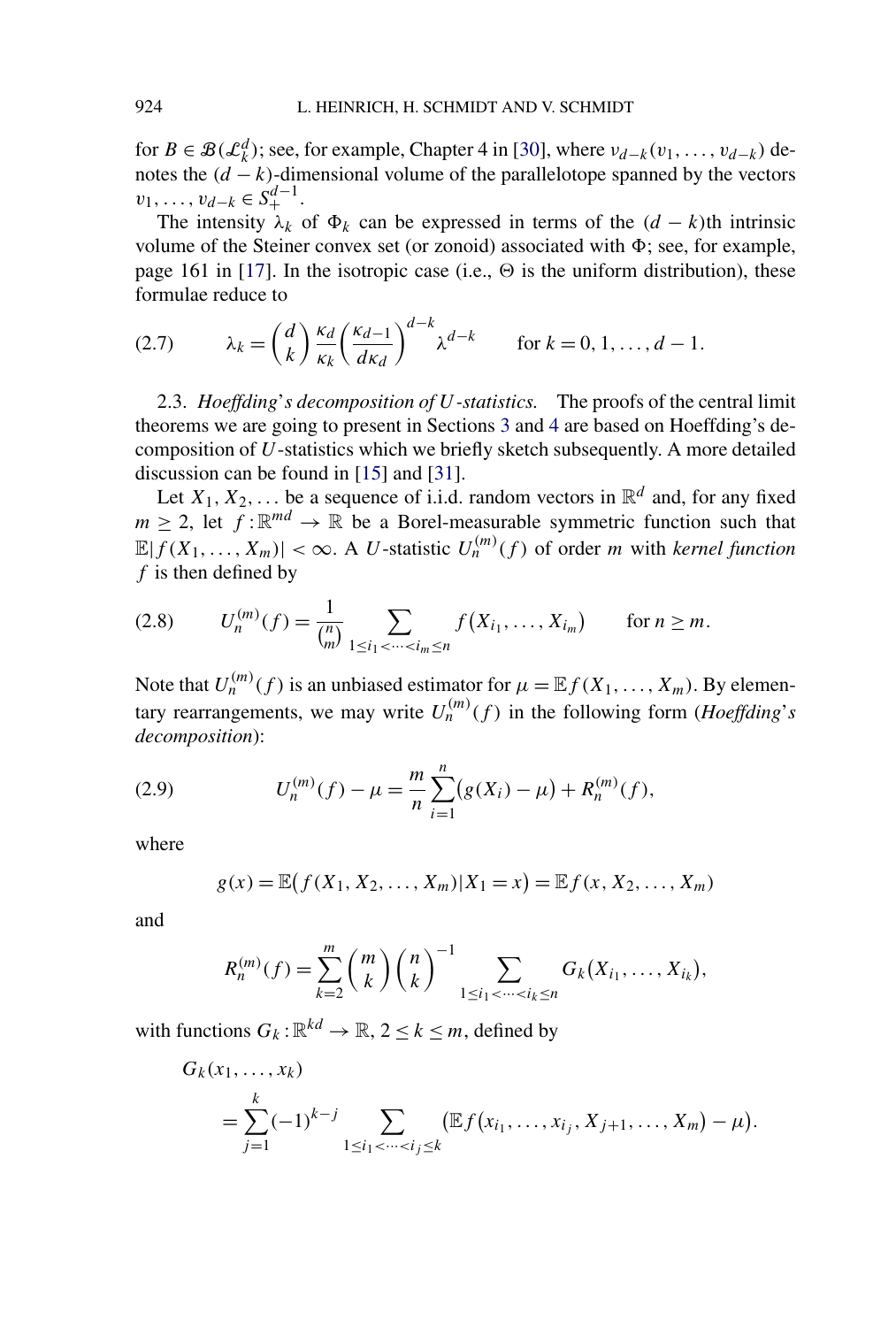<span id="page-6-0"></span>The crucial outcome of Hoeffding's decomposition [\(2.9\)](#page-5-0) can be summarized in the estimate

(2.10) 
$$
\mathbb{E}(R_n^{(m)}(f))^2 \leq \frac{c_m}{n^2} \mathbb{E} f^2(X_1, ..., X_m) \quad \text{for } n \geq m
$$

and for some constant  $c_m < \infty$  only depending on *m*. The latter result, provided that  $E f^2(X_1,...,X_m) < \infty$ , immediately leads to Hoeffding's CLT for *U*-statistics (see Chapter 5.2 in [\[31\]](#page-31-0)), that is,

(2.11) 
$$
\sqrt{n}(U_n^{(m)}(f) - \mu) \xrightarrow[n \to \infty]{d} \mathcal{N}(0, m^2(\mathbb{E}g^2(X_1) - \mu^2)),
$$

where  $\stackrel{d}{\longrightarrow}$  denotes convergence in distribution and where  $\mathcal{N}(0, m^2(\mathbb{E}g^2(X_1) \mu^{2}$ )) is a Gaussian mean 0 random variable with variance  $m^{2}(\mathbb{E}g^{2}(X_{1}) - \mu^{2})$ .

**3. Point process of intersection points.** Let  $\Psi = \sum_{i \geq 1} \delta_{(P_i, V_i)}$  be the marked-point-process representation of a stationary (not necessarily isotropic) Poisson hyperplane process  $\Phi$  with intensity  $\lambda > 0$  and a nondegenerate spherical orientation distribution  $\Theta$ , that is,  $\Theta(L \cap S^{d-1}_{+}) < 1$  for any  $L \in \mathcal{L}^d_{d-1}$ . This assumption on  $\Theta$  ensures that each of the stationary *k*-flat processes  $\Phi_k$  generated by Φ has positive intensity  $λ_k$  for  $k = 0, ..., d - 1$  and the Poisson hyperplane tessellation induced by  $\Phi$  consists of bounded cells; see Chapter 6 in [\[30\]](#page-31-0).

In this and the next section we derive CLTs for the number  $\Phi_k({L \in \mathcal{A}_k^d : L \cap$  $B_r^d \neq \emptyset$ ) of *k*-flats (*k* = 0, ..., *d* − 1) hitting the ball  $B_r^d$ , as well as for their total *k*-volume contained in  $B_r^d$  when the radius *r* tends to infinity. In the particular case  $k = 0$ , the atoms of the point process  $\Phi_0$  will be labeled by the *d* orientation vectors of the intersecting hyperplanes generating the intersection points. More precisely, for any  $r > 0$  and  $B \in \mathcal{B}((S_+^{d-1})^d)$ , we consider the number  $\Psi_0(B_r^d \times B)$  of those intersection points  $H(P_{i_1}, V_{i_1}) \cap \cdots \cap H(P_{i_d}, V_{i_d})$  in  $B_r^d$ for which the corresponding orientation vectors  $V_{i_1}, \ldots, V_{i_d}$  satisfy the condition *(V*<sub>(*i*<sub>1</sub></sub>),..., *V*<sub>(*i*<sub>d</sub></sub>)) ∈ *B*. Here,  $(V_{(i_1)},...,V_{(i_d)})$  is the reordered vector  $(V_{i_1},...,V_{i_d})$ such that  $V_{(n_1)} \preceq \cdots \preceq V_{(n_d)}$ , according to an appropriate linear ordering  $\preceq$  $\inf S_+^{d-1}$ .

The proof that  $\Psi_0(B_r^d \times B)$  is asymptotically normal as  $r \to \infty$  relies on the following basic property of the Poisson process  $\Psi$ . Given the number  $N_r =$  $\Psi([-r, r] \times S^{d-1}_+)$  of hyperplanes hitting  $B^d_r$ , say,  $N_r = n$ , the random vectors  $X_i = (P_i, V_i), i = 1, \ldots, n$ , are i.i.d. (and also independent of  $N_r$ ) with independent components, where  $P_i$  is uniformly distributed on  $[-r, r]$  and  $V_i$  has the distribution  $\Theta$ . Notice that  $N_r$  is Poisson distributed with mean  $2\lambda r$ , which corresponds to [\(2.2\)](#page-3-0) for  $k = d - 1$ .

In this way, we get that

(3.1) 
$$
\Psi_0(B_r^d \times B) \stackrel{d}{=} \frac{1}{d!} \sum_{1 \le i_1, ..., i_d \le N_r} f_B(X_{i_1}, ..., X_{i_d}),
$$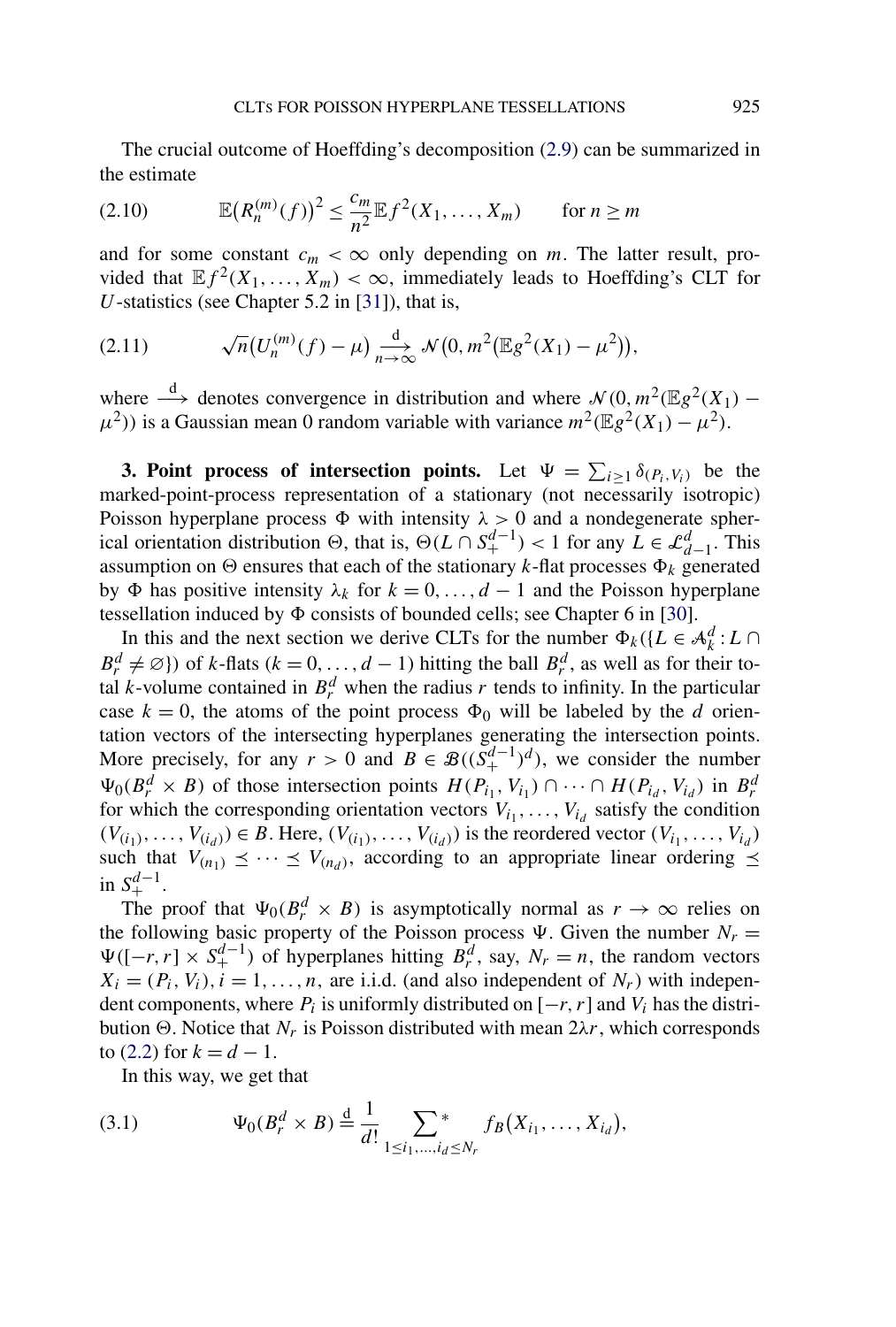<span id="page-7-0"></span>where  $\stackrel{\text{d}}{=}$  means equality in distribution, the sum  $\sum^*$  runs over pairwise distinct indices, and

(3.2) 
$$
f_B((p_1, v_1), \dots, (p_d, v_d)) = \chi(H(p_1, v_1) \cap \dots \cap H(p_d, v_d) \cap B_r^d) \mathbb{1}_B(v_{(1)}, \dots, v_{(d)}),
$$

where  $\chi(K) = 1$  for  $K \neq \emptyset$  and  $\chi(\emptyset) = 0$ . Since the function  $f_B : (\mathbb{R} \times S_+^{d-1})^d \to$ {0, 1} is symmetric and measurable, the right-hand side of [\(3.1\)](#page-6-0) divided by  $\binom{N_r}{d}$  and conditioned on  $N_r = n$  is a U-statistic of order *d* with kernel function  $f = f_B$  as defined in [\(2.8\)](#page-5-0).

3.1. *Moment formulae.* Since the first components  $P_i$  of the i.i.d. random vectors  $X_i = (P_i, V_i), i \ge 1$ , are uniformly distributed on  $[-r, r]$ , the expectations  $E f_B(X_1, \ldots, X_d)$  do not depend on  $r > 0$ . To simplify notation, we put

(3.3) 
$$
\sigma_B^{(j,d)} = \mathbb{E}(f_B(X_1, ..., X_d) f_B(X_{d-j+1}, ..., X_{2d-j}))
$$

$$
= \mathbb{E}g_B^2(X_{d-j+1}, ..., X_d),
$$

where  $g_B((p_1, v_1), \ldots, (p_j, v_j)) = \mathbb{E} f_B((p_1, v_1), \ldots, (p_j, v_j), X_{j+1}, \ldots, X_d)$ for  $j = 1, ..., d$ . Notice that also the second moments  $\sigma_B^{(j,d)}$  do not depend on  $r > 0$ . Now we formulate a first auxiliary result.

LEMMA 3.1. *For any B* ∈  $\mathcal{B}((S_+^{d-1})^d)$ ,

(3.4) 
$$
\mathbb{E}\Psi_0(B_r^d \times B) = \frac{(2\lambda r)^d}{d!} \mathbb{E} f_B(X_1,\ldots,X_d)
$$

*and*

(3.5) 
$$
\text{Var}\,\Psi_0(B_r^d \times B) = \sum_{j=1}^d \frac{(2\lambda r)^{2d-j}}{j!(d-j)!)^2} \sigma_B^{(j,d)}.
$$

**PROOF.** By the symmetry of the function  $f_B$  defined in (3.2) combined with the independence between  $N_r$  and the i.i.d. sequence  $X_i = (P_i, V_i), i \ge 1$ , it is easily seen from [\(3.1\)](#page-6-0) that

$$
\mathbb{E}\Psi_0(B_r^d\times B)=\frac{1}{d!}\mathbb{E}(N_r(N_r-1)\cdots(N_r-d+1))\mathbb{E} f_B(X_1,\ldots,X_d).
$$

Note that the *d*th factorial moment of a Poisson distributed random variable is equal to the *d*th power of its mean. Thus,

(3.6) 
$$
\mathbb{E}(N_r(N_r - 1) \cdots (N_r - d + 1)) = (\mathbb{E}N_r)^d = (2\lambda r)^d
$$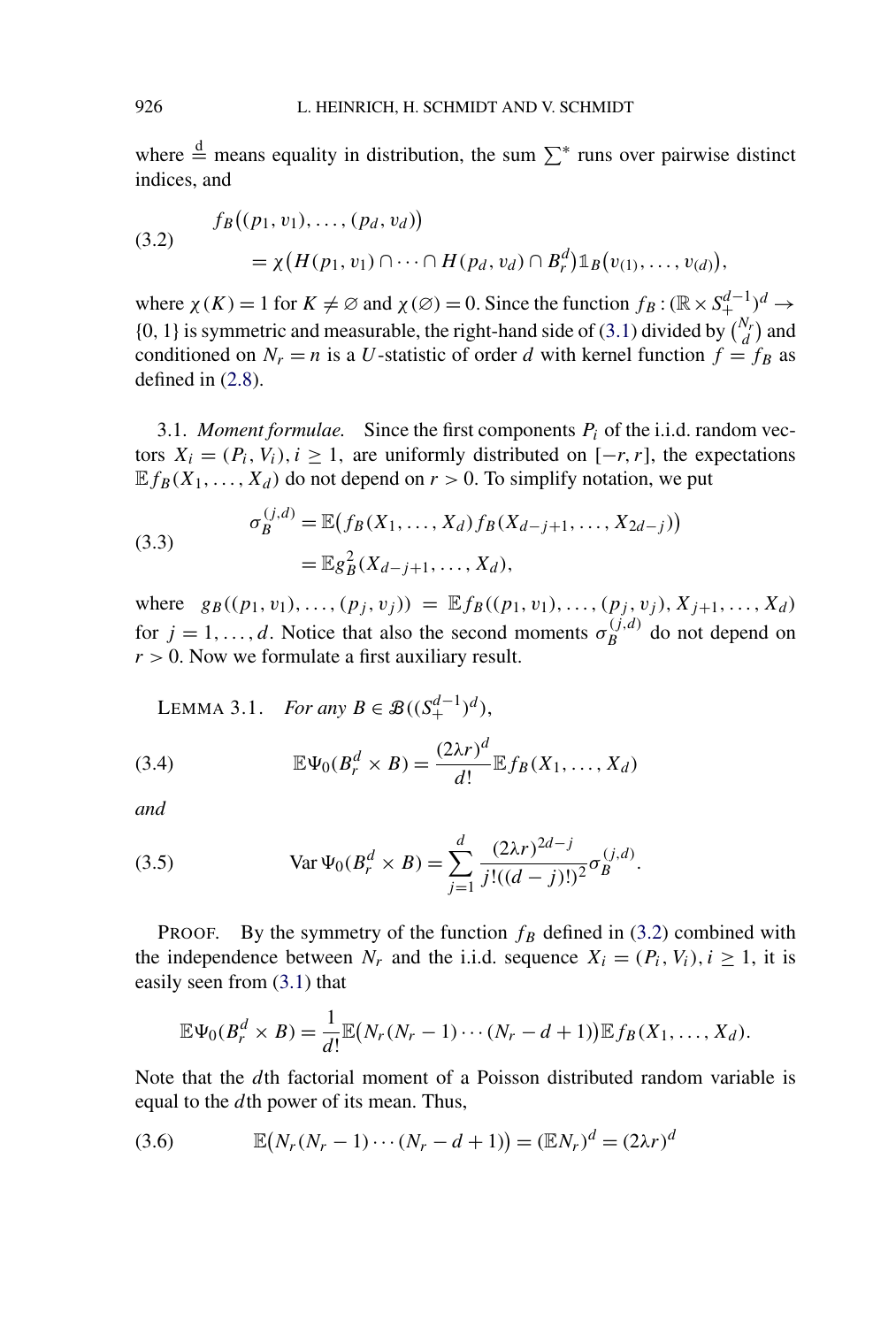<span id="page-8-0"></span>
$$
\mathbb{E}(\Psi_{0}(B_{r}^{d} \times B))^{2}
$$
\n
$$
= \frac{1}{(d!)^{2}} \mathbb{E} \bigg( \sum_{1 \leq i_{1}, \dots, i_{d} \leq N_{r}} f_{B}(X_{i_{1}}, \dots, X_{i_{d}}) \bigg)^{2}
$$
\n
$$
= \sum_{j=0}^{d} \frac{j!}{(d!)^{2}} \binom{d}{j} \binom{d}{j}
$$
\n
$$
\times \mathbb{E} \bigg( \sum_{1 \leq i_{1}, \dots, i_{2d-j} \leq N_{r}} f_{B}(X_{i_{1}}, \dots, X_{i_{d}}) f_{B}(X_{i_{d-j+1}}, \dots, X_{i_{2d-j}}) \bigg)
$$
\n
$$
= \sum_{j=0}^{d} \frac{\mathbb{E}(N_{r}(N_{r}-1) \cdots (N_{r}-2d+j+1))}{j!(d-j)!(2j)!} \times \mathbb{E} \big( f_{B}(X_{1}, \dots, X_{d}) f_{B}(X_{d-j+1}, \dots, X_{2d-j}) \big).
$$

Finally, applying [\(3.6\)](#page-7-0) with *d* replaced by  $2d - j$  for  $j = 0, 1, \ldots, d$ , and noting that the summand for  $j = 0$  in the last line coincides with  $(\mathbb{E}\Psi_0(B_r^d \times B))^2$ , we obtain [\(3.5\)](#page-7-0), which completes the proof of Lemma [3.1.](#page-7-0)  $\Box$ 

Notice that, as an immediate consequence of [\(3.5\)](#page-7-0), we obtain the limiting relation

(3.7) 
$$
\lim_{r \to \infty} \frac{\text{Var}\,\Psi_0(B_r^d \times B)}{r^{2d-1}} = \frac{(2\lambda)^{2d-1}}{((d-1)!)^2} \sigma_B^{(1,d)}.
$$

3.2. *Central limit theorem for the number of intersection points.* We now are in a position to formulate and prove a CLT for the number  $\Psi_0(B_r^d \times B)$  of marked intersection points as  $r \to \infty$ , where the centering and normalizing constants have been derived in Lemma [3.1](#page-7-0) and in (3.7), respectively.

THEOREM 3.1. Let 
$$
B \in \mathcal{B}((S_+^{d-1})^d)
$$
 be chosen such that  $\sigma_B^{(1,d)} > 0$ . Then,  
\n
$$
\frac{(d-1)!}{(2\lambda r)^{d-1/2}} \left(\Psi_0(B_r^d \times B) - \frac{(2\lambda r)^d}{d!} \mathbb{E} f_B(X_1, ..., X_d)\right) \underset{r \to \infty}{\overset{d}{\to}} \mathcal{N}(0, \sigma_B^{(1,d)}).
$$

**PROOF.** Note that [\(3.1\)](#page-6-0) is equivalent to the equality  $\Psi_0(B_r^d \times B) \stackrel{d}{=}$  $\binom{N_r}{d} U_{N_r}^{(d)}(f_B)$ . For any fixed  $N_r = n \ge d$ , the random multiple sum  $U_{N_r}^{(d)}(f_B)$  is a *U*-statistic as defined in [\(2.8\)](#page-5-0) of order *d* with kernel function  $f_B$  defined in [\(3.2\)](#page-7-0).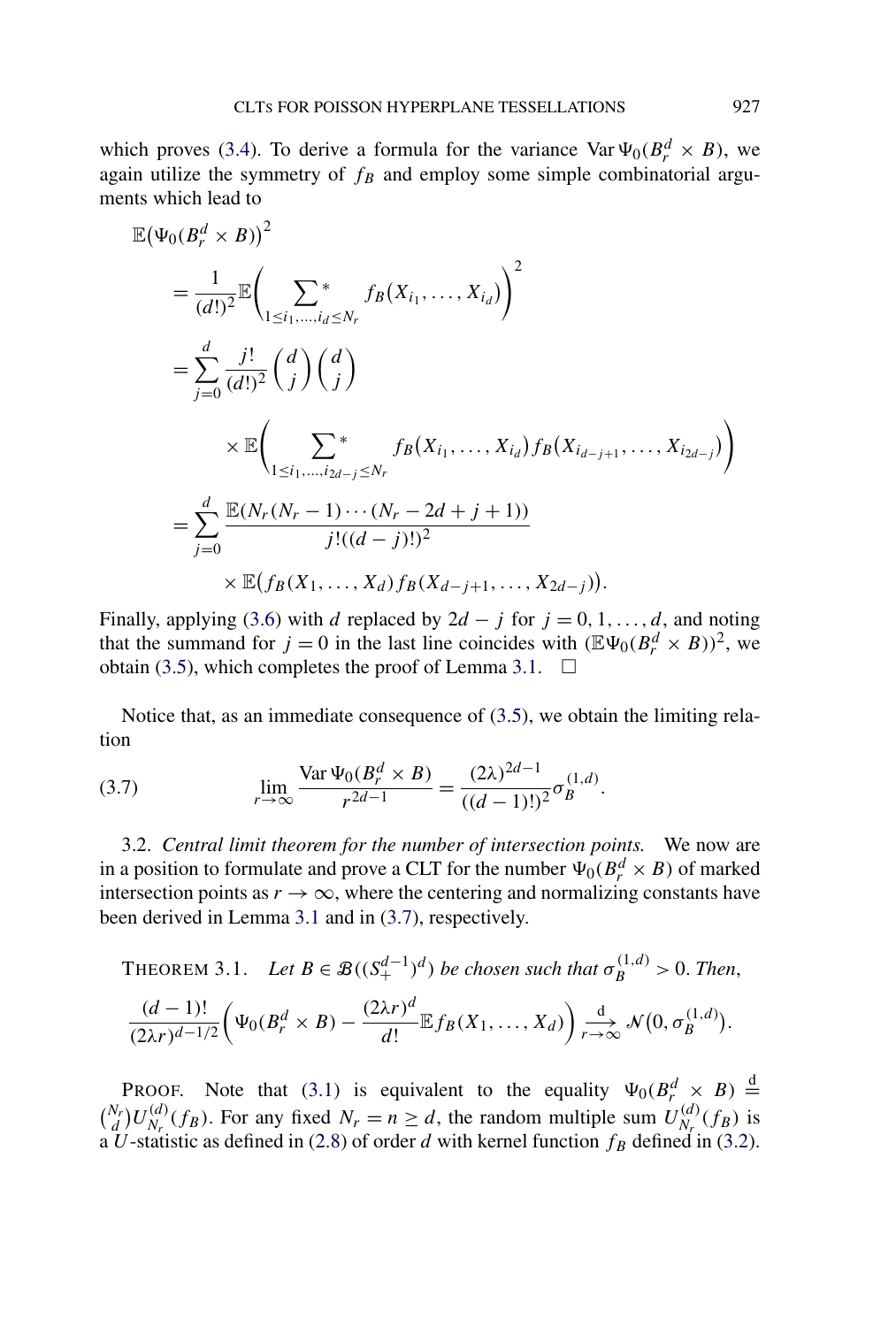Let  $n_r$  denote the expected value  $\mathbb{E}N_r = 2\lambda r$  and let  $\mu_B = \mathbb{E}f_B(X_1, \ldots, X_d)$ . Then, Hoeffding's decomposition [\(2.9\)](#page-5-0) yields

$$
\Psi_0(B_r^d \times B) - \frac{(2\lambda r)^d}{d!} \mathbb{E} f_B(X_1, ..., X_d)
$$
\n
$$
\stackrel{d}{=} \left( \binom{N_r}{d} - \frac{n_r^d}{d!} \mu_B + \binom{N_r}{d} \frac{d}{N_r} \sum_{i=1}^{N_r} (g_B(X_i) - \mu_B) + \binom{N_r}{d} R_{N_r}^{(d)}(f_B)
$$
\n
$$
= \left( \binom{N_r}{d} - N_r \binom{N_r - 1}{d - 1} + n_r \binom{N_r - 1}{d - 1} - \frac{n_r^d}{d!} \mu_B + \binom{N_r}{d} R_{N_r}^{(d)}(f_B)
$$
\n
$$
+ \binom{N_r - 1}{d - 1} \left( \sum_{i=1}^{N_r} g_B(X_i) - n_r \mu_B \right),
$$

where  $g_B(x) = \mathbb{E} f_B(x, X_2, \dots, X_d)$  for  $x \in [-r, r] \times S_+^{d-1}$ . Since  $N_r$  is independent of  $X_1, X_2, \ldots$ , the estimate [\(2.10\)](#page-6-0) implies

$$
\mathbb{E}\big(\big(R_{N_r}^{(d)}\big)^2|N_r=n\big)\leq \frac{c_d}{n^2}\mathbb{E} f_B^2(X_1,\ldots,X_d)\qquad\text{for }n\geq d.
$$

Hence, we conclude that

$$
\mathbb{E}\left(\left(\begin{array}{c}N_r\\d\end{array}\right)R_{N_r}^{(d)}(f_B)\right)^2 = \sum_{n\geq d} \binom{n}{d}^2 \mathbb{E}\left(\left(R_{N_r}^{(d)}\right)^2 | N_r = n\right) \mathbb{P}(N_r = n)
$$

$$
\leq \frac{c_d \mathbb{E} f_B^2(X_1, \dots, X_d)}{d^2} \mathbb{E}\left(\left(\begin{array}{c}N_r-1\\d-1\end{array}\right)\right)^2.
$$

To determine the second moment of the binomial coefficient  $\binom{N_r-1}{d-1}$ , we use the expansions

$$
x(x-1)\cdots(x-k+1) = \sum_{j=1}^{k} s_{j,k}^{(1)} x^{j}
$$

and

$$
x^{k} = \sum_{j=1}^{k} s_{j,k}^{(2)} x(x-1)\cdots(x-j+1),
$$

where  $s_{j,k}^{(1)}$  and  $s_{j,k}^{(2)}$  denote the Stirling numbers of the first and second kind, re-spectively; see, for example, [\[26\]](#page-30-0). From [\(3.6\)](#page-7-0), it is seen that  $\mathbb{E}N_r^k$  is a polynomial of degree *k* in  $n_r$ . Furthermore,  $\mathbb{E}((N_r - 1)(N_r - 2) \cdots (N_r - d + 1))^2$  can be expressed as a polynomial of degree  $2d - 2$  in  $n_r$  such that

$$
\frac{1}{r^{2d-1}}\mathbb{E}\bigg(\left(\frac{N_r-1}{d-1}\right)\bigg)^2 \underset{r \to \infty}{\longrightarrow} 0.
$$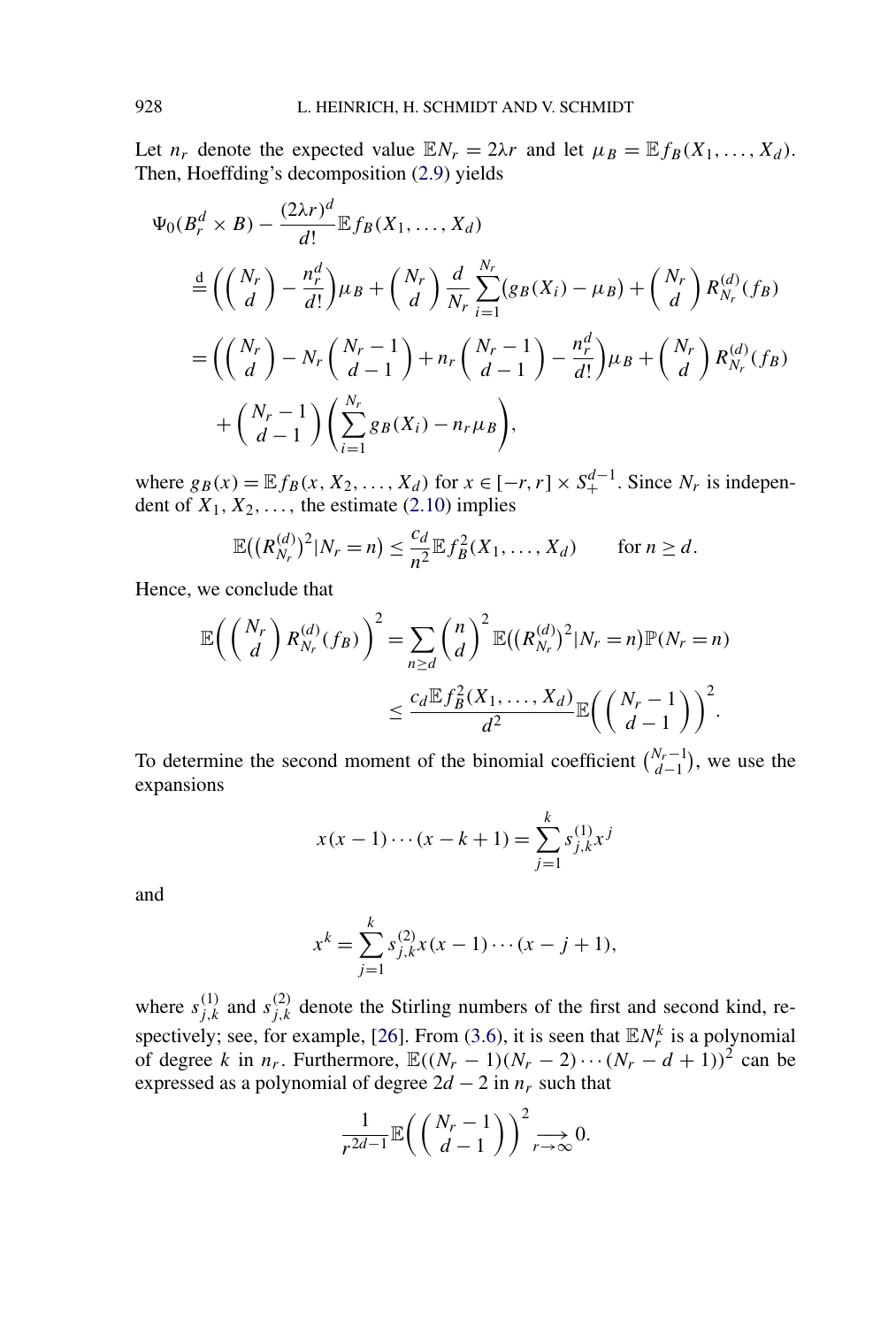<span id="page-10-0"></span>Hence,

(3.8) 
$$
\frac{1}{r^{d-1/2}}\binom{N_r}{d}R_{N_r}^{(d)}(f_B)\underset{r\to\infty}{\overset{\mathbb{P}}{\longrightarrow}}0,
$$

where  $\stackrel{\mathbb{P}}{\longrightarrow}$  denotes convergence in probability. Next we show that

$$
(3.9) \qquad \frac{1}{r^{d-1/2}}\left(\binom{N_r}{d}-N_r\binom{N_r-1}{d-1}+n_r\binom{N_r-1}{d-1}-\frac{n_r^d}{d!}\right)\underset{r\to\infty}{\overset{\mathbb{P}}{\longrightarrow}}0.
$$

By virtue of  $\frac{N_r}{r}$ P  $\frac{p}{r} \to 2\lambda = \frac{n_r}{r}$  and since the difference  $\binom{N_r}{d} - \frac{N_r^d}{d!}$  can be written as a polynomial of degree  $d - 1$  in  $N_r$  with coefficients not depending on  $r$ , it is easily seen that both

$$
\frac{1}{r^{d-1/2}}\left(\binom{N_r}{d}-\frac{N_r^d}{d!}\right)\underset{r\to\infty}{\overset{\mathbb{P}}{\longrightarrow}}0
$$

and

$$
\frac{N_r - n_r}{r^{d-1/2}} \left( \binom{N_r - 1}{d - 1} - \frac{N_r^{d-1}}{(d-1)!} \right) \underset{r \to \infty}{\overset{\mathbb{P}}{\longrightarrow}} 0.
$$

Similarly, after some elementary manipulations, we find that

$$
\frac{1}{r^{d-1/2}} \left( N_r^d - n_r^d - d(N_r - n_r) N_r^{d-1} \right)
$$
\n
$$
= \frac{N_r - n_r}{r^{d-1/2}} \left( \sum_{k=0}^{d-1} n_r^k N_r^{d-1-k} - dN_r^{d-1} \right)
$$
\n
$$
= -\left( \frac{N_r - n_r}{r^{3/4}} \right)^2 \frac{1}{r^{d-2}} \left( \sum_{k=0}^{d-2} (d - k - 1) n_r^k N_r^{d-k-2} \right) \xrightarrow[r \to \infty]{\mathbb{P}} 0,
$$

which in combination with the previous relation proves  $(3.9)$ . Combining  $(3.8)$ , (3.9) and

(3.10) 
$$
\frac{1}{r^{d-1}} \binom{N_r - 1}{d-1} \xrightarrow[r \to \infty]{\mathbb{P}} \frac{(2\lambda)^{d-1}}{(d-1)!},
$$

and applying Slutsky's lemma (see, e.g., [\[14\]](#page-30-0)), we see that the subsequent Lemma 3.2 completes the proof.  $\Box$ 

LEMMA 3.2. *Under the conditions of Theorem* [3.1,](#page-8-0)

$$
\frac{1}{\sqrt{2\lambda r}}\left(\sum_{i=1}^{N_r}g_B(X_i)-2\lambda r\mathbb{E} f_B(X_1,\ldots,X_d)\right)\underset{r\to\infty}{\overset{d}{\longrightarrow}}\mathcal{N}\big(0,\sigma_B^{(1,d)}\big).
$$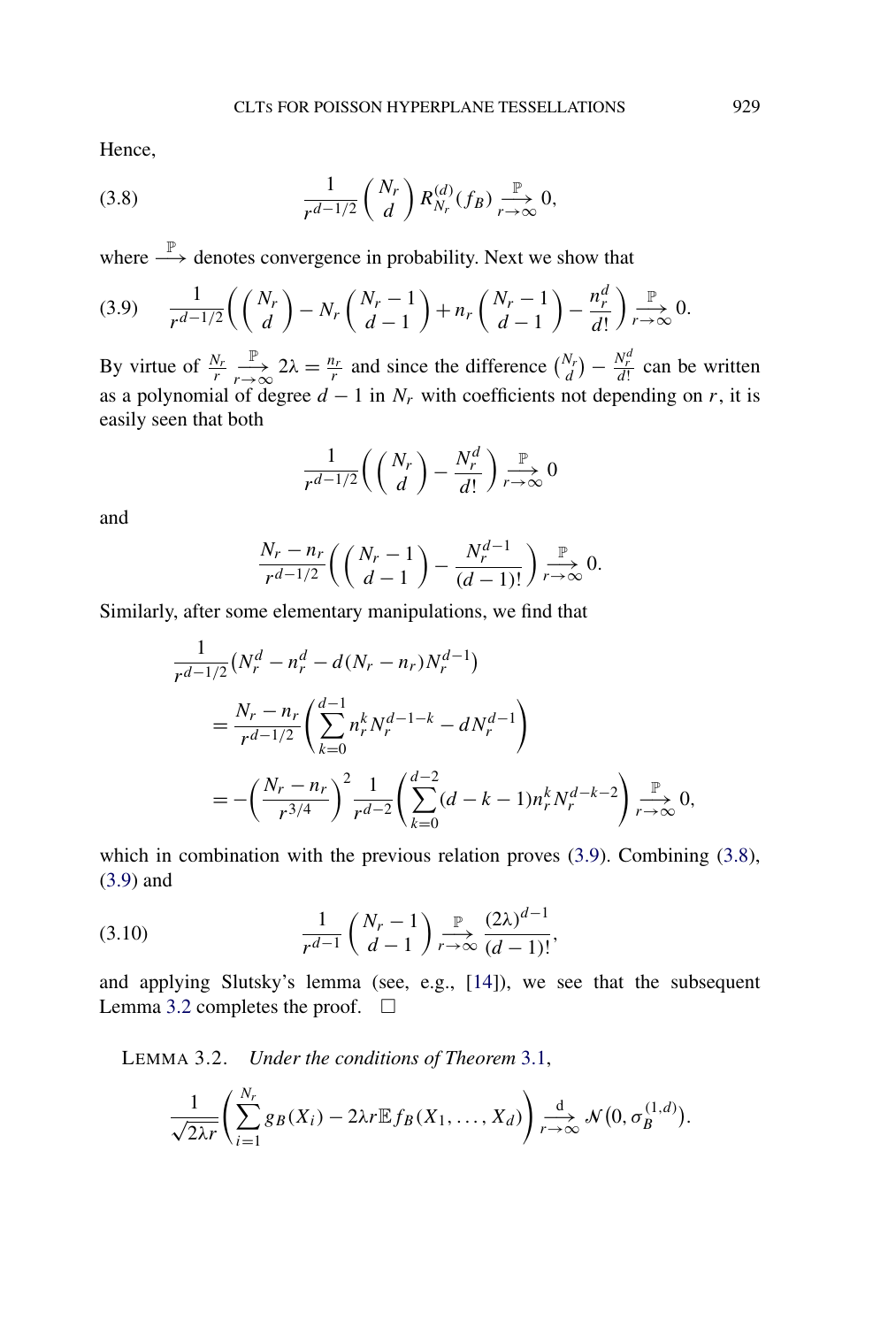<span id="page-11-0"></span>PROOF. Let again  $n_r = \mathbb{E} N_r = 2\lambda r$  and let, furthermore,  $\mu_B = \mathbb{E} g_B(X_1) =$  $E f_R(X_1, \ldots, X_d)$ . The characteristic function of

$$
\xi_r = n_r^{-1/2} \left( \sum_{i=1}^{N_r} g_B(X_i) - n_r \mu_B \right)
$$

is then given by

$$
\mathbb{E}e^{\mathrm{i}t\xi_r}=\exp(-\mathrm{i}t\sqrt{n_r}\mu_B)\mathbb{E}\exp\bigg(\frac{\mathrm{i}t}{\sqrt{n_r}}\sum_{i=1}^{N_r}g_B(X_i)\bigg).
$$

The characteristic function on the right-hand side can be simplified by the fact that  $N_r$  is independent of the sequence  $X_1, X_2, \ldots$  and that the probability generating function  $\mathbb{E}z^{N_r}$  takes the form  $\exp(n_r(z-1))$  for any complex *z*. Thus,

$$
\mathbb{E}e^{\mathrm{i}t\xi_r} = \exp\left(n_r \mathbb{E}\left(e^{(\mathrm{i}t/\sqrt{n_r})g_B(X_1)} - 1 - \frac{\mathrm{i}t}{\sqrt{n_r}}g_B(X_1)\right)\right)
$$

or, equivalently,  $\log \mathbb{E}e^{it\xi_r}$  is given by

$$
n_r \mathbb{E}\bigg(\exp\bigg(\frac{\mathrm{i}t}{\sqrt{n_r}}g_B(X_1)\bigg) - 1 - \frac{\mathrm{i}t}{\sqrt{n_r}}g_B(X_1) - \frac{(\mathrm{i}t)^2}{2n_r}g_B^2(X_1)\bigg) - \frac{t^2\sigma_B^{(1,d)}}{2}.
$$

The well-known inequality  $|e^{ix} - 1 - ix - \frac{(ix)^2}{2}| \leq \frac{|x|^3}{6}$  for any  $x \in \mathbb{R}$  combined with  $n_r^{-1/2} \mathbb{E} |g_B^3(X_1)| \longrightarrow \infty$  0 gives

$$
\log \mathbb{E} e^{it\xi_r} \xrightarrow[r \to \infty]{} -\frac{t^2 \sigma_B^{(1,d)}}{2} \qquad \text{for } t \in \mathbb{R},
$$

which is equivalent to the assertion of Lemma [3.2.](#page-10-0)  $\Box$ 

**4. Extensions and applications of Theorem [3.1.](#page-8-0)** The results of Section [3](#page-6-0) can be generalized as follows. Let again  $\Psi = \sum_{i \geq 1} \delta_{(P_i, V_i)}$  be the marked-pointprocess representation of a stationary Poisson hyperplane process  $\Phi$  in  $\mathbb{R}^d$  with intensity  $\lambda > 0$  and with spherical orientation distribution  $\Theta$  such that  $\Theta(L \cap$  $S^{d-1}_{+}$  < 1 for any  $L \in \mathcal{L}^d_{d-1}$ . Notice that the expositions in this section are, for notational ease, presented for the particular case  $B = (S_+^{d-1})^d$  only.

Instead of the intersection of *d* hyperplanes, we consider, in Section [4.1,](#page-12-0) a gen-eralized version of Theorem [3.1.](#page-8-0) In particular, for any fixed  $k \in \{0, \ldots, d-1\}$ , we define families of statistics  $\Psi_k(B_r^d)$  and  $\zeta_k(B_r^d)$  for  $k = 0, \ldots, d - 1$ , denoting the number of *k*-flats hitting  $B_r^d$  and their total *k*-volume in  $B_r^d$ , respectively. These statistics, closely related to the *k*-flat intersection process  $\Phi_k$  defined in [\(2.5\)](#page-4-0), have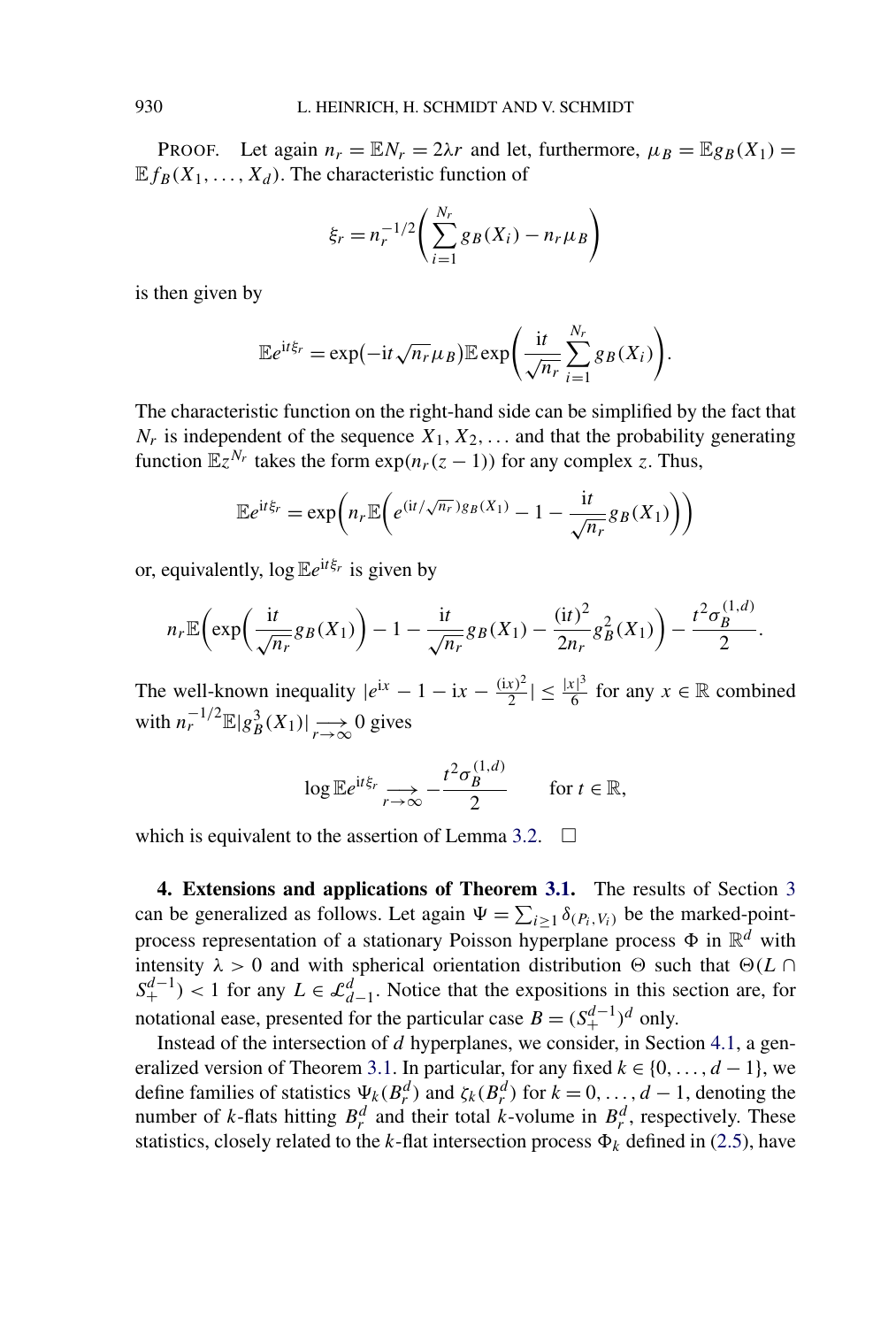<span id="page-12-0"></span>the form of *U*-statistics of order *d* − *k* without normalizing factor  $\binom{N_r}{d-k}$ , that is,

(4.1) 
$$
\Psi_k(B_r^d) = \Phi_k(\lbrace L \in \mathcal{A}_k^d : L \cap B_r^d \neq \varnothing \rbrace)
$$

$$
\stackrel{d}{=} \frac{1}{(d-k)!} \sum_{1 \le i_1, \dots, i_{d-k} \le N_r} \chi \left( \bigcap_{j=1}^{d-k} H(X_{i_j}) \cap B_r^d \right)
$$

and

(4.2)

$$
\zeta_k(B_r^d) = \sum_{L \in \text{supp}(\Phi_k)} \nu_k(B_r^d \cap L)
$$

$$
\stackrel{\text{d}}{=} \frac{1}{(d-k)!} \sum_{1 \leq i_1, \dots, i_{d-k} \leq N_r} \nu_k \left( \bigcap_{j=1}^{d-k} H(X_{i_j}) \cap B_r^d \right).
$$

In Section [4.3](#page-20-0) we prove a multivariate CLT for *d*-dimensional vectors consisting of these, suitably normalized, random variables.

4.1. *CLTs for point processes of k-flats.* In analogy to Section [3.1,](#page-7-0) we first note that the expectations  $\mathbb{E}_X(H(X_1) \cap \cdots \cap H(X_{d-k}) \cap B_r^d)$  and  $r^{-k} \mathbb{E}_{\nu_k}(H(X_1) \cap$  $\cdots \cap H(X_{d-k}) \cap B_r^d$  and depend on  $r > 0$  since the first components  $P_i$  of the i.i.d. random vectors  $X_i = (P_i, V_i), i \ge 1$ , are uniformly distributed on [−*r*, *r*].

As an extension of Lemma [3.1,](#page-7-0) for  $B = (S_+^{d-1})^d$ , we now determine the firstorder and second-order moments of the random variables  $\Psi_k(B_r^d)$  and  $\zeta_k(B_r^d)$  for  $k = 0, \ldots, d - 1$ . For this reason, let

$$
\sigma_{\chi,k}^{(1,d-k)} = \mathbb{E}\left(\chi\left(\bigcap_{i=1}^{d-k} H(X_i) \cap B_r^d\right) \chi\left(\bigcap_{i=d-k}^{2d-2k-1} H(X_i) \cap B_r^d\right)\right) = \mathbb{E}g_{\chi,k}^2(X_{d-k})
$$

and

$$
\sigma_{\nu,k}^{(1,d-k)} = r^{-2k} \mathbb{E}\left(\nu_k \left(\bigcap_{i=1}^{d-k} H(X_i) \cap B_r^d\right) \nu_k \left(\bigcap_{i=d-k}^{2d-2k-1} H(X_i) \cap B_r^d\right)\right)
$$
  
=  $\mathbb{E}g_{\nu,k}^2(X_{d-k}),$ 

where

$$
(4.3) \qquad g_{\chi,k}((p,v)) = \mathbb{E}_{\chi}(H(X_1) \cap \dots \cap H(X_{d-k-1}) \cap H(p,v) \cap B_r^d)
$$

and

$$
(4.4) \quad g_{\nu,k}((p,v)) = r^{-k} \mathbb{E} \nu_k(H(X_1) \cap \dots \cap H(X_{d-k-1}) \cap H(p,v) \cap B_r^d)
$$

for  $(p, v) \in [-r, r] \times S_+^{d-1}$ . Notice that the second moments  $\sigma_{\chi,k}^{(1,d-k)}$  and  $\sigma_{v,k}^{(1,d-k)}$  do also not depend on  $r > 0$ . Using this notation, we can state the following moment formulae.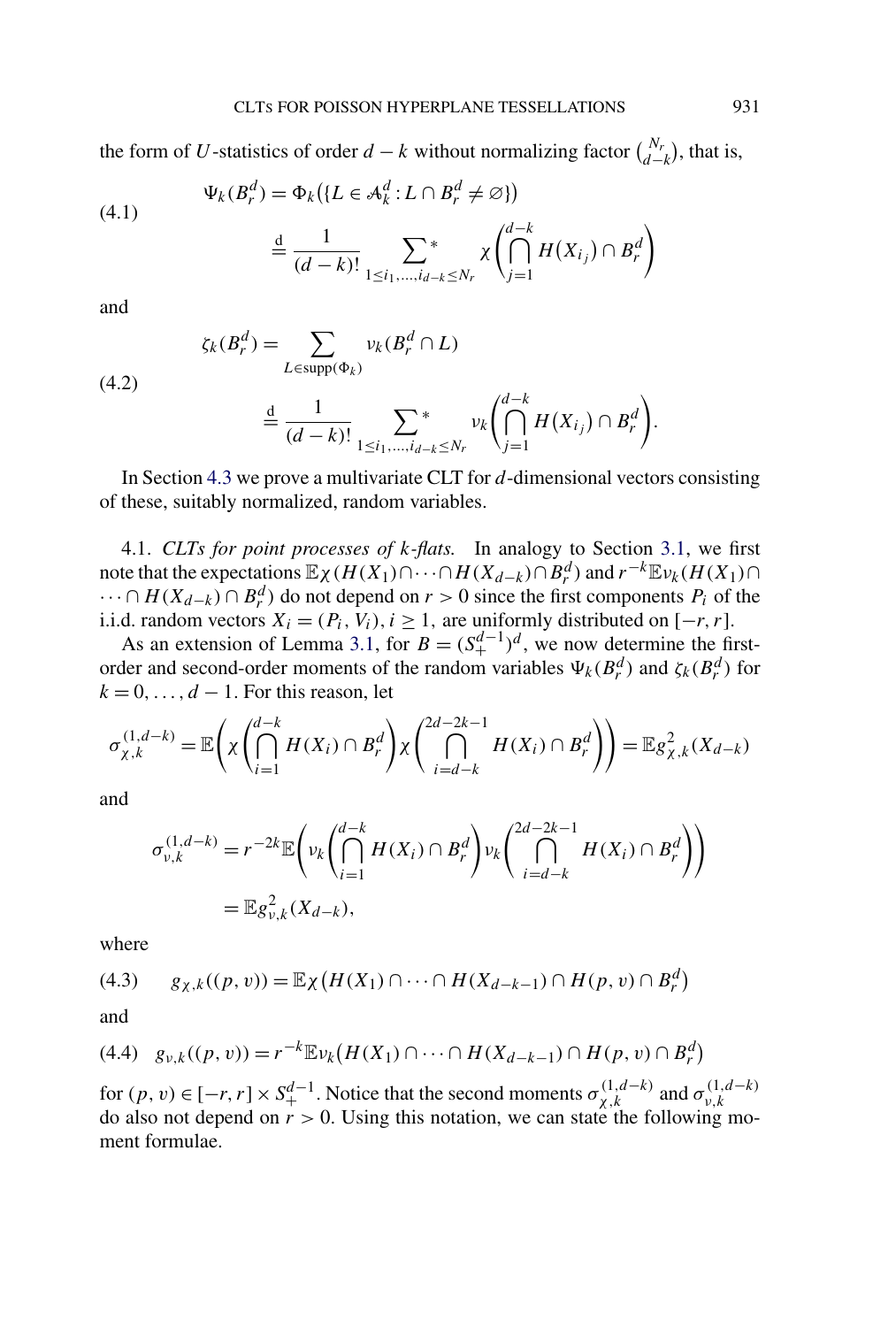LEMMA 4.1. *For each*  $k = 0, ..., d - 1$ ,

(4.5) 
$$
\mathbb{E}\Psi_k(B_r^d) = \frac{(2\lambda r)^{d-k}}{(d-k)!} \mathbb{P}\big(H(X_1) \cap \cdots \cap H(X_{d-k}) \cap B_r^d \neq \varnothing\big),
$$

$$
(4.6) \qquad \mathbb{E}\zeta_k(B_r^d) = \frac{(2\lambda r)^{d-k}}{(d-k)!}\mathbb{E}\nu_k\big(H(X_1)\cap\cdots\cap H(X_{d-k})\cap B_r^d\big),
$$

*and*

(4.7) 
$$
\lim_{r \to \infty} \frac{\text{Var}\,\Psi_k(B_r^d)}{r^{2d-2k-1}} = \frac{(2\lambda)^{2d-2k-1}}{((d-k-1)!)^2} \sigma_{\chi,k}^{(1,d-k)},
$$

(4.8) 
$$
\lim_{r \to \infty} \frac{\text{Var}\,\zeta_k(B_r^d)}{r^{2d-1}} = \frac{(2\lambda)^{2d-2k-1}}{((d-k-1)!)^2} \sigma_{\nu,k}^{(1,d-k)}.
$$

PROOF. In analogy to the proof of Lemma [3.1,](#page-7-0) we get for  $k \in \{0, ..., d - 1\}$ that

$$
\mathbb{E}\Psi_k(B_r^d) = \mathbb{E}\left(\begin{matrix}N_r\\d-k\end{matrix}\right)\mathbb{E}\chi\left(H(X_1)\cap\cdots\cap H(X_{d-k})\cap B_r^d\right)
$$

and

$$
\mathbb{E}\zeta_k(B_r^d)=\mathbb{E}\left(\begin{matrix}N_r\\d-k\end{matrix}\right)\mathbb{E}\nu_k\big(H(X_1)\cap\cdots\cap H(X_{d-k})\cap B_r^d\big).
$$

Applying [\(3.6\)](#page-7-0), we obtain that

$$
\mathbb{E}\left(\frac{N_r}{d-k}\right) = \frac{(2\lambda r)^{d-k}}{(d-k)!},
$$

which gives both (4.5) and (4.6). Furthermore, again arguing along the lines of the proof of Lemma [3.1,](#page-7-0) we obtain

$$
\begin{aligned} \text{Var}\,\Psi_k(B_r^d) &= \sum_{j=1}^{d-k} \frac{(2\lambda r)^{2d-2k-j}}{j!(d-k-j)!)^2} \\ &\times \mathbb{E}\Bigg(\chi\Bigg(\bigcap_{p=1}^{d-k} H(X_p) \cap B_r^d\Bigg)\chi\Bigg(\bigcap_{q=d-k-j+1}^{2(d-k)-j} H(X_q) \cap B_r^d\Bigg)\Bigg) \end{aligned}
$$

and

$$
\begin{split} \text{Var}\,\zeta_{k}(B_{r}^{d}) &= \sum_{j=1}^{d-k} \frac{(2\lambda r)^{2d-2k-j}}{j!((d-k-j)!)^{2}} \\ &\times \mathbb{E}\Bigg(\nu_{k}\Bigg(\bigcap_{p=1}^{d-k} H(X_{p}) \cap B_{r}^{d}\Bigg)\nu_{k}\Bigg(\bigcap_{q=d-k-j+1}^{2(d-k)-j} H(X_{q}) \cap B_{r}^{d}\Bigg)\Bigg). \end{split}
$$

<span id="page-13-0"></span>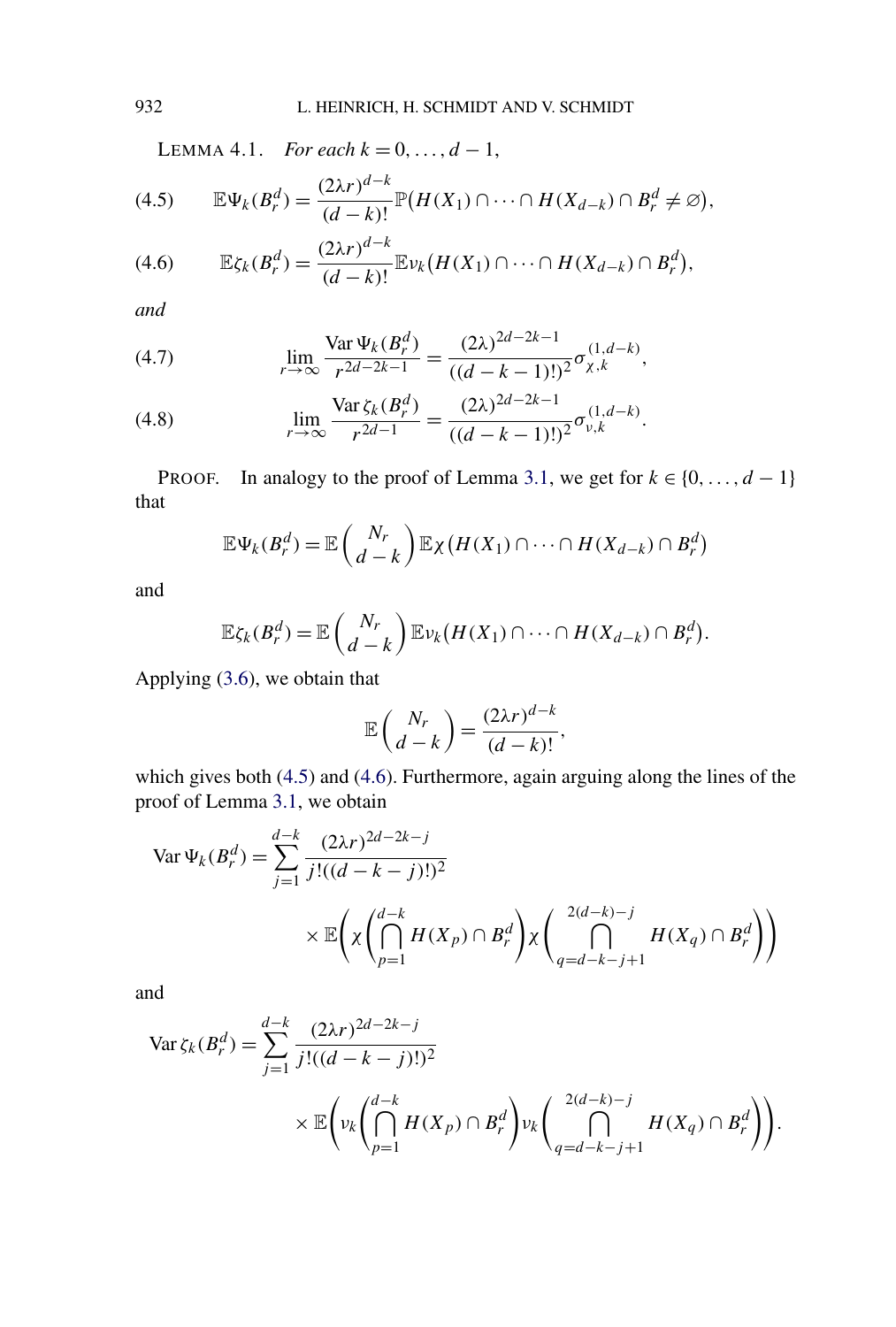<span id="page-14-0"></span>Hence, after dividing by  $r^{2d-2k-1}$  and  $r^{2d-1}$ , respectively, and letting  $r \to \infty$ , we get the desired relationships [\(4.7\)](#page-13-0) and [\(4.8\)](#page-13-0).  $\Box$ 

Recall now that the random variables  $\Psi_k(B_r^d)$  and  $\zeta_k(B_r^d)$  given in [\(4.1\)](#page-12-0) and [\(4.2\)](#page-12-0), respectively, can be expressed as *U*-statistics, allowing for Hoeffding's decomposition [\(2.9\)](#page-5-0) to be applied. Hence, we can state the following CLTs, the proofs of which are in complete analogy to the proof of Theorem [3.1](#page-8-0) and are therefore omitted.

THEOREM 4.1. *Let be a Poisson hyperplane process with intensity*  $λ > 0$  *and nondegenerate spherical orientation distribution*  $Θ$ . *Then, for*  $k =$  $0, 1, \ldots, d-1,$ 

$$
(4.9) \quad Z_{k,r}^{(d)}(\chi) = \frac{(d-k-1)!}{(2\lambda r)^{d-k-1/2}} \big(\Psi_k(B_r^d) - \mathbb{E}\Psi_k(B_r^d)\big) \underset{r \to \infty}{\overset{d}{\to}} \mathcal{N}\big(0, \sigma_{\chi,k}^{(1,d-k)}\big)
$$

*and*

$$
(4.10) \quad Z_{k,r}^{(d)}(\nu) = \frac{(d-k-1)!r^{-k}}{(2\lambda r)^{d-k-1/2}} \big(\zeta_k(B_r^d) - \mathbb{E}\zeta_k(B_r^d)\big) \underset{r \to \infty}{\overset{d}{\longrightarrow}} \mathcal{N}\big(0, \sigma_{\nu,k}^{(1,d-k)}\big).
$$

If the stationary Poisson hyperplane process  $\Phi$  is also isotropic, that is,  $\Theta$  is the uniform distribution on  $S^{d-1}_+$ , the intensity  $\lambda_k$  of the *k*-flat intersection process  $\Phi_k$  induced by  $\Phi$  is given by [\(2.7\)](#page-5-0) for  $k = 0, \ldots, d - 1$ . Using this in the following Lemma 4.2, we establish explicit expressions for the asymptotic variances occurring in the CLTs (4.9) and (4.10).

LEMMA 4.2. Let  $\Theta$  be the uniform distribution on  $S_+^{d-1}$  and let  $k \in \Theta$ {0*,* 1*,...,d* − 1}. *Then*,

(4.11) 
$$
\mathbb{E}\Psi_k(B_r^d)=\lambda_k\kappa_{d-k}r^{d-k} \quad \text{and} \quad \mathbb{E}\zeta_k(B_r^d)=\lambda_k\kappa_d r^d,
$$

*with*  $\lambda_k$  *given in* ([2](#page-5-0).7). *Moreover*,

$$
(4.12) \qquad \sigma_{\chi,k}^{(1,d-k)} = \frac{(\kappa_{d-k-1}(d-k-1)!)^2}{(2d-2k-1)!} \left(\frac{d! \kappa_d}{k! \kappa_k}\right)^2 \left(\frac{\kappa_{d-1}}{d \kappa_d}\right)^{2(d-k)}
$$

*and*

$$
(4.13) \t\t \sigma_{\nu,k}^{(1,d-k)} = \frac{(2^k \kappa_{d-1}(d-1)!)^2}{(2d-1)!} \left(\frac{d! \kappa_d}{k! \kappa_k}\right)^2 \left(\frac{\kappa_{d-1}}{d \kappa_d}\right)^{2(d-k)}.
$$

PROOF. Both mean values in (4.11) are an immediate consequence of [\(2.2\)](#page-3-0) and [\(2.3\)](#page-4-0), respectively, where only the stationarity of the Poisson hyperplane process  $\Phi$  is necessary. However, in case  $\Phi$  is additionally isotropic, the intensities  $\lambda_k$  can be explicitely determind by [\(2.7\)](#page-5-0). To show (4.12), we use the relation  $\sigma_{\chi,k}^{(1,d-k)} = \mathbb{E} g_{\chi,k}^2(\chi_{d-k}),$  where the function  $g_{\chi,k}((p, v))$  is defined in [\(4.3\)](#page-12-0). Since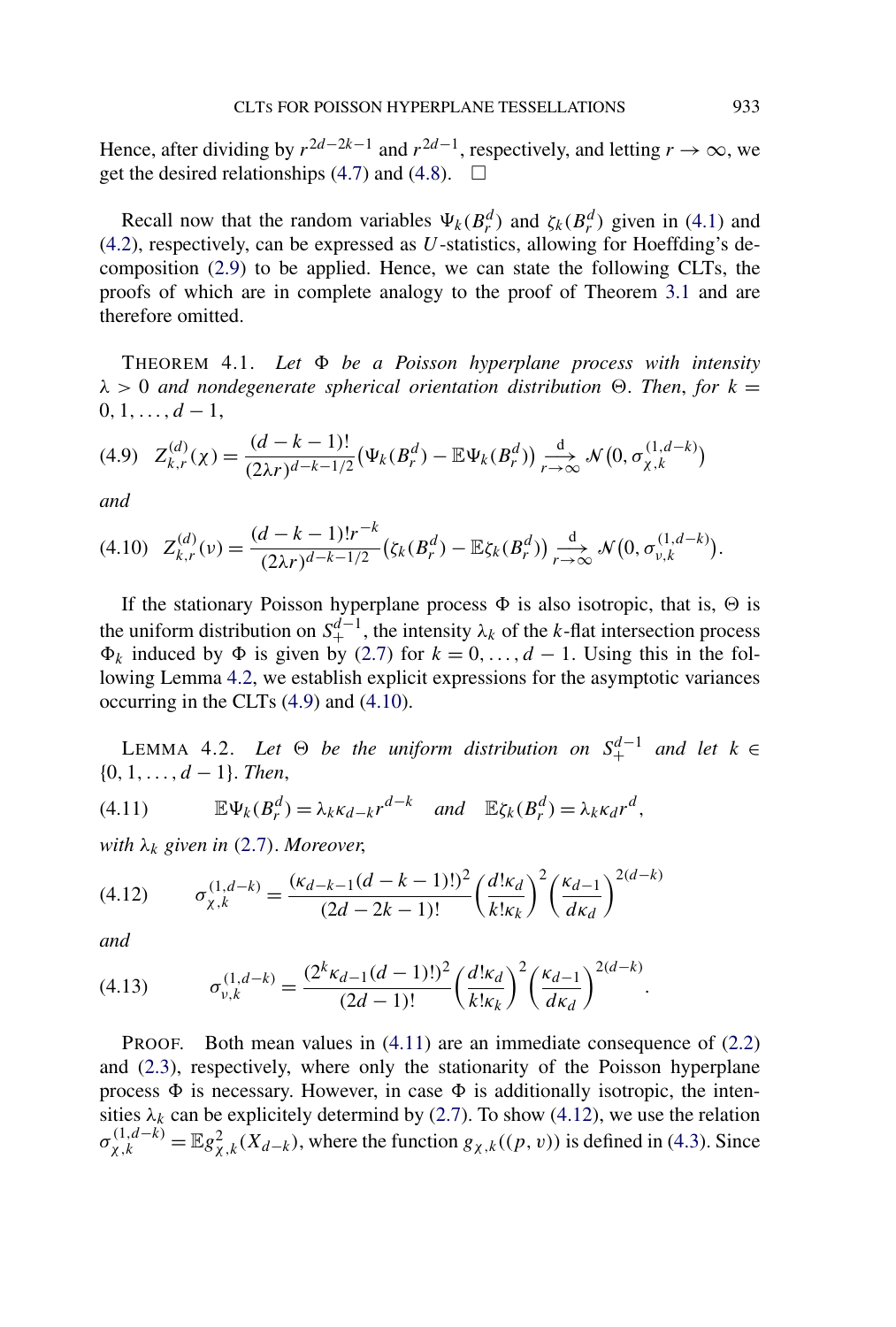<span id="page-15-0"></span>the random vectors  $X_i = (P_i, V_i), i = 1, ..., d - k$ , are i.i.d. with independent components, where  $P_i$  is uniformly distributed on  $[-r, r]$  and  $V_i$  has the uniform distribution  $\Theta$  on  $S^{d-1}_+$ , the function  $g_{\chi,k}((p, v))$  may be written in the form

$$
g_{\chi,k}((p,v)) = \frac{1}{(2r)^{d-k-1}}
$$
  
 
$$
\times \int_{S_+^{d-1}} \int_{\mathbb{R}} \cdots \int_{S_+^{d-1}} \int_{\mathbb{R}} \chi \left( \bigcap_{j=1}^{d-k-1} H(p_j, v_j) - H(p, v) \cap B_r^d \right) dp_1 \Theta(dv_1)
$$
  
 
$$
\cdots dp_{d-k-1} \Theta(dv_{d-k-1}).
$$

A closed expression for  $g_{\chi,k}((p, v))$  is obtained by an iterated application of Crofton's formula

$$
(4.14) \quad \int_{S_+^{d-1}} \int_{\mathbb{R}} V_j(K \cap H(p, v)) \, dp \, \Theta(dv) = \frac{\kappa_{d-1}}{d\kappa_d} \frac{(j+1)\kappa_{j+1}}{\kappa_j} V_{j+1}(K),
$$

which holds for  $j = 0, 1, ..., d - 1$  and any convex compact set  $K \subset \mathbb{R}^d$ ; see, for example, Corollary 3.3.2 in [\[29\]](#page-31-0). Here,  $V_i(\cdot)$  denotes the *i*th intrinsic volume for  $i = 0, 1, \ldots, d$ , where  $V_0(K) = \chi(K)$  and  $V_d(K) = v_d(K)$  for any convex compact  $K \subset \mathbb{R}^d$ . Applying (4.14) successively for  $j = 0, ..., d - k - 1$ , we get

$$
g_{\chi,k}((p,v)) = \frac{(d-k-1)! \kappa_{d-k-1}}{(2r)^{d-k-1}} \left(\frac{\kappa_{d-1}}{d\kappa_d}\right)^{d-k-1} V_{d-k-1}(H(p,v) \cap B_r^d).
$$

Since  $H(p, v) \cap B_r^d$  is a  $(d - 1)$ -dimensional ball with radius  $\sqrt{r^2 - p^2}$ , the invariance and homogeneity properties of *Vd*<sup>−</sup>*k*−1*(*·*)* yield

$$
V_{d-k-1}(H(p, v) \cap B_r^d) = (r^2 - p^2)^{(d-k-1)/2} V_{d-k-1}(B_1^{d-1})
$$
  
= 
$$
(r^2 - p^2)^{(d-k-1)/2} \binom{d-1}{k} \frac{\kappa_{d-1}}{\kappa_k};
$$

see [\[29\]](#page-31-0), page 79. Summarizing the above steps, we arrive at

$$
(4.15) \qquad g_{\chi,k}((p,v)) = \frac{\kappa_{d-k-1}}{2^{d-k-1}} \frac{d! \kappa_d}{k! \kappa_k} \left(\frac{\kappa_{d-1}}{d \kappa_d}\right)^{d-k} \left(1 - \frac{p^2}{r^2}\right)^{(d-k-1)/2}
$$

for  $(p, v) \in [-r, r] \times S_+^{d-1}$  and

$$
\sigma_{\chi,k}^{(1,d-k)} = \frac{1}{2r} \int_{-r}^{r} \int_{S_+^{d-1}} g_{\chi,k}^2((p,v)) \Theta(dv) \, dp
$$
\n
$$
= \left(\frac{d! \kappa_d \kappa_{d-k-1}}{k! \kappa_k 2^{d-k-1}}\right)^2 \left(\frac{\kappa_{d-1}}{d \kappa_d}\right)^{2(d-k)} \int_0^1 (1-p^2)^{d-k-1} \, dp.
$$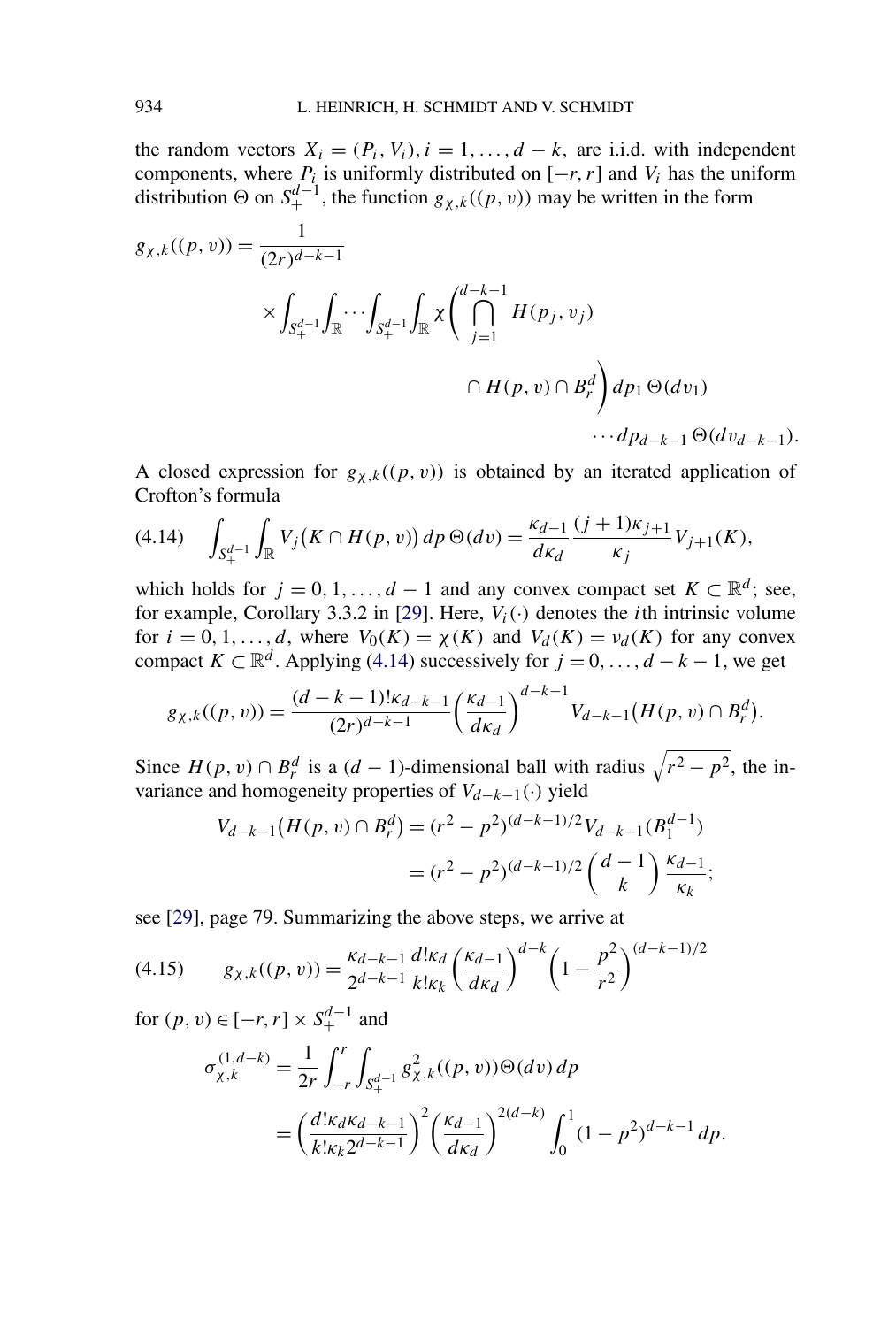<span id="page-16-0"></span>Finally, we get [\(4.12\)](#page-14-0) by observing that

(4.16) 
$$
\int_0^1 (1 - p^2)^s dp = \frac{(s!2^s)^2}{(2s+1)!}, \qquad s = 0, 1, ....
$$

To verify [\(4.13\)](#page-14-0), we make use of a formula for the second moment of  $\zeta_k(B_r^d)$ obtained in [\[17\]](#page-30-0), page 164:

$$
(4.17) \quad \mathbb{E}\zeta_k^2(B_r^d) = \sum_{j=0}^{d-k} \frac{d!(d-j)!r^{2d-j}}{j!(k!(d-k-j)!)^2} \frac{\kappa_{2d-j}\kappa_d \kappa_{d-j}^3}{\kappa_{2(d-j)}\kappa_k^2} \left(\lambda \frac{\kappa_{d-1}}{d\kappa_d}\right)^{2(d-k)-j}
$$

for  $k = 0, \ldots, d - 1$ . From the second formula in [\(4.11\)](#page-14-0) and [\(2.7\)](#page-5-0), it is seen that the summand for  $j = 0$  equals  $(\mathbb{E}\zeta_k(B_r^d))^2$  and, therefore, in accordance with [\(4.8\)](#page-13-0),

$$
\sigma_{\nu,k}^{(1,d-k)} = \frac{((d-k-1)!)^2}{(2\lambda)^{2d-2k-1}} \lim_{r \to \infty} \frac{\text{Var}\,\zeta_k(B_r^d)}{r^{2d-1}}
$$

$$
= \frac{d!(d-1)!}{(k!)^2} \frac{\kappa_{2d-1}\kappa_d \kappa_{d-1}^3}{\kappa_{2d-2}\kappa_k^2} \left(\frac{\kappa_{d-1}}{2d\kappa_d}\right)^{2d-2k-1}.
$$

Finally, we obtain [\(4.13\)](#page-14-0) by taking into account the relation

$$
\frac{\kappa_{2d-1}}{\kappa_{2d-2}} = \frac{\Gamma(d)\sqrt{\pi}}{\Gamma(d+1/2)} = \frac{2^{2d-1}((d-1)!)^2}{(2d-1)!},
$$

which follows from Legendre's duplication formula

(4.18) 
$$
2^{2s-1}\Gamma(s+\tfrac{1}{2})\Gamma(s) = \sqrt{\pi}\Gamma(2s)
$$

applied to the integer  $s = d$ . This completes the proof of Lemma [4.2.](#page-14-0)  $\Box$ 

Notice that [\(4.5\)](#page-13-0), [\(4.6\)](#page-13-0) and [\(4.11\)](#page-14-0) yield simple relationships between  $\mathbb{P}(H(X_1) \cap$  $\cdots \cap H(X_{d-k}) \cap B_r^d \neq \emptyset$ ,  $\mathbb{E}_{\nu_k}(H(X_1) \cap \cdots \cap H(X_{d-k}) \cap B_r^d)$ , and  $\lambda_k$  for  $k = 0, 1, \ldots, d - 1$ . Furthermore, in case  $\Phi$  is additionally isotropic, one can use  $(2.7)$  to get

$$
\mathbb{P}(H(X_1) \cap \dots \cap H(X_{d-k}) \cap B_r^d \neq \varnothing) = \frac{2^{k-d}d!}{k!} \frac{\kappa_d \kappa_{d-k}}{\kappa_k} \left(\frac{\kappa_{d-1}}{d\kappa_d}\right)^{d-k},
$$

$$
\mathbb{E} \nu_k (H(X_1) \cap \dots \cap H(X_{d-k}) \cap B_r^d) = \frac{2^{k-d}d!}{k!} \frac{\kappa_d^2}{\kappa_k} \left(\frac{\kappa_{d-1}}{d\kappa_d}\right)^{d-k} r^k.
$$

Notice that these formulae comply with results in [\[17\]](#page-30-0), pages 160 and 161. Also, if we replace in the proof of [\(4.12\)](#page-14-0) the function  $g_{\gamma,k}(\cdot)$  by  $g_{\gamma,k}(\cdot)$  defined in [\(4.4\)](#page-12-0) (with  $V_k = v_k$  instead of  $V_0 = \chi$ ), it easily seen that

(4.19) 
$$
g_{\nu,k}((p,v)) = \frac{\kappa_{d-1}}{2^{d-k-1}} \frac{d! \kappa_d}{k! \kappa_k} \left(\frac{\kappa_{d-1}}{d \kappa_d}\right)^{d-k} \left(1 - \frac{p^2}{r^2}\right)^{(d-1)/2}
$$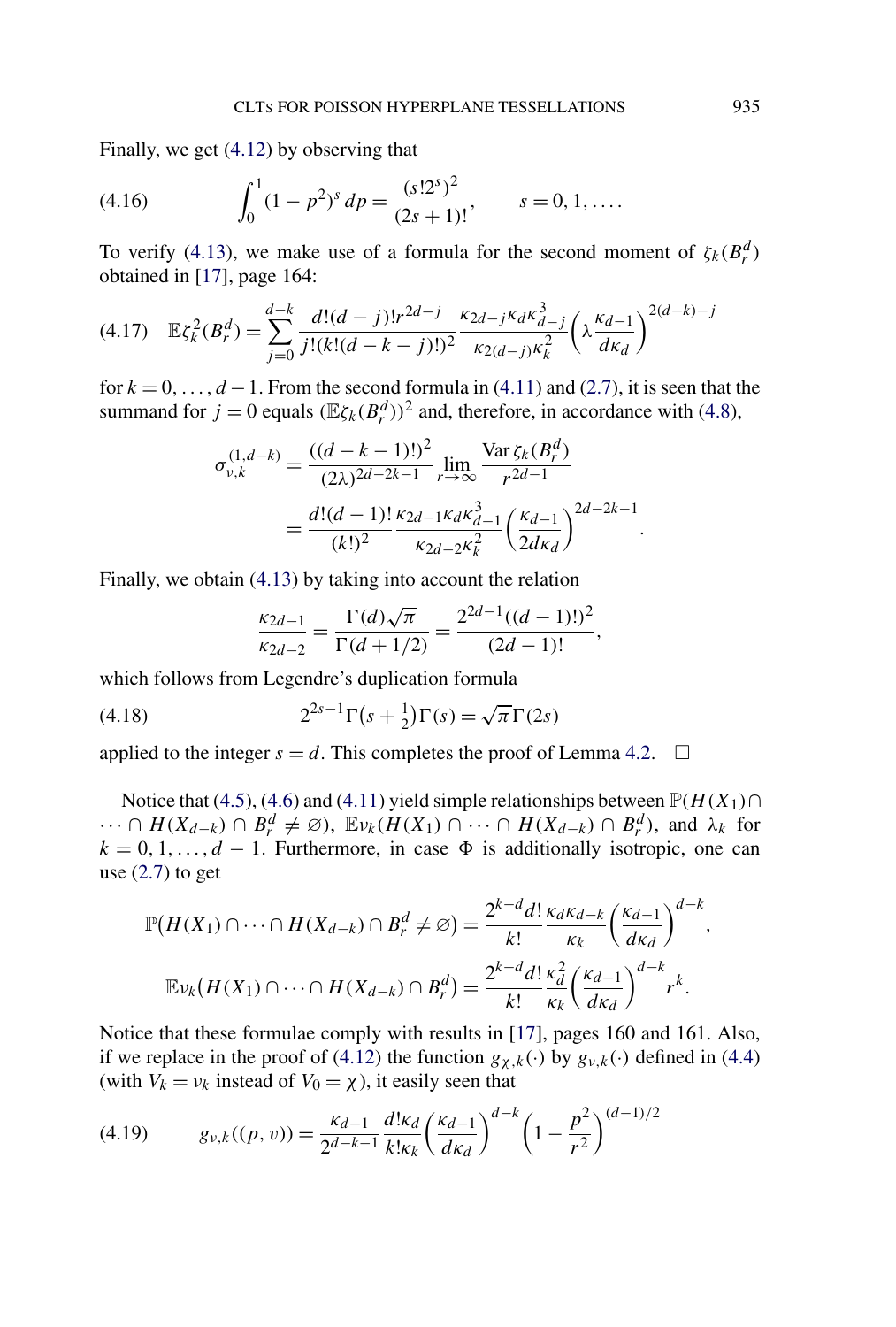<span id="page-17-0"></span>for  $(p, v) \in [-r, r] \times S_+^{d-1}$ , which confirms once more (4.[13](#page-14-0)) without using Matheron's formula [\(4.17\)](#page-16-0). On the other hand, regarding (4.17) for  $k = 0$  as a sum of power functions in  $\lambda r$ , we are able to determine the pair correlation function  $g_0(r)$  of the stationary and isotropic point process  $\Psi_0$  as a polynomial of degree  $d - 1$  in  $(\lambda r)^{-1}$ ; see also [\[12\]](#page-30-0). More precisely, putting  $g_0(r) =$  $1 + \sum_{j=1}^{d-1} c_{dj}(\lambda r)^{-j}$  and utilizing the relationship

$$
\text{Var}\,\Psi_0(B_r^d) = d\kappa_d\lambda_0^2 \int_0^{2r} \nu_d(B_r^d \cap (B_r^d + (u, 0, ..., 0)))(g_0(u) - 1)u^{d-1} \, du
$$
\n
$$
+ \lambda_0 \kappa_d r^d
$$

(see [\[32\]](#page-31-0), page 131 for details), we get  $c_{dj} = \binom{d-1}{j} \left(\frac{\kappa_{d-j}}{\kappa_d}\right)^2 \left(\frac{d\kappa_d}{\kappa_{d-1}}\right)^j$  by comparison of coefficients. Here, we used  $(2.7)$  for  $k = 0$  together with

$$
\int_0^2 v_d (B_1^d \cap (B_1^d + (u, 0, ..., 0))) u^{d-j-1} du = \frac{1}{d\kappa_d} \int_{B_1^d} \int_{B_1^d} \frac{dx \, dy}{||x - y||^j}
$$

$$
= \frac{2^{d-j+1} \kappa_{2d-j}}{(d-j)(d-j+1)\kappa_{d-j}}
$$

for *j* = 1*,...,d* − 1; see [\[29\]](#page-31-0), page 177.

4.2. Asymptotic confidence intervals for the  $k$ -flat intensities. Let  $\Phi$  be a stationary Poisson hyperplane process with intensity  $\lambda > 0$  and nondegenerate orientation distribution  $\Theta$ . From the view point of spatial statistics,  $\hat{\lambda}_{k,r}$  $\Psi_k(B_r^d)/\nu_{d-k}(B_r^{d-k})$ , as well as  $\tilde{\lambda}_{k,r} = \zeta_k(B_r^d)/\nu_d(B_r^d)$ , are unbiased estimators for the intensity  $\lambda_k$  of the stationary *k*-flat intersection process generated by  $\Phi$ ; see Section [2.1.](#page-3-0) We mention that both estimators are strongly consistent since  $\Phi$ is ergodic and even mixing; see [\[30\]](#page-31-0), Chapter 6.4.

If  $\Phi$  is additionally isotropic, then we know from [\(2.7\)](#page-5-0) that  $\lambda_k = a_{d,k} \lambda^{d-k}$ . Together with  $(4.7)$  and  $(4.12)$ , as well as  $(4.8)$  and  $(4.13)$ , we obtain

$$
\lim_{r \to \infty} \frac{r \operatorname{Var} \lambda_{k,r}}{4(d-k)^2} = \lambda^{2d-2k-1} a_{d,k}^2 b_{d-k}^2 \quad \text{and} \quad \lim_{r \to \infty} \frac{r \operatorname{Var} \lambda_{k,r}}{4(d-k)^2} = \lambda^{2d-2k-1} a_{d,k}^2 b_d^2
$$

for  $k = 0, \ldots, d - 1$ , where

$$
a_{d,k} = \binom{d}{k} \frac{\kappa_d}{\kappa_k} \left(\frac{\kappa_{d-1}}{d\kappa_d}\right)^{d-k} \quad \text{and} \quad b_j = \frac{2^{j-1}(j-1)! \kappa_{j-1}}{\sqrt{2(2j-1)! \kappa_j}} \qquad \text{for } j = 1, 2, \dots.
$$

By means of [\(4.18\)](#page-16-0), one can verify the inequality  $b_j < b_{j+1}$  for  $j = 1, 2, \ldots$ , which in turn implies that

$$
\lim_{r \to \infty} r \operatorname{Var} \widehat{\lambda}_{k,r} < \lim_{r \to \infty} r \operatorname{Var} \widetilde{\lambda}_{k,r} \qquad \text{for } k = 1, \dots, d - 1.
$$

Therefore, we prefer the estimators  $\widehat{\lambda}_{k,r}$  to construct confidence intervals for  $\lambda_k$ . Notice that efficiency and other optimality properties of intensity estimators for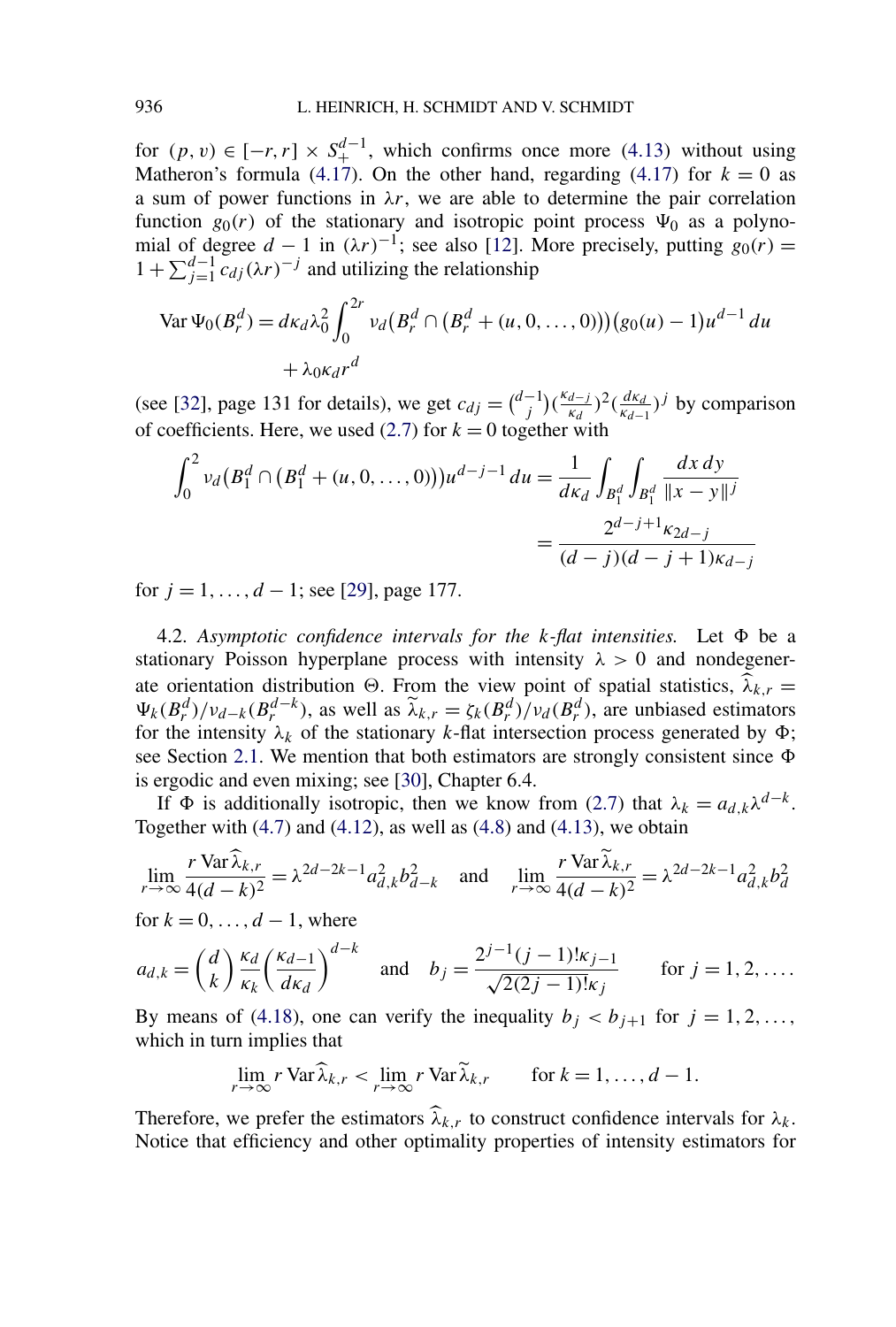<span id="page-18-0"></span>stationary *k*-flat processes observed in fixed convex sampling windows have been studied in [\[27\]](#page-30-0).

By Theorem [4.1,](#page-14-0) the estimators  $\widehat{\lambda}_{k,r}$  and  $\widetilde{\lambda}_{k,r}$  are asymptotically normally distributed. For example, together with the above abbreviations, [\(4.9\)](#page-14-0) can be formulated as follows:

$$
\sqrt{r}(\widehat{\lambda}_{k,r}-\lambda_k)\underset{r\to\infty}{\longrightarrow}\mathcal{N}\big(0,4(d-k)^2\lambda_k^{2-1/(d-k)}a_{d,k}^{1/(d-k)}b_{d-k}^2\big).
$$

Next, we apply a variance-stabilizing transformation  $f(x)$  for  $x \ge 0$  to the latter CLT such that  $\sqrt{r}(f(\widehat{\lambda}_{k,r}) - f(\lambda_k))$  has a Gaussian limit with mean 0 and variance 1; see, for example, [\[3\]](#page-29-0) for details. It is easily checked that  $f(x) =$  $(x/a_{d,k})^{1/2(d-k)}/b_{d-k}$  is a suitable choice for such transformation, which gives rise to a 100 $(1 - \alpha)$ % (asymptotically exact) confidence interval  $I_{k,r}^{(d)}(\alpha)$  for  $\lambda_k$ .

COROLLARY 4.2. *Under the above assumptions*,

$$
\frac{\sqrt{r}}{b_{d-k}} a_{d,k}^{-1/(2(d-k))} \left(\widehat{\lambda}_{k,r}^{1/(2(d-k))} - \lambda_k^{1/(2(d-k))}\right) \underset{r \to \infty}{\overset{d}{\longrightarrow}} \mathcal{N}(0,1),
$$

*which is equivalent to*  $\mathbb{P}(\lambda_k \in I_{k,r}^{(d)}(\alpha)) \longrightarrow_{r \to \infty} 1 - \alpha$  *for any*  $\alpha \in (0,1)$  *and*  $k =$  $0, \ldots, d-1$ , *where the interval*  $I_{k,r}^{(d)}(\alpha)$  *is given by* 

$$
\begin{aligned}\n&\left[\left((\widehat{\lambda}_{k,r})^{1/(2(d-k))} - \frac{a_{d,k}^{1/(2(d-k))}b_{d-k}}{\sqrt{r}} z_{1-\alpha/2}\right)^{2(d-k)},\right. \\
&\left. \left((\widehat{\lambda}_{k,r})^{1/(2(d-k))} + \frac{a_{d,k}^{1/(2(d-k))}b_{d-k}}{\sqrt{r}} z_{1-\alpha/2}\right)^{2(d-k)}\right]\n\end{aligned}
$$

*and*  $z_{1-\alpha/2}$  *denotes the*  $(1 - \alpha/2)$ *-quantile of the standard normal distribution. Moreover, relation*  $\lambda = (\lambda_k/a_{d,k})^{1/(d-k)}$  *permits to transform the interval*  $I_{k,r}^{(d)}(\alpha)$ *into the interval*

$$
J_{k,r}^{(d)}(\alpha) = \left[ \left( \left( \frac{\widehat{\lambda}_{k,r}}{a_{d,k}} \right)^{1/(2(d-k))} - \frac{b_{d-k}}{\sqrt{r}} z_{1-\alpha/2} \right)^2, \right. \\ \left. \left( \left( \frac{\widehat{\lambda}_{k,r}}{a_{d,k}} \right)^{1/(2(d-k))} + \frac{b_{d-k}}{\sqrt{r}} z_{1-\alpha/2} \right)^2 \right],
$$

*which covers the intensity*  $\lambda$  *of the hyperplane process*  $\Phi$  *with probability*  $1 - \alpha$  *as*  $r \rightarrow \infty$ .

The results of Corollary 4.2 can be applied, for example, in the following context of telecommunication network modeling.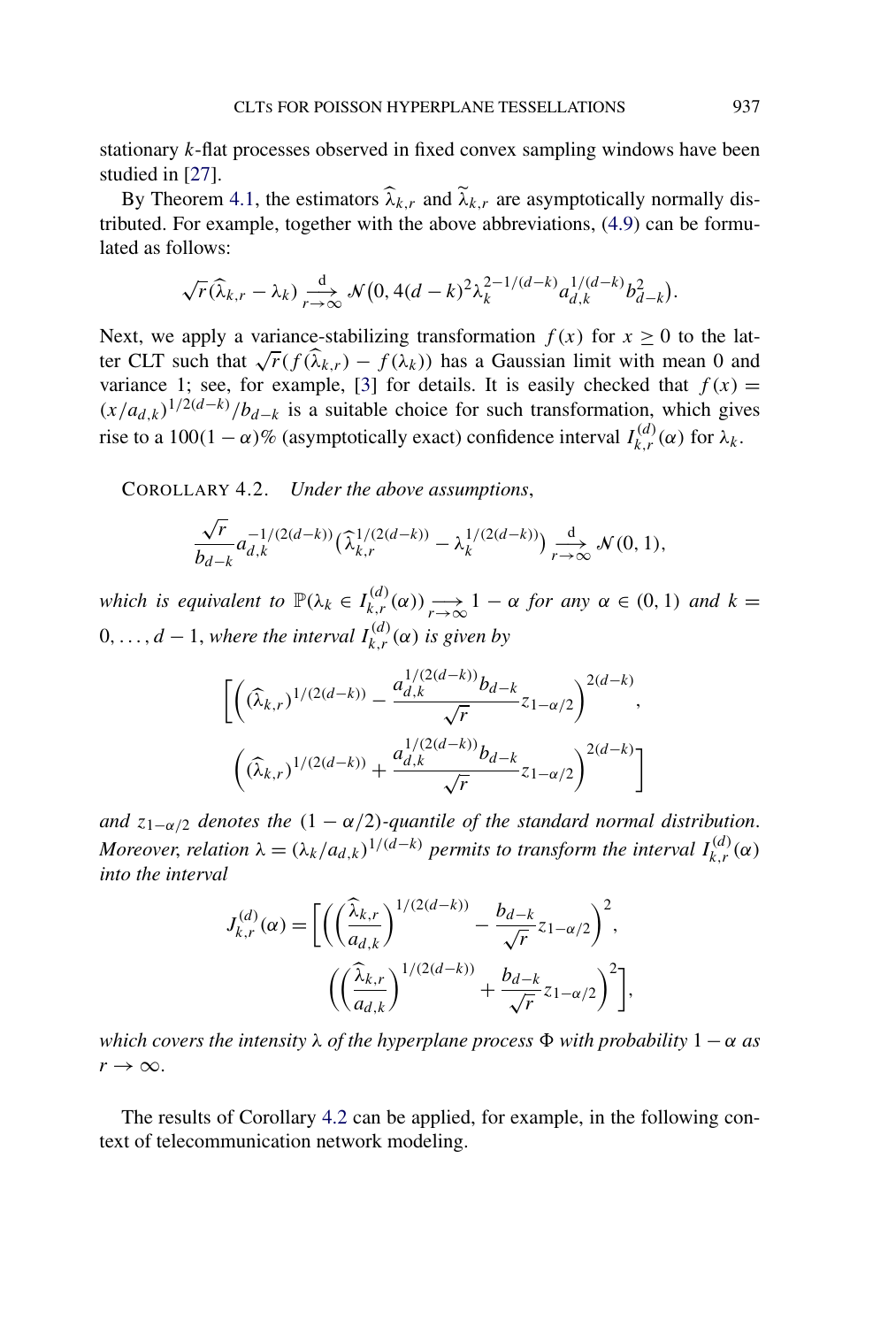

FIG. 2. *The road system of Paris*: (a) *city of Paris*; (b) *extracted data*.

Figure 2 shows the road system of Paris, where the real data, given by  $(x, y)$ -coordinates describing the location of points which are interpreted as intersections of roads, have been connected in order to form (nonconvex) cells. Beyond, each data point is equipped with a mark displaying the type of road to which it belongs, for example, main roads and side streets. The main road system is of prior interest in the civil engineering part of strategic network planning since these roads gather extensions of cables from different side streets. Therefore, expensive network components and technical devices are placed along main roads and capacity planning and cost analysis for the cables running along these types of roads is an important task.

The SSLM introduced in Section [1](#page-0-0) allows us to model telecommunication networks. An important part of the SSLM is the geometry model, that is, the model that represents the infrastructure or road system of a certain (urban) environment. In [\[8\]](#page-30-0), a fitting procedure, based on minimization of distance measures and Monte Carlo test techniques, is introduced, where tessellation models are fitted to real infrastructure data. It turns out that urban main road systems are often best represented by a Poisson line tessellation (Poisson line process).

From the civil engineering point of view, it is desirable to get information about the network's structure without having to apply too sophisticated models or methods. Furthermore, it is preferable for telecommunication engineers to get such information in the form of worst case and best case scenario values or to test their predictions. Our (asymptotic) confidence intervals, and, based upon them, our (asymptotic) tests, contribute to such a risk analysis of structural parameters of the network.

To take an example based on the observation of pointwise real data in a sufficiently large (spherical) sampling window  $B_r^2$  and after application of the fitting procedure, it is possible to provide lower and upper bounds— $b_r^-(\alpha)$  and  $b_r^+(\alpha)$ ,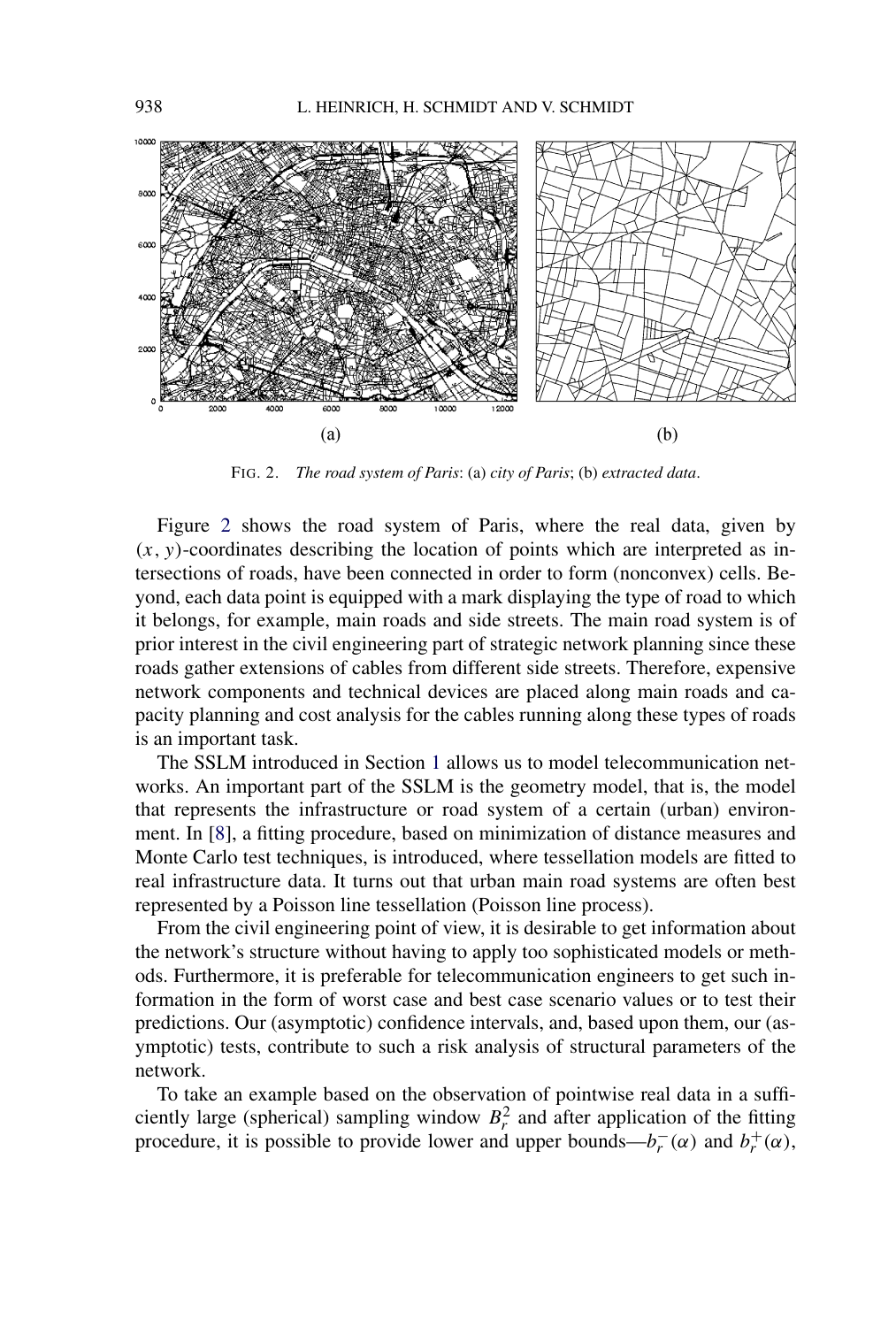<span id="page-20-0"></span>respectively—for the mean total length *λ* of roads per unit area. To this end, consider the confidence interval  $J_{0,r}^{(2)}(\alpha) = [b_r^-(\alpha), b_r^+(\alpha)]$  (from Corollary [4.2](#page-18-0) for  $d = 2$  and  $k = 0$ , where

$$
b_r^{\pm}(\alpha) = \frac{1}{r} \left( (\Psi_0(B_r^2))^{1/4} \pm \frac{2z_{1-\alpha/2}}{\pi \sqrt{3}} \right)^2.
$$

This means that, based only on the knowledge of the number of road crossings within a large (spherical) region,  $b_r^-(\alpha)v_2(W)$  and  $b_r^+(\alpha)v_2(W)$  provide lower and upper bounds for the mean total length of the main road system intersecting a certain subregion *W*. These bounds can then be used to estimate lengths of cables and, in subsequent steps, to determine costs, as well as capacities of connection.

Moreover, based on the above confidence interval, one is able to test the null hypothesis  $H_0: \lambda = \lambda^*$ , where  $\lambda^*$  denotes some specified value of the mean total length of lines per unit area, versus the alternative hypothesis  $H_1: \lambda \neq \lambda^*$ . In the context of telecommunication,  $\lambda^*$  can be interpreted as the ratio of the total length of cables and the area (of an urban district) in which the cables are laid. This value for the cable length is often determined by practitioners according to their own rules of thumb. Based on the confidence interval  $J_{0,r}^{(2)}(\alpha)$  (*r* large enough), where  $\alpha$  is a suitable significance level,  $H_0$  would be rejected if

$$
\widehat{\lambda}_{0,r} < \frac{1}{\pi} \left( \sqrt{\lambda^{\star}} - z_{1-\alpha/2} \frac{2}{\pi \sqrt{3r}} \right)^4 \quad \text{or} \quad \widehat{\lambda}_{0,r} > \frac{1}{\pi} \left( \sqrt{\lambda^{\star}} + z_{1-\alpha/2} \frac{2}{\pi \sqrt{3r}} \right)^4.
$$

4.3. *Multivariate CLTs.* In this section we extend the results of Section [4.1](#page-12-0) by establishing multivariate CLTs which describe the joint asymptotic behavior  $(\text{as } r \to \infty)$  of the closely correlated random variables  $Z_{0,r}^{(d)}(\chi), \ldots, Z_{d-1,r}^{(d)}(\chi)$ , as well as of  $Z_{0,r}^{(d)}(v), \ldots, Z_{d-1,r}^{(d)}(v)$ , defined in [\(4.9\)](#page-14-0) and [\(4.10\)](#page-14-0), respectively. To begin with, we define the mixed second moments

$$
\sigma_{\chi,k,l}^{(1,d-k,d-l)} = \mathbb{E}\left(\chi\left(\bigcap_{i=1}^{d-k} H(X_i) \cap B_r^d\right) \chi\left(\bigcap_{i=d-k}^{2d-k-l-1} H(X_i) \cap B_r^d\right)\right)
$$
  
= 
$$
\mathbb{E}(g_{\chi,k}(X_{d-k})g_{\chi,l}(X_{d-k}))
$$

and

$$
\sigma_{\nu,k,l}^{(1,d-k,d-l)} = r^{-(k+l)} \mathbb{E} \left( \nu_k \left( \bigcap_{i=1}^{d-k} H(X_i) \cap B_r^d \right) \nu_l \left( \bigcap_{i=d-k}^{2d-k-l-1} H(X_i) \cap B_r^d \right) \right)
$$
  
=  $\mathbb{E} (g_{\nu,k}(X_{d-k}) g_{\nu,l}(X_{d-k}))$ 

for  $k, l = 0, \ldots, d - 1$ , where the functions  $g_{\chi,k}(\cdot)$  and  $g_{\nu,l}(\cdot)$  are defined by [\(4.3\)](#page-12-0) and [\(4.4\)](#page-12-0), respectively. The following result generalizes Lemma [4.1.](#page-13-0)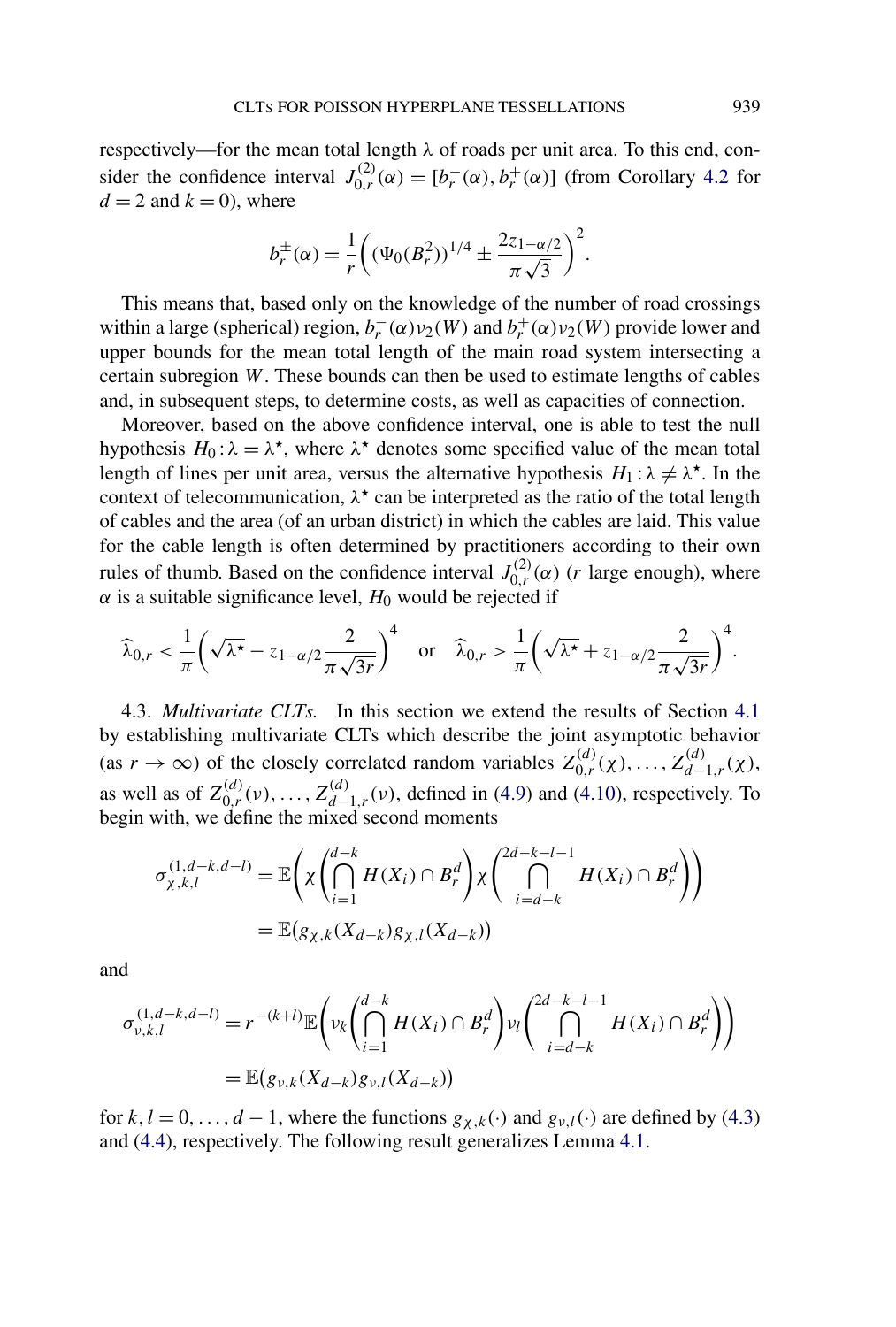<span id="page-21-0"></span>940 L. HEINRICH, H. SCHMIDT AND V. SCHMIDT

LEMMA 4.3. *For any*  $k, l = 0, ..., d - 1$ ,

(4.20) 
$$
\lim_{r \to \infty} \mathbb{E}(Z_{k,r}^{(d)}(\chi) Z_{l,r}^{(d)}(\chi)) = \sigma_{\chi,k,l}^{(1,d-k,d-l)}
$$

*and*

(4.21) 
$$
\lim_{r \to \infty} \mathbb{E}\big(Z_{k,r}^{(d)}(\nu) Z_{l,r}^{(d)}(\nu)\big) = \sigma_{\nu,k,l}^{(1,d-k,d-l)}.
$$

PROOF. Both relations (4.20) and (4.21) can be shown by similar combinatorial arguments as employed in the proof of Lemma [3.1](#page-7-0) to verify [\(3.5\)](#page-7-0). Using the definition of  $Z_{k,r}^{(d)}(\chi)$  as given in [\(4.9\)](#page-14-0), we easily get that

$$
\mathbb{E}\big(Z_{k,r}^{(d)}(\chi)Z_{l,r}^{(d)}(\chi)\big) = \frac{(d-k-1)!(d-l-1)!}{(2\lambda r)^{2d-k-l-1}} \times \big(\mathbb{E}\big(\Psi_k(B_r^d)\Psi_l(B_r^d)\big) - \mathbb{E}\Psi_k(B_r^d)\mathbb{E}\Psi_l(B_r^d)\big).
$$

According to [\(4.1\)](#page-12-0), we may write for  $0 \le k \le l \le d - 1$  that

$$
\mathbb{E}(\Psi_k(B_r^d)\Psi_l(B_r^d))
$$
\n
$$
= \sum_{j=0}^{d-l} \frac{\mathbb{E}(N_r(N_r - 1)\cdots(N_r - (2d - k - l - j) + 1))}{j!(d - k - j)!(d - l - j)!} \times \mathbb{E}\left(\chi\left(\bigcap_{p=1}^{d-k} H(X_p) \cap B_r^d\right)\chi\left(\bigcap_{q=d-k-j+1}^{2d-k-l-j} H(X_q) \cap B_r^d\right)\right).
$$

Using [\(3.6\)](#page-7-0) and the fact that the summand for  $j = 0$  equals  $\mathbb{E} \Psi_k(B_r^d) \mathbb{E} \Psi_l(B_r^d)$ , we arrive at

$$
\mathbb{E}\left(Z_{k,r}^{(d)}(\chi)Z_{l,r}^{(d)}(\chi)\right)
$$
\n
$$
=\frac{(d-k-1)!(d-l-1)!}{(2\lambda r)^{2d-k-l-1}}
$$
\n
$$
\times \sum_{j=1}^{d-l} \frac{(2\lambda r)^{2d-k-l-j}}{j!(d-k-j)!(d-l-j)!}
$$
\n
$$
\times \mathbb{E}\left(\chi \left(\bigcap_{p=1}^{d-k} H(X_p) \cap B_r^d\right) \chi \left(\bigcap_{q=d-k-j+1}^{2d-k-l-j} H(X_q) \cap B_r^d\right)\right).
$$

Hence, dividing by  $r^{2d-k-l-1}$  and letting  $r \to \infty$  immediately yields (4.20). The proof of (4.21) is completely analogous.  $\Box$ 

THEOREM 4.3. *Let the assumptions of Theorem* [4.1](#page-14-0) *be satisfied*. *Then*,

(4.22) 
$$
\left(Z_{k,r}^{(d)}(\chi)\right)_{k=0}^{d-1} \underset{r \to \infty}{\overset{d}{\to}} \mathcal{N}\left(o, \Sigma(\chi)\right)
$$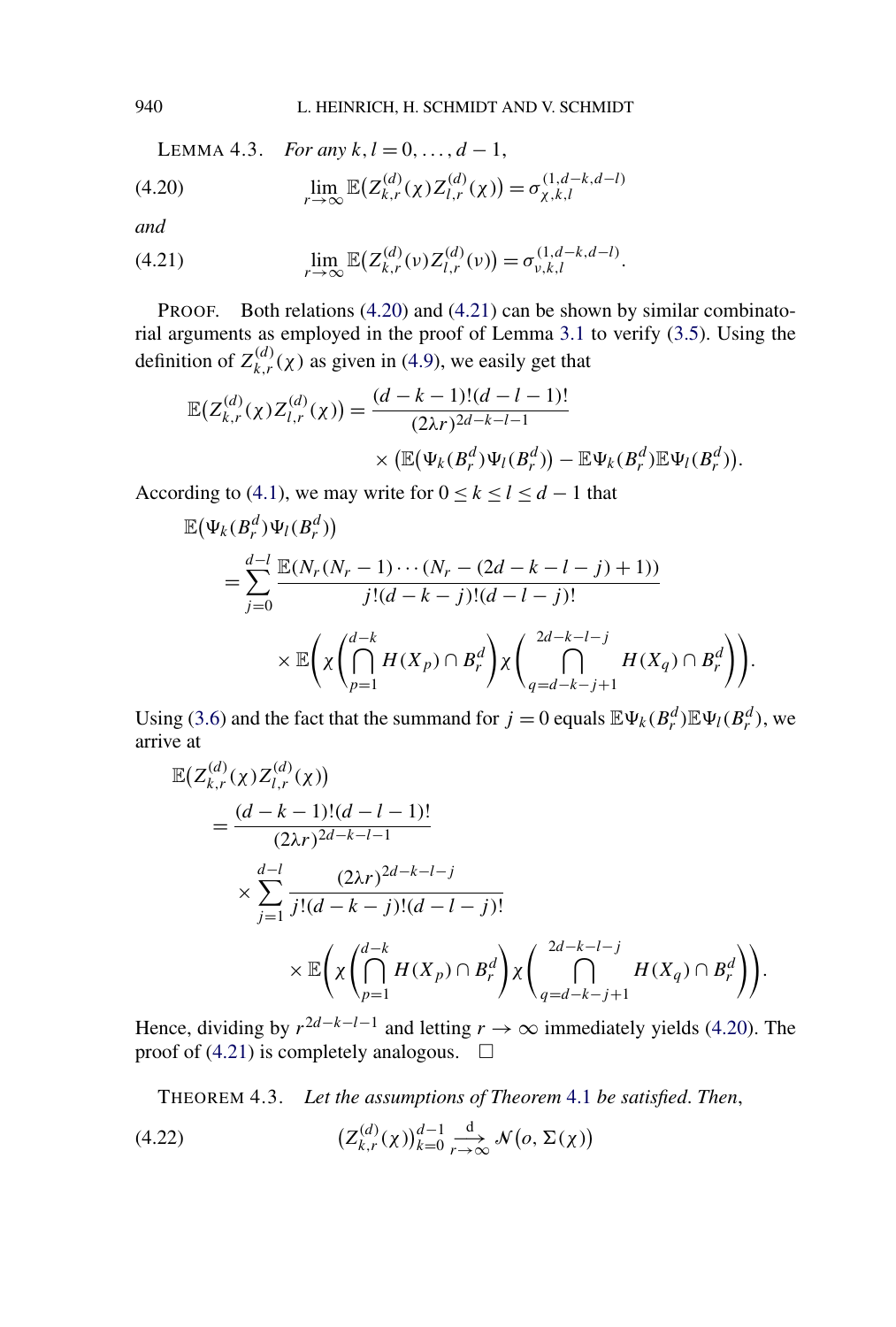<span id="page-22-0"></span>*and*

(4.23) 
$$
\left(Z_{k,r}^{(d)}(\nu)\right)_{k=0}^{d-1} \xrightarrow[r \to \infty]{d} \mathcal{N}(o, \Sigma(\nu)),
$$

*where*  $\mathcal{N}(o, \Sigma(\chi))$  *and*  $\mathcal{N}(o, \Sigma(\nu))$  *are d*-dimensional Gaussian mean  $o =$  $(0, \ldots, 0)^\top$  *random vectors with covariance matrices*  $\Sigma(\chi) = (\sigma_{\chi,k,l}^{(1,d-k,d-l)})_{k,l=1}^{d-1}$ *k,l*=0 *and*  $\Sigma(v) = (\sigma_{v,k,l}^{(1,d-k,d-l)})_{k,l=0}^{d-1}$  *with entries given by the limits* [\(4.20\)](#page-21-0) *and* [\(4.21\)](#page-21-0), *respectively*.

PROOF. Recall that due to the well-known Cramér–Wold device, the multivariate CLT [\(4.22\)](#page-21-0) is equivalent to the one-dimensional CLT

(4.24) 
$$
\sum_{k=0}^{d-1} t_k Z_{k,r}^{(d)}(\chi) \xrightarrow[r \to \infty]{d} \mathcal{N}(0, t^{\top} \Sigma(\chi) t),
$$

for any  $t = (t_0, \ldots, t_{d-1})^\top \in \mathbb{R}^d \setminus \{o\}$ . This means that the proof of [\(4.22\)](#page-21-0) can be put down to the case of the (one-dimensional) CLTs considered in Theorems [3.1](#page-8-0) and [4.1.](#page-14-0) First, using [\(2.8\)](#page-5-0), [\(4.1\)](#page-12-0) and [\(4.9\)](#page-14-0), we may rewrite the linear combination  $\sum_{k=0}^{d-1} t_k Z_{k,r}^{(d)}(\chi)$  as follows:

$$
\sum_{k=0}^{d-1} t_k Z_{k,r}^{(d)}(\chi) \stackrel{\text{d}}{=} \sum_{k=0}^{d-1} t_k \frac{(d-k-1)!}{(2\lambda r)^{d-k-1/2}} \times \left( U_{N_r}^{(d-k)}(\chi) \binom{N_r}{d-k} - \frac{(2\lambda r)^{d-k}}{(d-k)!} \mathbb{E} g_{\chi,k}(X_1) \right).
$$

Next, we apply Hoeffding's decomposition [\(2.9\)](#page-5-0) to the random *U*-statistic  $U_{N_r}^{(d-k)}(\chi)$  with kernel function  $\chi(\bigcap_{j=1}^{\overline{d-k}} H(X_j) \cap B_r^d)$  and proceed in the same manner as in the proof of Theorem [3.1.](#page-8-0) In view of the limiting relations [\(3.8\)](#page-10-0) and [\(3.9\)](#page-10-0) with *d* replaced by  $d - k$  for  $k = 0, 1, \ldots, d - 1$  and combined with Slutsky's lemma, we recognize that the weak limit of  $\sum_{k=0}^{d-1} t_k Z_{k,r}^{(d)}(\chi)$  coincides with that of

$$
\sum_{k=0}^{d-1} t_k \frac{(d-k-1)!}{(2\lambda r)^{d-k-1/2}} \binom{N_r-1}{d-k-1} \left( \sum_{i=1}^{N_r} g_{\chi,k}(X_i) - 2\lambda r \mathbb{E} g_{\chi,k}(X_1) \right)
$$

as  $r \rightarrow \infty$ . Finally, by means of [\(3.10\)](#page-10-0) with *d* again replaced by  $d - k$  for  $k =$  $0, 1, \ldots, d-1$ , it remains to show that

$$
\frac{1}{\sqrt{2\lambda r}}\sum_{k=0}^{d-1}t_k\left(\sum_{i=1}^{N_r}g_{\chi,k}(X_i)-2\lambda r\mathbb{E}g_{\chi,k}(X_1)\right)
$$

$$
\xrightarrow[r\to\infty]{d}\mathcal{N}\left(0,\sum_{k,l=0}^{d-1}t_kt_l\mathbb{E}(g_{\chi,k}(X_1)g_{\chi,l}(X_1))\right).
$$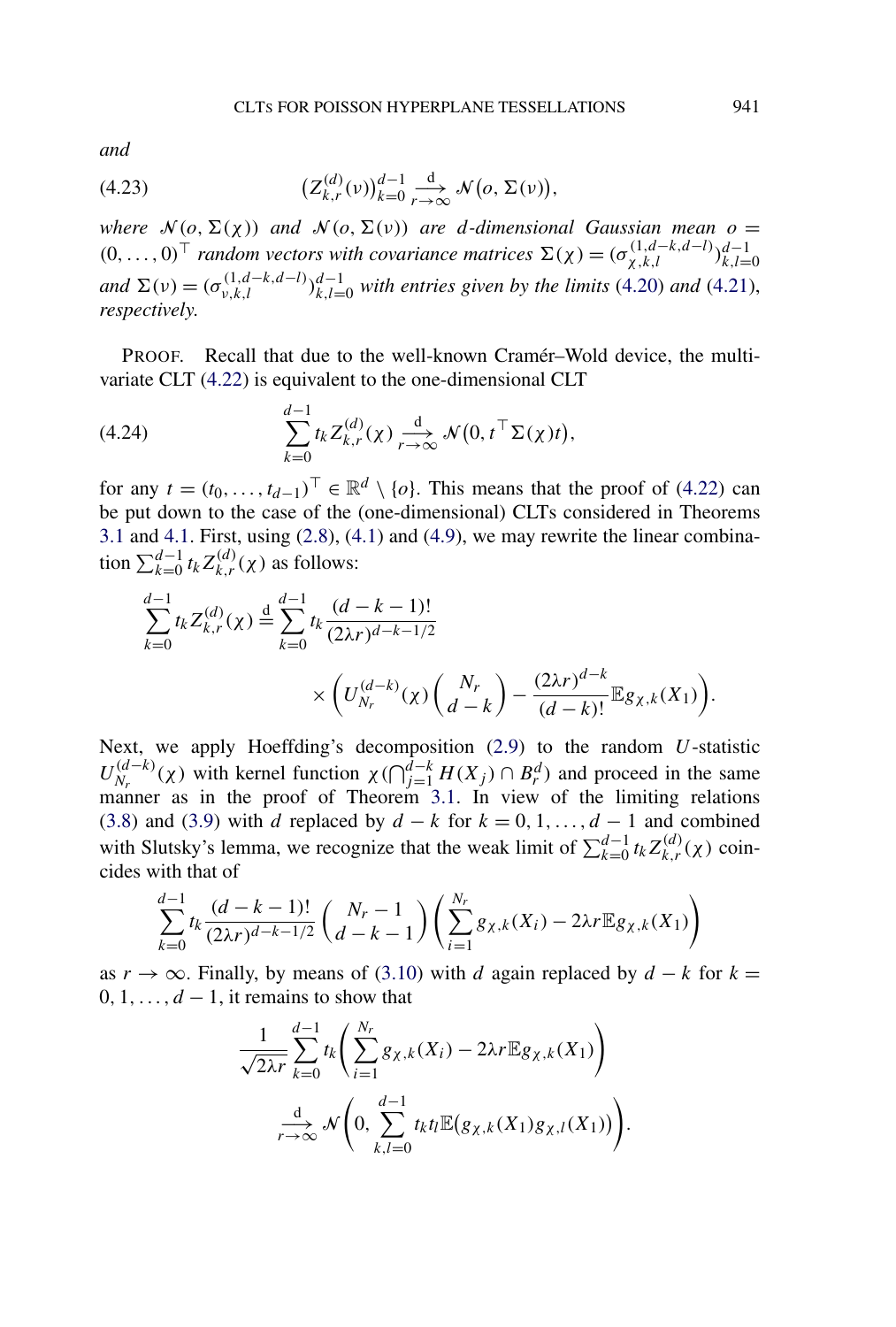<span id="page-23-0"></span>However, the latter CLT is obtained by proving Lemma [3.2](#page-10-0) once more for the function  $\sum_{k=0}^{d-1} t_k g_{\chi,k}(\cdot)$  instead of  $g_B(\cdot)$ . To show the second assertion [\(4.23\)](#page-22-0), we only need to repeat the just finished proof with the kernel function  $r^{-k}v_k(\bigcap_{j=1}^{d-k}H(X_j)\bigcap$ *B*<sup>*d*</sup></sup>) and *g<sub>ν,l</sub>*(·) instead of  $g_{\chi,l}$ (·). This completes the proof of Theorem [4.3.](#page-21-0)  $\Box$ 

As in Lemma [4.2,](#page-14-0) the additional assumption of isotropy allows to compute explicit formulae for the mixed second-order moments  $\sigma_{\chi,k,l}^{(1,\tilde{d}-k,d-l)}$  and  $\sigma_{\nu,k,l}^{(1,\tilde{d}-k,d-l)}$ .

LEMMA 4.4. Let  $\Theta$  be the uniform distribution on  $S^{d-1}_+$  and let  $k, l \in$ {0*,...,d* − 1}. *Then*,

$$
\sigma_{\chi,k,l}^{(1,d-k,d-l)} = \frac{(d! \kappa_d)^2 \kappa_{d-k-1} \kappa_{d-l-1}}{k! l! \kappa_k \kappa_l 2^{2d-k-l-1}} \frac{\kappa_{2d-k-l-1}}{\kappa_{2d-k-l-2}} \left(\frac{\kappa_{d-1}}{d \kappa_d}\right)^{2d-k-l}
$$
\n
$$
= \sqrt{\sigma_{\chi,k}^{(1,d-k)} \sigma_{\chi,l}^{(1,d-l)}} \frac{\mathbf{B}((2d-k-l)/2, (2d-k-l)/2)}{\sqrt{\mathbf{B}(d-k, d-k)\mathbf{B}(d-l, d-l)}},
$$

*where*  $B(s, t) = \int_0^1 x^{s-1}(1-x)^{t-1} dx = \Gamma(s)\Gamma(t)/\Gamma(s+t)$  *denotes Euler*'s *Beta function*, *and*

(4.26)  

$$
\sigma_{v,k,l}^{(1,d-k,d-l)} = \frac{(\kappa_d \kappa_{d-1} d!(d-1)!)^2 2^{k+l}}{k!! \kappa_k \kappa_l (2d-1)!} \left(\frac{\kappa_{d-1}}{d\kappa_d}\right)^{2d-k-l}
$$

$$
= \sqrt{\sigma_{v,k}^{(1,d-k)} \sigma_{v,l}^{(1,d-l)}}.
$$

PROOF. Both (4.25) and (4.26) can be obtained using the shape of the functions  $g_{\chi,k}(\cdot)$  and  $g_{\nu,k}(\cdot)$  derived in the proof of Lemma [4.2.](#page-14-0) By [\(4.15\)](#page-15-0) and the above definition of  $\sigma_{\chi,k,l}^{(1,d-k,d-l)}$ , we get that

$$
\sigma_{\chi,k,l}^{(1,d-k,d-l)} = \frac{1}{2r} \int_{-r}^{r} \int_{S_{+}^{d-1}} g_{\chi,k}((p,v)) g_{\chi,l}((p,v)) \Theta(dv) \, dp
$$

$$
= \frac{d! \kappa_d \kappa_{d-k-1}}{k! \kappa_k 2^{d-k-1}} \frac{d! \kappa_d \kappa_{d-l-1}}{l! \kappa_l 2^{d-l-1}} \left(\frac{\kappa_{d-1}}{d \kappa_d}\right)^{2d-k-l}
$$

$$
\times \int_0^1 (1-p^2)^{(2d-k-l-2)/2} \, dp.
$$

Thus, by noting that

$$
\int_0^1 (1 - p^2)^{(2d - k - l - 2)/2} dp = \frac{\kappa_{2d - k - l - 1}}{2\kappa_{2d - k - l - 2}} = 2^{2d - k - l - 2} \mathcal{B}\left(\frac{2d - k - l}{2}, \frac{2d - k - l}{2}\right)
$$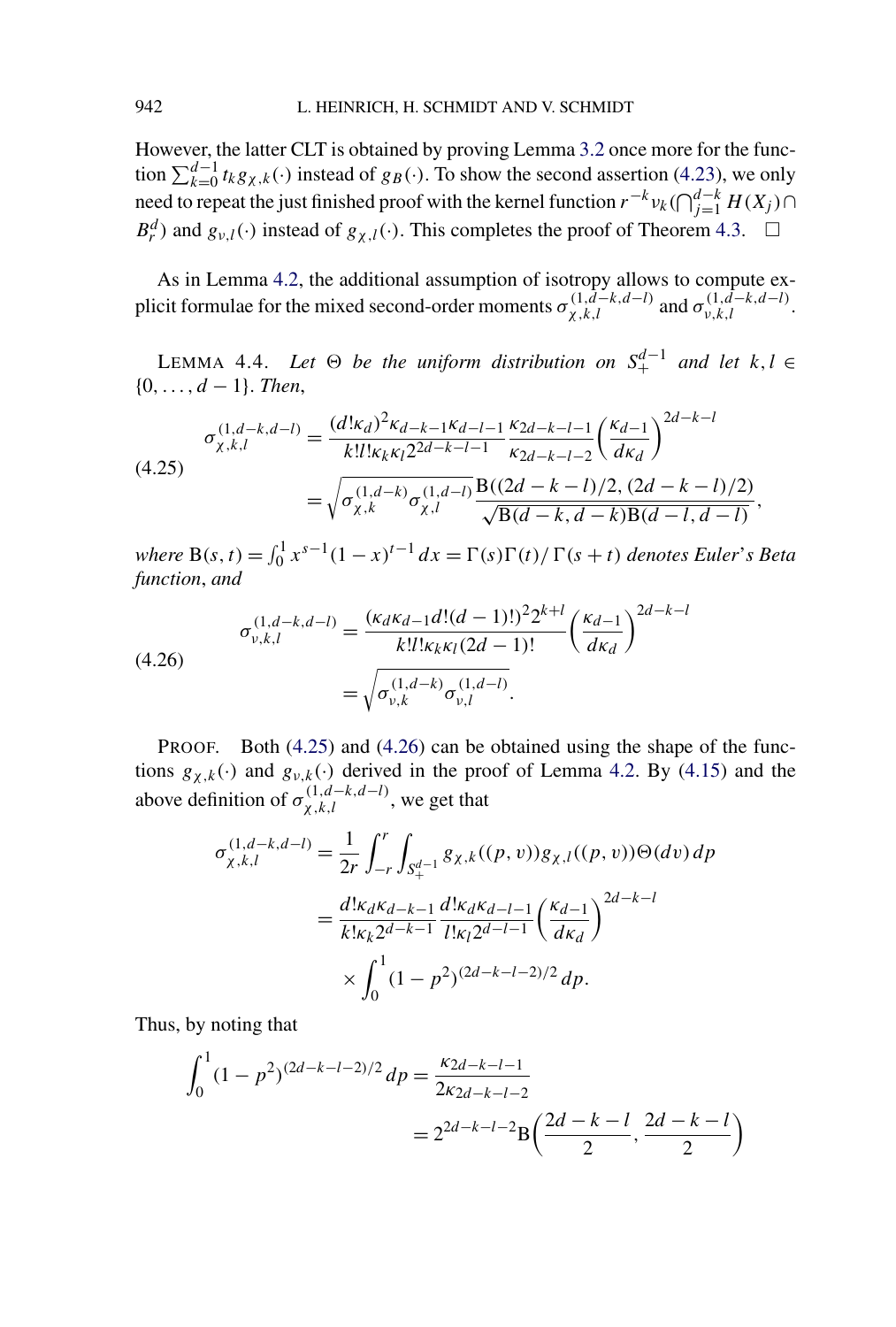<span id="page-24-0"></span>(see, e.g., [\[29\]](#page-31-0), page 80), we obtain the first part of [\(4.25\)](#page-23-0), where the second identity in the previous line turns out to be a simple consequence of [\(4.18\)](#page-16-0) for  $s = (2d - k - l)/2$  and the very definition of the Beta function. The second part of [\(4.25\)](#page-23-0) is seen by inserting the variances  $\sigma_{\chi,k}^{(1,d-k)}$  given by [\(4.12\)](#page-14-0) combined with B $(d-k, d-k) = ((d-k-1)!)^2/(2d-2k-1)!$  for  $k = 0, 1, ..., d-1$ . Likewise, using  $(4.19)$ , we get that

$$
\sigma_{\nu,k,l}^{(1,d-k,d-l)} = \frac{1}{2r} \int_{-r}^{r} \int_{S_{+}^{d-1}} g_{\nu,k}((p,v)) g_{\nu,l}((p,v)) \Theta(dv) \, dp
$$
\n
$$
= \frac{d! \kappa_d \kappa_{d-1}}{k! \kappa_k 2^{d-k-1}} \frac{d! \kappa_d \kappa_{d-1}}{l! \kappa_l 2^{d-l-1}} \left(\frac{\kappa_{d-1}}{d \kappa_d}\right)^{2d-k-l} \int_0^1 (1 - p^2)^{d-1} \, dp.
$$

Hence, taking [\(4.16\)](#page-16-0) for  $s = d - 1$ , the first part of [\(4.26\)](#page-23-0) is shown and the second equality is immediately seen from Lemma [4.2.](#page-14-0)  $\square$ 

COROLLARY 4.4. *The covariance matrix*  $\Sigma(\chi)$  *possesses always full rank d, whereas the rank of the covariance matrix*  $\Sigma(v)$  *equals* 1 *for any dimension*  $d \geq 1$ . *Moreover*,

$$
(4.27) \qquad \frac{Z_{l,r}^{(d)}(\nu)}{\sqrt{\sigma_{\nu,l}^{(1,d-l)}}} - \frac{Z_{k,r}^{(d)}(\nu)}{\sqrt{\sigma_{\nu,k}^{(1,d-k)}}} \underset{r \to \infty}{\overset{\mathbb{P}}{\longrightarrow}} 0 \qquad \text{for } 0 \le k < l \le d-1.
$$

PROOF. Notice that  $\Sigma(\chi)$  possesses full rank if this matrix is strictly positive. This, however, can be seen since

$$
\sum_{k,l=0}^{d-1} t_k t_l B\left(\frac{2d-k-l}{2}, \frac{2d-k-l}{2}\right)
$$
  
= 
$$
\int_0^1 \left(\sum_{k=0}^{d-1} t_k (x(1-x))^{(d-k-1)/2}\right)^2 dx > 0
$$

for any  $(t_0, \ldots, t_{d-1})^{\top} \in \mathbb{R}^d \setminus \{o\}$ , which means that the symmetric matrix with entries B( $\left(\frac{2d - k - l}{2}, \frac{(2d - k - l)}{2}\right)$  for  $k, l = 0, \ldots, d - 1$  is strictly positive. In order to show that the rank of  $\Sigma(v)$  is 1 for any  $d \ge 1$ , we only need to observe that the second equality in [\(4.26\)](#page-23-0) implies that each entry of the asymptotic covariance matrix of the normalized random vector  $(Z_{k,r}^{(d)}(v) / \sqrt{\sigma_{v,k}^{(1,d-k)}})_{k=0}^{d-1}$  equals 1. Then, (4.27) is a consequence of the structure of  $\Sigma(\nu)$ .  $\square$ 

The somewhat surprising result (4.27) states that the variance of the difference of any two components of  $(Z_{k,r}^{(d)}(v)/\sqrt{\sigma_{v,k}^{(1,d-k)}})_{k=0}^{d-1}$  tends to zero as  $r \to \infty$ . Together with Slutsky's lemma this allows for the conclusion that the normal conver-gence in [\(4.10\)](#page-14-0) for a single component,  $Z_{0,r}^{(d)}(v)$ , say, implies asymptotic normality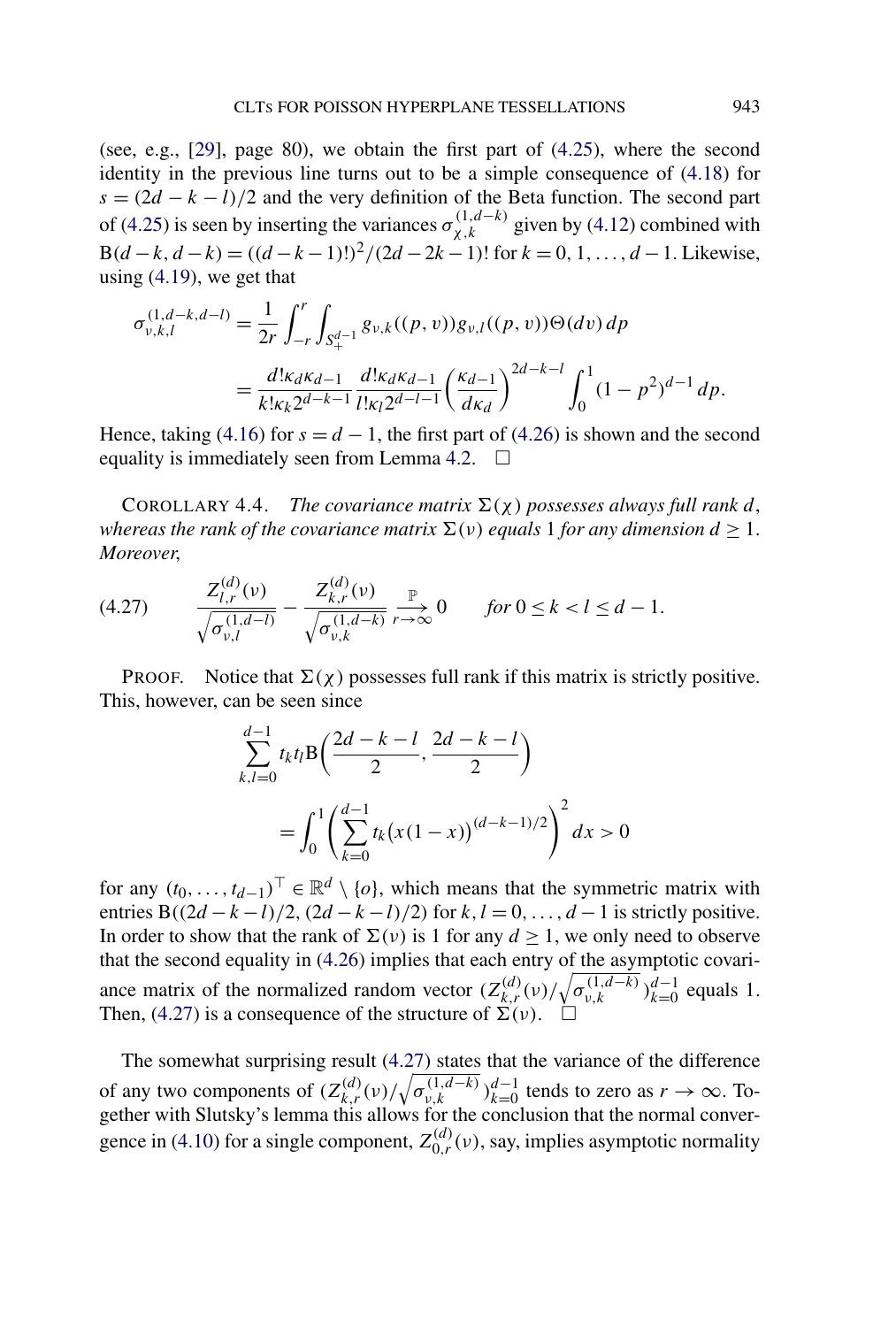<span id="page-25-0"></span>of the other components. Thus, relation [\(4.27\)](#page-24-0) can be interpreted as a kind of asymptotic second-order relationship for *k*-flat processes induced by stationary and isotropic Poisson hyperplane process. It would be of interest to see whether there is a pure geometric reasoning for [\(4.27\)](#page-24-0).

**5. A special review of the planar case.** Throughout this section we assume that  $d = 2$ . Assuming isotropy of the underlying stationary Poisson line process, we first present a short review of Theorem [3.1](#page-8-0) for the case where the ordered angles of the orientation vectors of intersecting pairs of lines are situated within a certain rectangle. In a second part of the present section we look at another type of a CLT for Poisson line processes, proven by Paroux [\[24\]](#page-30-0), where the normalization is random. Applying directly Hoeffding's CLT [\(2.11\)](#page-6-0) for *U*-statistics, we provide a new proof of Paroux's CLT with random normalization, which has been derived in [\[24\]](#page-30-0) by the "method of moments."

5.1. *Planar moment formulae.* We consider the marked-point-process representation  $\Psi = \sum_{i \geq 1} \delta_{(P_i, V_i)}$  of a planar stationary and isotropic Poisson line process  $\Phi$  with intensity  $\lambda$ . In this special case each orientation vector  $V_i \in S^1_+$  is completely determined by the angle  $\Gamma_i$  between the unit vector  $V_i$  and the *x*-axis measured in anti-clockwise direction. Owing to isotropy, the angles  $\Gamma_1, \Gamma_2, \ldots$  are independent and uniformly distributed on  $[0, \pi]$ . Therefore, supp $(\Phi)$  consists of parameterized lines  $\ell_{(P_i, \Gamma_i)}$  in  $\mathbb{R}^2$  defined by  $\ell_{(P_i, \Gamma_i)} = \{(x, y) \in \mathbb{R}^2 : x \cos \Gamma_i +$ *y* sin  $\Gamma_i = P_i$ .

For  $r > 0$  fixed,  $\Psi_0(B_r^2 \times B(a, b))$  is the random number of those intersection points  $\ell_{(P_{n_1}, \Gamma_{n_1})} \cap \ell_{(P_{n_2}, \Gamma_{n_2})}$  in  $B_r^2$  for which  $(\Gamma_{(n_1)}, \Gamma_{(n_2)}) \in B(a, b)$ , where  $B(a, b) = [0, a] \times [0, b], a \leq b$ , is a rectangular subset of  $[0, \pi]^2$ . Recall that  $\Psi_0(B_r^2 \times B(a, b))$  has the same distribution as the random double sum

(5.1) 
$$
\sum_{1 \leq i < j \leq N_r} f_{B(a,b)}\big((P_i, \Gamma_i), (P_j, \Gamma_j)\big),
$$

where, as in Section [3,](#page-6-0) the random vectors  $(P_1, \Gamma_1), (P_2, \Gamma_2), \ldots : \Omega \to [-r, r] \times$ [0*, π*] are independent and uniformly distributed on  $[-r, r] \times [0, \pi]$  and where  $N_r : \Omega \to \{0, 1, \ldots\}$  is a Poisson distributed random variable with expectation  $2\lambda r$ independent of the  $(P_i, \Gamma_i)$ 's. The function  $f_{B(a,b)}$  given by

$$
f_{B(a,b)}((p_1, \gamma_1), (p_2, \gamma_2)) = \chi(\ell_{(p_1, \gamma_1)} \cap \ell_{(p_2, \gamma_2)} \cap B_r^2) \mathbb{1}_{B(a,b)}(\gamma_{(1)}, \gamma_{(2)})
$$

is symmetric since  $(\gamma_{(1)}, \gamma_{(2)})$  are lexicographically ordered, that is,  $(\gamma_{(1)}, \gamma_{(2)})$  =  $(γ<sub>1</sub> ∧ γ<sub>2</sub>, γ<sub>1</sub> ∨ γ<sub>2</sub>)$ . With the abbreviations

$$
(5.2) \quad \mu_{B(a,b)} = \mathbb{E} f_{B(a,b)}((P_1, \Gamma_1), (P_2, \Gamma_2)) \\
= \mathbb{P}(\ell_{(P_1, \Gamma_1)} \cap \ell_{(P_2, \Gamma_2)} \cap B_1^2 \neq \emptyset, 0 \le \Gamma_1 \wedge \Gamma_2 \le a, \Gamma_1 \vee \Gamma_2 \le b)
$$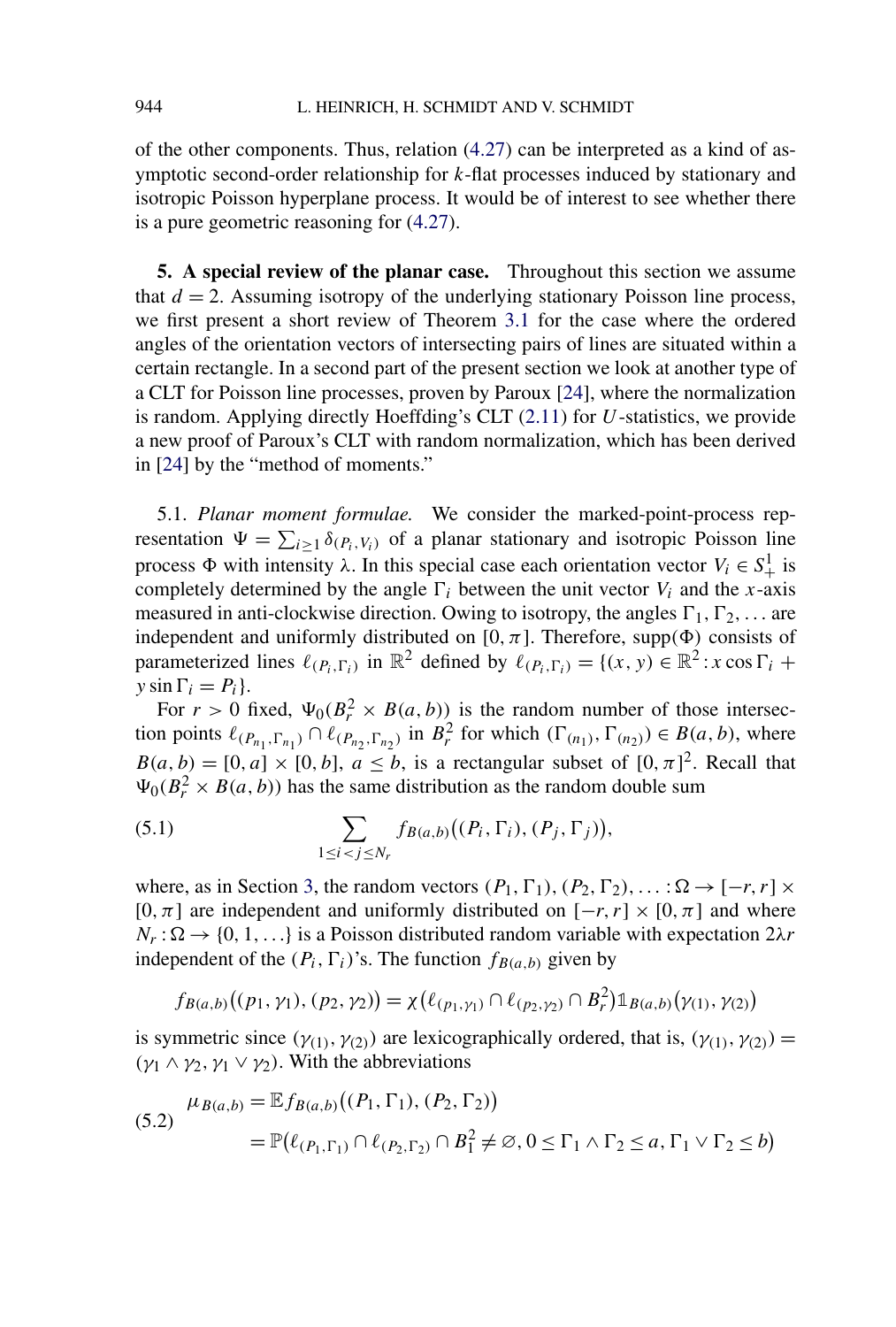<span id="page-26-0"></span>and  $\sigma_{B(a,b)}^{(1,2)}$  defined by [\(3.3\)](#page-7-0), Theorem [3.1](#page-8-0) claims that

$$
(5.3) \quad \frac{1}{(2\lambda r)^{3/2}} \bigg( \Psi_0(B_r^2 \times B(a,b)) - \frac{(2r\lambda)^2}{2} \mu_{B(a,b)} \bigg) \xrightarrow[r \to \infty]{d} \mathcal{N}\big(0, \sigma_{B(a,b)}^{(1,2)}\big),
$$

where

(5.4)  

$$
\mu_{B(a,b)} = \frac{1}{4\pi} \int_0^a \int_0^b |\sin(u-v)| du dv
$$

$$
= \frac{1}{4\pi} (2a - \sin a - \sin b + \sin(b - a))
$$

and

(5.5)  

$$
\sigma_{B(a,b)}^{(1,2)} = \frac{2}{3\pi^3} (5a + 7(\sin(b - a) - \sin b) + (b + \sin b)\cos b)
$$

$$
-(b-a+\sin(b-a))\cos(b-a)).
$$

To verify (5.4), one can apply the general mean value formula [\(2.6\)](#page-4-0) together with [\(2.7\)](#page-5-0) for  $d = 2$  and  $k = 0$ . However, we use [\(3.4\)](#page-7-0) and a more direct approach to calculate the probability  $\mu_{B(a,b)}$ . By definition [\(5.2\)](#page-25-0), we obtain

$$
\mu_{B(a,b)} = \frac{1}{4\pi^2} \int_0^{\pi} \int_0^{\pi} \int_{-1}^1 \int_{-1}^1 \mathbb{1}_{\{x^2 + y^2 \le 1\}}(p_1, \gamma_1, p_2, \gamma_2)
$$
  
 
$$
\times \mathbb{1}_{[0,a]}(\gamma_1 \wedge \gamma_2)
$$
  
 
$$
\times \mathbb{1}_{[0,b]}(\gamma_1 \vee \gamma_2) \, dp_1 \, dp_2 \, d\gamma_1 \, d\gamma_2,
$$

where  $(x, y)$  denotes the intersection point of the lines  $\ell_{(p_1, y_1)}$  and  $\ell_{(p_2, y_2)}$ , that is,

$$
x = -\frac{-p_1 \sin \gamma_2 + p_2 \sin \gamma_1}{\sin(\gamma_2 - \gamma_1)},
$$
  

$$
y = \frac{-p_1 \cos \gamma_2 + p_2 \cos \gamma_1}{\sin(\gamma_2 - \gamma_1)}.
$$

Thus, by some elementary manipulations with trigonometric functions, we arrive at

$$
\mu_{B(a,b)} = \frac{1}{2\pi^2} \int_0^a \int_0^b \int_{-1}^1 \sqrt{1 - p_2^2} |\sin(\gamma_2 - \gamma_1)| \, dp_2 \, d\gamma_1 \, d\gamma_2,
$$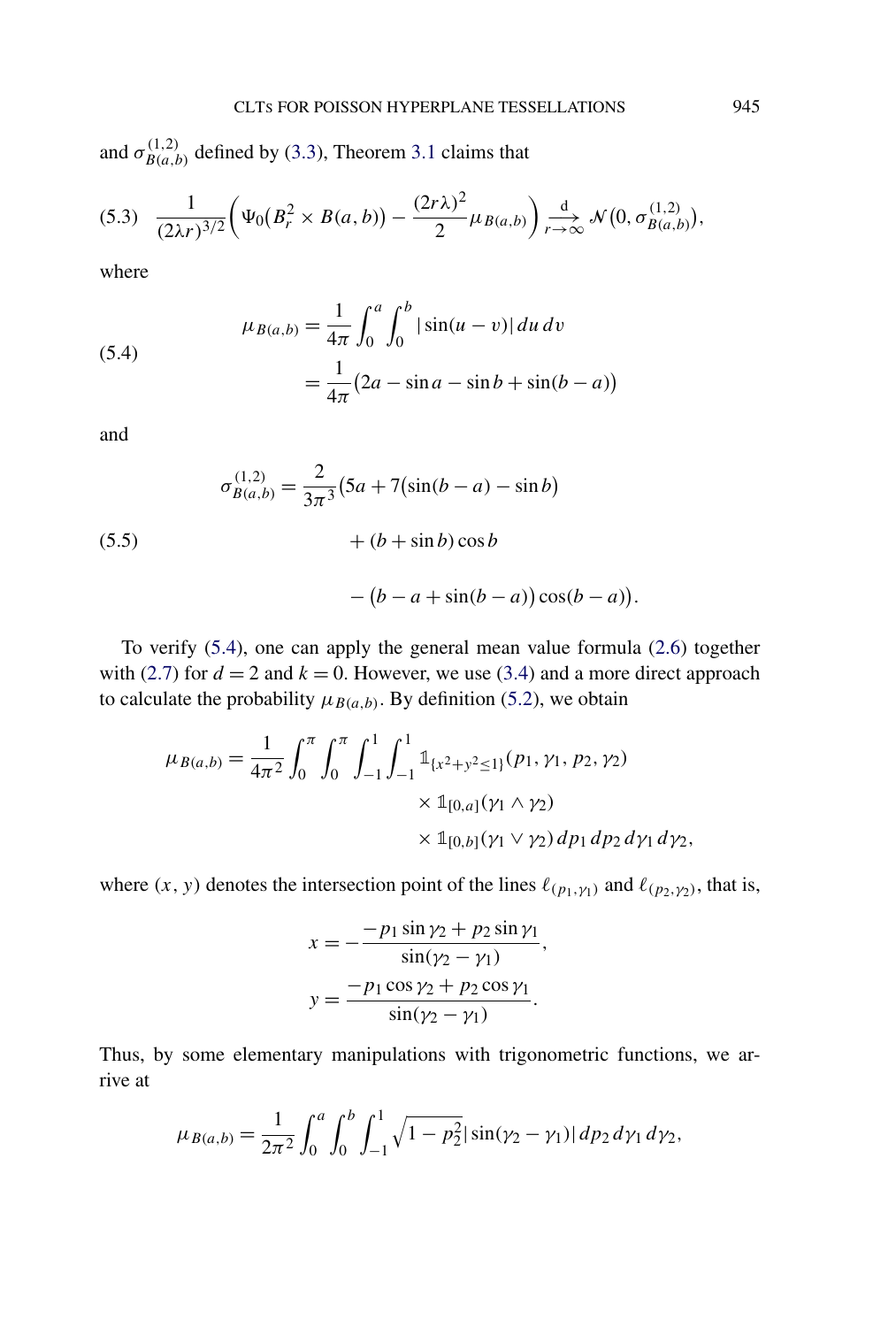<span id="page-27-0"></span>which combined with  $\int_{-1}^{1}$  $\sqrt{1 - p^2} dp = \frac{\pi}{2}$  confirms [\(5.4\)](#page-26-0). To determine the asymptotic variance  $\sigma_{B(a,b)}^{(1,2)}$  appearing in [\(5.3\)](#page-26-0), we argue similarly. By [\(3.3\)](#page-7-0),

$$
\sigma_{B(a,b)}^{(1,2)} = \mathbb{E}(f_{B(a,b)}((P_1, \Gamma_1), (P_2, \Gamma_2))f_{B(a,b)}((P_2, \Gamma_2), (P_3, \Gamma_3)))
$$
  
\n
$$
= \frac{1}{8\pi^3} \int_0^{\pi} \int_0^{\pi} \int_0^1 \int_{-1}^1 \int_{-1}^1 \int_{-1}^1 \mathbb{1}_{\{x^2 + y^2 \le 1\}}(p_1, \gamma_1, p_2, \gamma_2)
$$
  
\n
$$
\times \mathbb{1}_{\{x^2 + y^2 \le 1\}}(p_2, \gamma_2, p_3, \gamma_3)
$$
  
\n
$$
\times \mathbb{1}_{[0,a]}(\gamma_1 \wedge \gamma_2 \wedge \gamma_3)
$$
  
\n
$$
\times \mathbb{1}_{[0,b]}(\gamma_1 \vee \gamma_2 \vee \gamma_3) dp_1 dp_2 dp_3 d\gamma_1 d\gamma_2 d\gamma_3
$$

$$
= \frac{4}{8\pi^3} \int_0^b \int_0^b \int_{-1}^1 (1 - p_2^2) |\sin(\gamma_2 - \gamma_1)| |\sin(\gamma_2 - \gamma_3)| \, dp_2
$$
  
 
$$
\times \mathbb{1}_{[0,a]}(\gamma_1 \wedge \gamma_2 \wedge \gamma_3) \, d\gamma_1 \, d\gamma_2 \, d\gamma_3.
$$

Using that  $\int_{-1}^{1} (1 - p^2) dp = \frac{4}{3}$ , a somewhat lengthy computation of the threefold integrals with respect to  $\gamma_1$ ,  $\gamma_2$ ,  $\gamma_3$  in the latter line leads to formula [\(5.5\)](#page-26-0).

5.2. *A CLT with random normalization.* The two-dimensional version [\(5.3\)](#page-26-0) of our CLT for intersection points of Poisson line processes in  $\mathbb{R}^2$  has close connections to a CLT with random normalization; see Theorem 3.1.3 in [\[24\]](#page-30-0). The proof given in [\[24\]](#page-30-0) is based on the well-known "method of moments." The following Theorem 5.1 states the assertion of this CLT. However, using Hoeffding's CLT [\(2.11\)](#page-6-0) for *U*-statistics, we obtain a much shorter proof.

THEOREM 5.1. *For arbitrary fixed*  $a, b \in [0, \pi]$  *with*  $a < b$ *, let* 

$$
(5.6) \t Z_{B(a,b)}^{(r)} = \frac{1}{(N_r(N_r-1))^{3/4}} \sum_{1 \leq i < j \leq N_r} \big(f_{B(a,b)}(X_i, X_j) - \mu_{B(a,b)}\big).
$$

*Then*,

$$
Z_{B(a,b)}^{(r)} \underset{r \to \infty}{\xrightarrow{d}} \mathcal{N}(0, \sigma_{B(a,b)}^{(1,2)} - \mu_{B(a,b)}^2),
$$

*where*  $\mu_{B(a,b)}$  *and*  $\sigma_{B(a,b)}^{(1,2)}$  *are given by* [\(5.4\)](#page-26-0) *and* [\(5.5\)](#page-26-0).

PROOF. To begin with, we rewrite  $Z_{B(a,b)}^{(r)}$  as

$$
Z_{B(a,b)}^{(r)} = \frac{N_r^{1/2}}{2} \left(1 - \frac{1}{N_r}\right)^{1/4} \left(\frac{2}{N_r(N_r-1)} \sum_{1 \le i < j \le N_r} (f_{B(a,b)}(X_i, X_j) - \mu_{B(a,b)})\right),
$$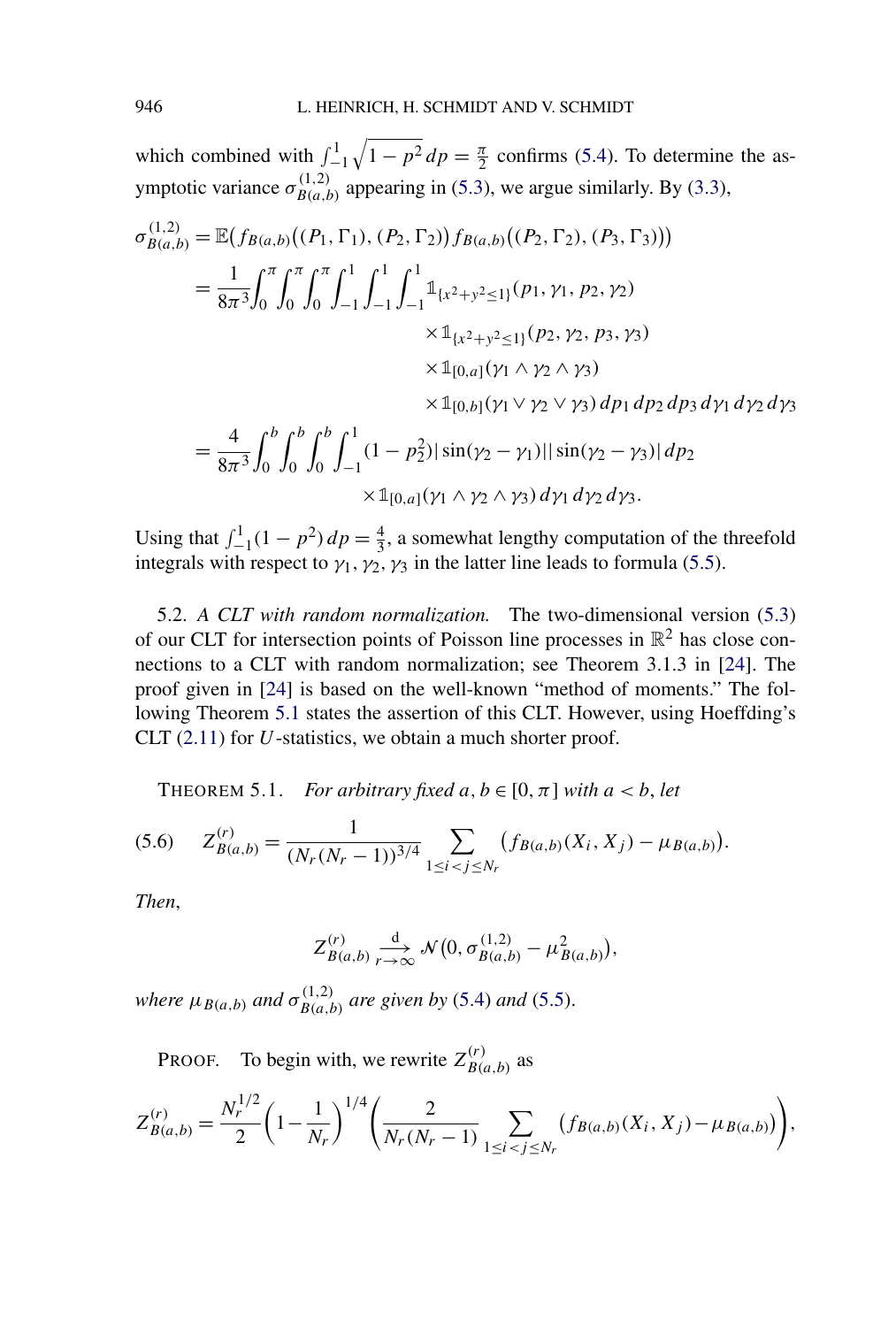<span id="page-28-0"></span>where  $f_{B(a,b)}(x_1, x_2)$  is a measurable, symmetric function in  $x_1, x_2 \in [-r, r] \times$  $S^1_+$  satisfying  $\mathbb{E} f_{B(a,b)}(X_1, X_2) = \mu_{B(a,b)}$ . Applying Hoeffding's CLT [\(2.11\)](#page-6-0) for *U*-statistics yields

(5.7) 
$$
\frac{[n_r]^{1/2}}{2}U_{[n_r]}^{(2)}(f_{B(a,b)}) \xrightarrow[r \to \infty]{d} \mathcal{N}(0, \text{Var } g_{B(a,b)}(X_1)),
$$

where the *U*-statistic  $U_{[n_r]}^{(2)}(f_{B(a,b)})$  is given by

$$
U_{[n_r]}^{(2)}(f_{B(a,b)}) = \frac{2}{[n_r]([n_r]-1)} \sum_{1 \leq i < j \leq [n_r]} (f_{B(a,b)}(X_i, X_j) - \mu_{B(a,b)}),
$$

with  $g_{B(a,b)}(x) = \mathbb{E} f_{B(a,b)}(x, X_2)$ , where  $[n_r]$  stands for the integer part of  $n_r =$  $\mathbb{E}N_r = 2\lambda r$ . Taking into account [\(3.3\)](#page-7-0) for  $d = 2$ ,  $j = 1$  and [\(2.9\)](#page-5-0), we get

$$
\text{Var } g_{B(a,b)}(X_1) = \sigma_{B(a,b)}^{(1,2)} - \mu_{B(a,b)}^2.
$$

Since  $N_r \xrightarrow[r \to \infty]{} \infty$  such that  $N_r/[n_r] \xrightarrow[r \to \infty]{} 1$ , Theorem VIII.7.1 in [\[26\]](#page-30-0) tells us that in (5.7) the deterministic integer  $[n_r]$  can be replaced by the random number  $N_r$ without changing the limit  $\mathcal{N}(0, \text{Var } g_{B(a, b)}(X_1))$ . Finally, a straightforward appli-cation of Slutsky's lemma completes the proof of Theorem [5.1.](#page-27-0)  $\Box$ 

Notice that the asymptotic variance  $\sigma_{B(a,b)}^{(1,2)} - \mu_{B(a,b)}^2$  of the number of intersection points under random centering in [\(5.6\)](#page-27-0) is always smaller than the asymptotic variance  $\sigma_{B(a,b)}^{(1,2)}$  obtained in [\(5.3\)](#page-26-0) under deterministic centering.

Furthermore, instead of imposing conditions on the angles of the orientation vectors of the intersecting lines  $\ell_{(p_i,y_i)}$  and  $\ell_{(p_i,y_i)}$ , in [\[24\]](#page-30-0) the two angles at the intersecting points  $x_i$  and  $x_j$  of  $\ell_{(p_i, \gamma_i)}$  and  $\ell_{(p_j, \gamma_j)}$ , respectively, with the *x*-axis are considered. More precisely, the ordered pair of angles  $(\alpha, \beta)$  is considered, where  $\alpha$  denotes the angle at  $x_i \wedge x_j$  between the *x*-axis and the half-line from  $\ell_{(p_i, \gamma_i)} \cap \ell_{(p_i, \gamma_i)}$  to the intersection point with the *x*-axis and, in analogy,  $\beta$  is the angle at  $x_i \vee x_j$ .

**6. CLTs for Poisson–Voronoi tessellations.** In this section we give a brief overview of CLTs for Poisson–Voronoi tessellations (PVTs for short) in  $\mathbb{R}^d$ , that is, we consider a stationary  $PVT \Phi$ , generated by a stationary Poisson point process  $\Psi$  in  $\mathbb{R}^d$  with intensity *λ*. Notice that each cell of the Poisson–Voronoi tessellation  $\Phi$  is defined as the closure of the set of all points in  $\mathbb{R}^d$  which are closest to the nucleus of this cell, being a point of  $\Psi$ . Moreover, it can be shown that each cell is a convex (*d*-dimensional) polytope.

Let  $\Psi_0$  denote the stationary (and isotropic) point process of vertices of the cells induced by  $\Phi$  and let  $\lambda_0$  denote its intensity, that is,  $\lambda_0 = \mathbb{E}\Psi_0([0, 1]^d)$ . It is well known (see, e.g.,  $[21]$ ) that

(6.1) 
$$
\lambda_0 = c_d \lambda \quad \text{with } c_d = \frac{2^d \pi^{d-1}}{d+1} \frac{\kappa_{d^2}}{\kappa_{d^2-1}} \left(\frac{\kappa_{d-1}}{\kappa_d}\right)^d.
$$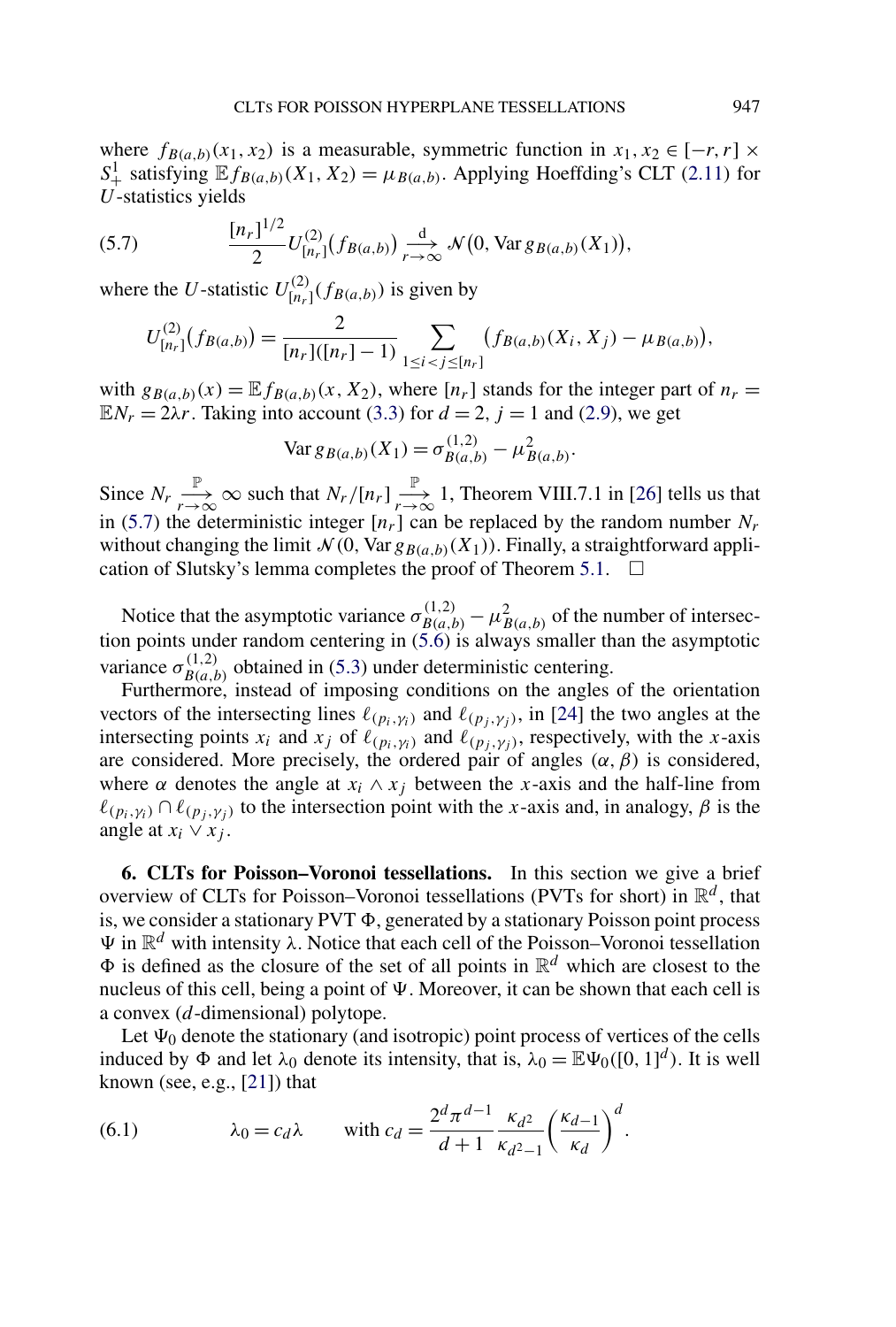<span id="page-29-0"></span>Consider a convex averaging sequence  $W_n$  of sets in  $\mathbb{R}^d$ , that is, the sets  $W_n$  are compact convex, increasing and contain a ball with unboundedly growing radius; see, for example, [\[6\]](#page-30-0). Since the *β*-mixing coefficient of a stationary PVT is expo-nentially decaying (see [\[9\]](#page-30-0)), a CLT for the random number of vertices  $\Psi_0(W_n)$  of a stationary PVT  $\Phi$  within *W<sub>n</sub>* can be derived as  $n \to \infty$ . More precisely, in [\[12\]](#page-30-0) it is shown that

(6.2) 
$$
\nu_d(W_n)^{-1/2} \big( \Psi_0(W_n) - \lambda_0 \nu_d(W_n) \big) \underset{n \to \infty}{\overset{d}{\longrightarrow}} \mathcal{N} \big( 0, \lambda_0 (1 + c_d \sigma_d^2) \big),
$$

where  $\sigma_d^2$  is a constant only depending on the dimension *d* which is expressible in terms of multiple integrals. A detailed discussion including numerical computations for the cases of  $d = 2$  and  $d = 3$  can be found in [\[10\]](#page-30-0) and [\[12\]](#page-30-0), respectively. The rounded values obtained there are  $\sigma_2^2 = 0.5$  and  $\sigma_3^2 = 5.084$ , together with  $c_2 = 2$  and  $c_3 = 6.768$  from [\(6.1\)](#page-28-0).

Notice that  $\hat{\lambda}_{0,n} = \Psi_0(W_n)/\nu_d(W_n)$  is an unbiased estimator for the intensity  $\lambda_0$ and, by (6.2),  $\widehat{\lambda}_{0,n}$  is asymptotically normally distributed with mean  $\lambda_0$  and asymptotic variance  $\lambda_0(1 + c_d\sigma_d^2)$ . A simple transformation using (6.2) and  $\hat{\lambda}_{0,n}$   $\underset{n\to\infty}{\mathbb{P}}$  $\lim_{n\to\infty}^{\mathbb{I}}\lambda_0$ yields

(6.3) 
$$
2\sqrt{\frac{v_d(W_n)}{1+c_d\sigma_d^2}}(\sqrt{\widehat{\lambda}_{0,n}}-\sqrt{c_d\lambda})\underset{n\to\infty}{\overset{d}{\longrightarrow}}\mathcal{N}(0,1).
$$

Similar to the confidence intervals derived in Corollary [4.2](#page-18-0) for Poisson hyperplane processes, the CLT in (6.3) enables us to construct a  $100(1 - \alpha)\%$  (asymptotically exact) confidence interval for  $\lambda$ . Indeed, for any  $\alpha \in (0, 1)$ , we have (for large enough  $W_n$ ) that  $\lambda \in I_n(\alpha)$  with probability  $1 - \alpha$ , where  $I_n(\alpha)c_d v_d(W_n)$  is given by

$$
\bigg[\bigg(\sqrt{\Psi_0(W_n)}-\frac{z_{1-\alpha/2}}{2}\sqrt{1+c_d\sigma_d^2}\bigg)^2,\bigg(\sqrt{\Psi_0(W_n)}+\frac{z_{1-\alpha/2}}{2}\sqrt{1+c_d\sigma_d^2}\bigg)^2\bigg].
$$

Notice that an alternative and general approach to CLTs in the Poisson–Voronoi case is given in [\[25\]](#page-30-0). Among other results, a CLT for a quite large class of functionals related to Poisson–Voronoi tessellations is obtained there.

**Acknowledgments.** We are grateful to the referees and an Associate Editor for their helpful comments and suggestions.

## REFERENCES

- [1] AVRAM, F. and BERTSIMAS, D. (1993). On central limit theorems in geometrical probability. *Ann. Appl. Probab.* **3** 1033–1046. [MR1241033](http://www.ams.org/mathscinet-getitem?mr=1241033)
- [2] BADDELEY, A. J. (1980). A limit theorem for statistics of spatial data. *Adv. in Appl. Probab.* **12** 447–461. [MR0569436](http://www.ams.org/mathscinet-getitem?mr=0569436)
- [3] BICKEL, P. and DOKSUM, K. (2001). *Mathematical Statistics*: *Basic Ideas and Selected Topics* **1**, 2nd ed. Prentice Hall, London. [MR0443141](http://www.ams.org/mathscinet-getitem?mr=0443141)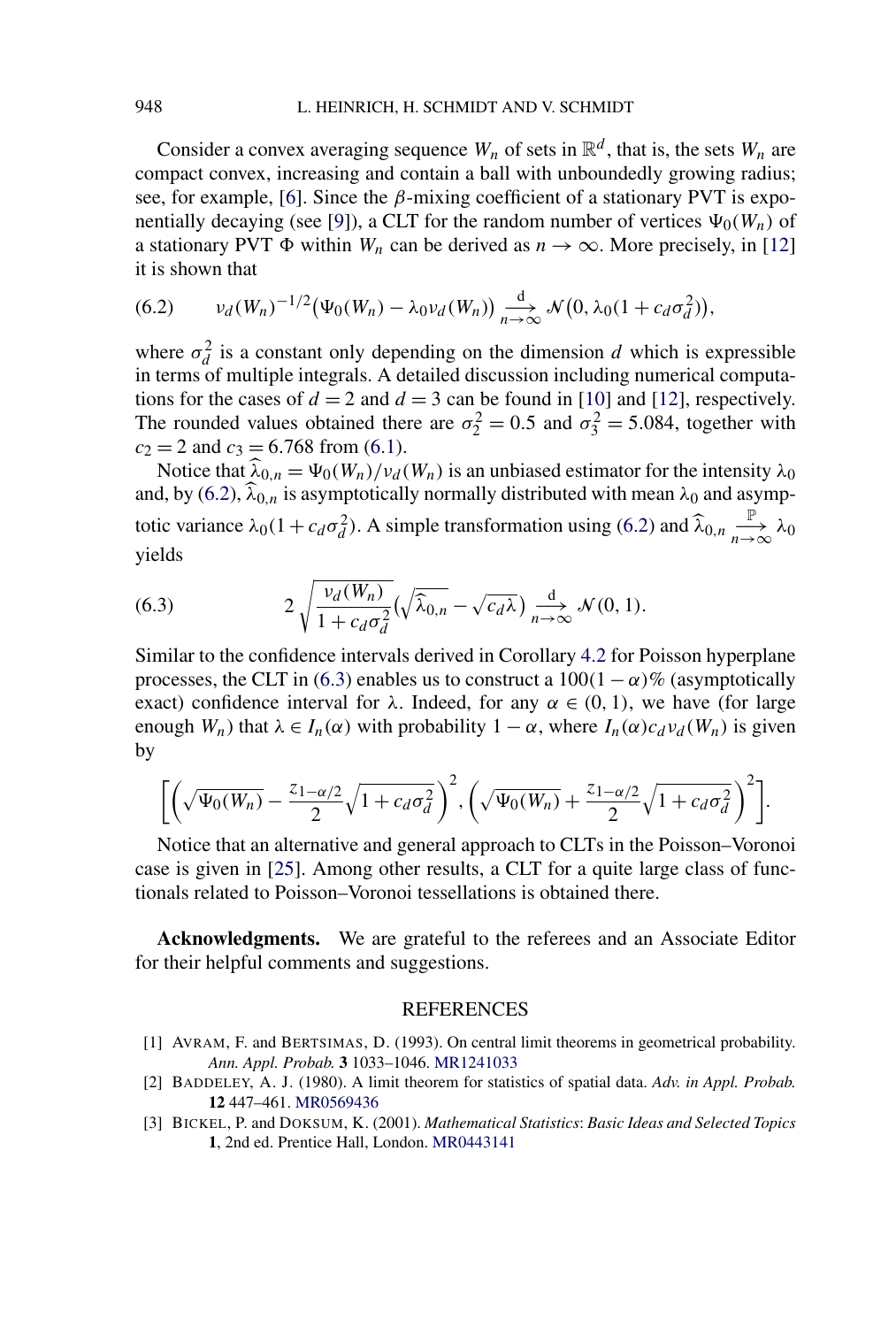- <span id="page-30-0"></span>[4] BEIL, M., ECKEL, S., FLEISCHER, F., SCHMIDT, H., SCHMIDT, V. and WALTHER, P. (2006). Fitting of random tessellation models to cytoskeleton network data. *J. Theoret. Biol.* To appear.
- [5] BÖHM, S., HEINRICH, L. and SCHMIDT, V. (2004). Asymptotic properties of estimators for the volume fractions of jointly stationary random sets. *Statist. Neerlandica* **58** 388–406. [MR2106346](http://www.ams.org/mathscinet-getitem?mr=2106346)
- [6] DALEY, D. J. and VERE-JONES, D. (1988). *An Introduction to the Theory of Point Processes*. Springer, New York. [MR0950166](http://www.ams.org/mathscinet-getitem?mr=0950166)
- [7] GLOAGUEN, C., COUPÉ, P., MAIER, R. and SCHMIDT, V. (2002). Stochastic modelling of urban access networks. In *Proc. 10th Internat. Telecommun. Network Strategy Planning Symp.* 99–104. VDE, Berlin.
- [8] GLOAGUEN, C., FLEISCHER, F., SCHMIDT, H. and SCHMIDT, V. (2006). Fitting of stochastic telecommunication network models, via distance measures and Monte Carlo tests. In *Telecommunication Systems*. To appear.
- [9] HEINRICH, L. (1994). Normal approximation for some mean-value estimates of absolutely regular tessellations. *Math. Methods Statist.* **3** 1–24. [MR1272628](http://www.ams.org/mathscinet-getitem?mr=1272628)
- [10] HEINRICH, L., KÖRNER, R., MEHLHORN, N. and MUCHE, L. (1998). Numerical and analytical computation of some second-order characteristics of spatial Poisson–Voronoi tessellations. *Statistics* **31** 235–259. [MR1718316](http://www.ams.org/mathscinet-getitem?mr=1718316)
- [11] HEINRICH, L. and MOLCHANOV, I. S. (1999). Central limit theorem for a class of random measures associated with germ–grain models. *Adv. in Appl. Probab.* **31** 283–314. [MR1724553](http://www.ams.org/mathscinet-getitem?mr=1724553)
- [12] HEINRICH, L. and MUCHE, L. (2007). Second-order properties of the point process of nodes in a stationary Voronoi tessellation. *Math. Nachr.* To appear.
- [13] HEINRICH, L., SCHMIDT, H. and SCHMIDT, V. (2005). Limit theorems for stationary tessellations with random inner cell structures. *Adv. in Appl. Probab.* **37** 25–47. [MR2135152](http://www.ams.org/mathscinet-getitem?mr=2135152)
- [14] KARR, A. F. (1993). *Probability*. Springer, New York. [MR1231974](http://www.ams.org/mathscinet-getitem?mr=1231974)
- [15] KOROLJUK, V. S. and BOROVSKICH, YU. V. (1994). *Theory of U-Statistics*. Kluwer, Dordrecht. [MR1472486](http://www.ams.org/mathscinet-getitem?mr=1472486)
- [16] MASE, S. (1982). Asymptotic properties of stereological estimators of the volume fraction for stationary random sets. *J. Appl. Probab.* **19** 111–126. [MR0644424](http://www.ams.org/mathscinet-getitem?mr=0644424)
- [17] MATHERON, G. (1975). *Random Sets and Integral Geometry*. Wiley, New York. [MR0385969](http://www.ams.org/mathscinet-getitem?mr=0385969)
- [18] MOLCHANOV, I. S. (1995). Statistics for the Boolean model: From the estimation of means to the estimation of distributions. *Adv. in Appl. Probab.* **27** 63–86. [MR1315578](http://www.ams.org/mathscinet-getitem?mr=1315578)
- [19] MOLCHANOV, I. S. (1997). *Statistics of the Boolean Model for Practitioners and Mathematicians*. Wiley, Chichester. Zbl. 0878.62068.
- [20] MØLLER, J. (1989). Random tessellations in R*<sup>d</sup>* . *Adv. in Appl. Probab.* **21** 37–73. [MR0980736](http://www.ams.org/mathscinet-getitem?mr=0980736)
- [21] MØLLER, J. (1994). *Lectures on Random Voronoi Tessellations*. Springer, New York. [MR1295245](http://www.ams.org/mathscinet-getitem?mr=1295245)
- [22] OKABE, A., BOOTS, B., SUGIHARA, K. and CHIU, S. N. (2000). *Spatial Tessellations*, 2nd ed. Wiley, Chichester. [MR1770006](http://www.ams.org/mathscinet-getitem?mr=1770006)
- [23] PANTLE, U., SCHMIDT, V. and SPODAREV, E. (2006). Central limit theorems for functionals of stationary germ–grain models. *Adv. in Appl. Probab.* **38** 76–94.
- [24] PAROUX, K. (1998). Quelques théorèmes centraux limites pour les processus poissoniens de droites dans le plan. *Adv. in Appl. Probab.* **30** 640–656. [MR1663517](http://www.ams.org/mathscinet-getitem?mr=1663517)
- [25] PENROSE, M. D. and YUKICH, J. E. (2001). Central limit theorems for some graphs in computational geometry. *Ann. Appl. Probab.* **11** 1005–1041. [MR1878288](http://www.ams.org/mathscinet-getitem?mr=1878288)
- [26] RÉNYI, A. (1970). *Probability Theory*. North-Holland, Amsterdam. [MR0315747](http://www.ams.org/mathscinet-getitem?mr=0315747)
- [27] SCHLADITZ, K. (2000). Estimation of the intensity of stationary flat processes. *Adv. in Appl. Probab.* **32** 114–139. [MR1765167](http://www.ams.org/mathscinet-getitem?mr=1765167)